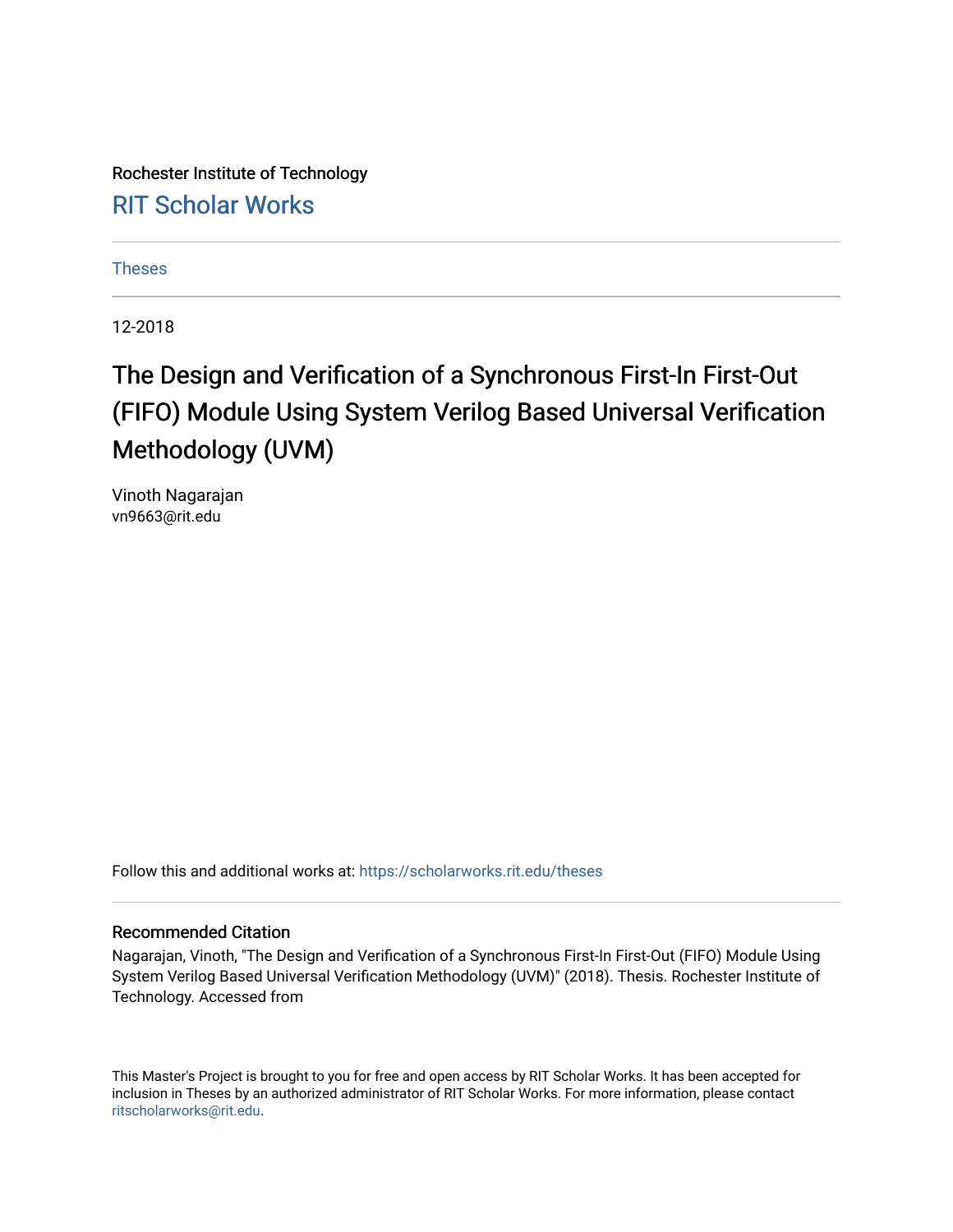#### THE DESIGN AND VERIFICATION OF A

#### Synchronous First-In First-Out (FIFO) module using

#### SystemVerilog based Universal Verification Methodology (UVM)

by Vinoth Nagarajan

#### Graduate Paper

Submitted in partial fulfillment of the requirements for the degree of Master of Science in Electrical Engineering

Approved by:

Mr. Mark A. Indovina, Lecturer *Graduate Research Advisor, Department of Electrical and Microelectronic Engineering*

Dr. Sohail A. Dianat, Professor *Department Head, Department of Electrical and Microelectronic Engineering*

Department of Electrical and Microelectronic Engineering Kate Gleason College of Engineering ROCHESTER INSTITUTE OF TECHNOLOGY Rochester, New York December 2018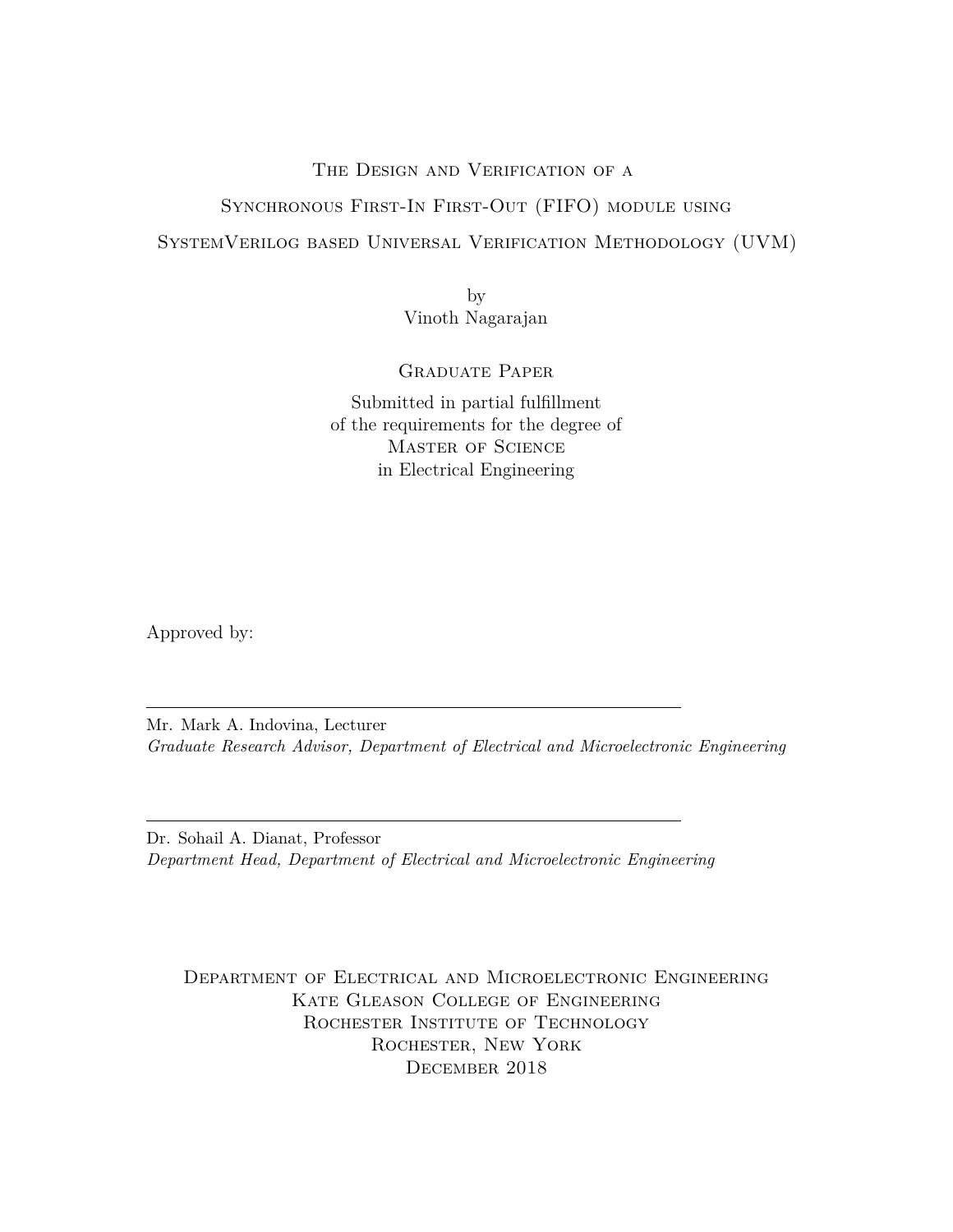I would like to dedicate this work to my father 'Nagarajan', my mother 'Shanthi', and friends, for all of their support and encouragement throughout my career at Rochester Institute of Technology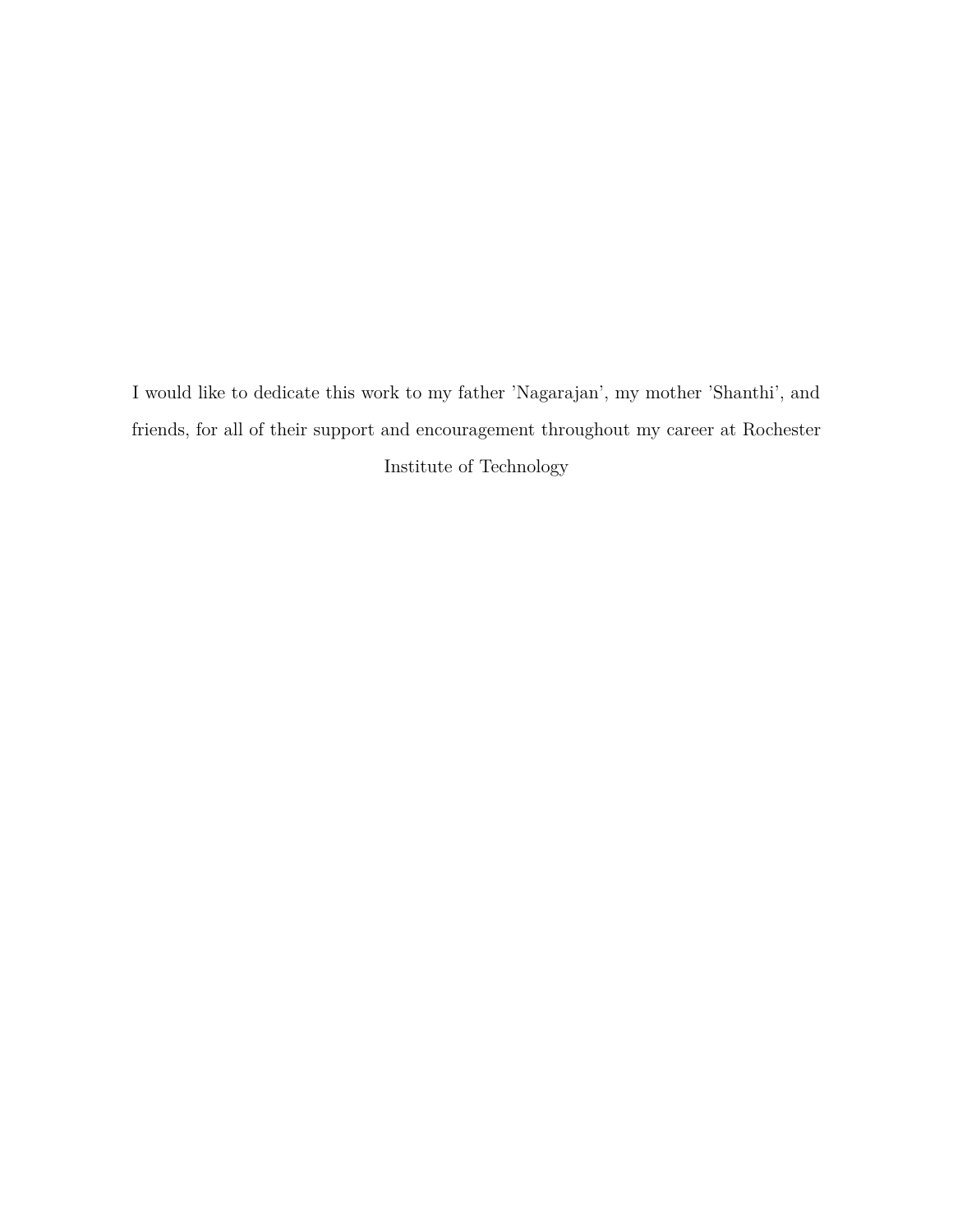### <span id="page-3-0"></span>**Abstract**

With the conventional directed testbench, it is highly improbably to handle verification of current complex Integrated Circuit (IC) designs, because a person has to manually create every test case. The greater the complexity of the designs, the higher the probability of bugs appearing in the code. Increasing complexity of ICs has created a necessity for performing verification on designs with an advanced, automated verification environment. Ideally this would eliminate chip re-spins, minimizing the time required to enable checking of all the design specifications, ensuring 100% functional coverage. This paper deals with the design of Synchronous FIFO using Verilog. A FIFO (First-In-First-Out) is a memory queue, which controls the data flow between two modules. It has control logic embedded with it, which efficiently manages read and write operations. It has the capability to notify the concerned modules regarding its empty status and full status to help ensure no underflow or overflow of data. This FIFO design is classified as synchronous, as clocks control the read and write operations. Both read and write operations happen simultaneously using of Dual port RAM or an array of flip-flops in the design. After designing the Synchronous FIFO, its verification is carried out using the Universal Verification Methodology (UVM). A detailed discussion about the verification plan and test results is included.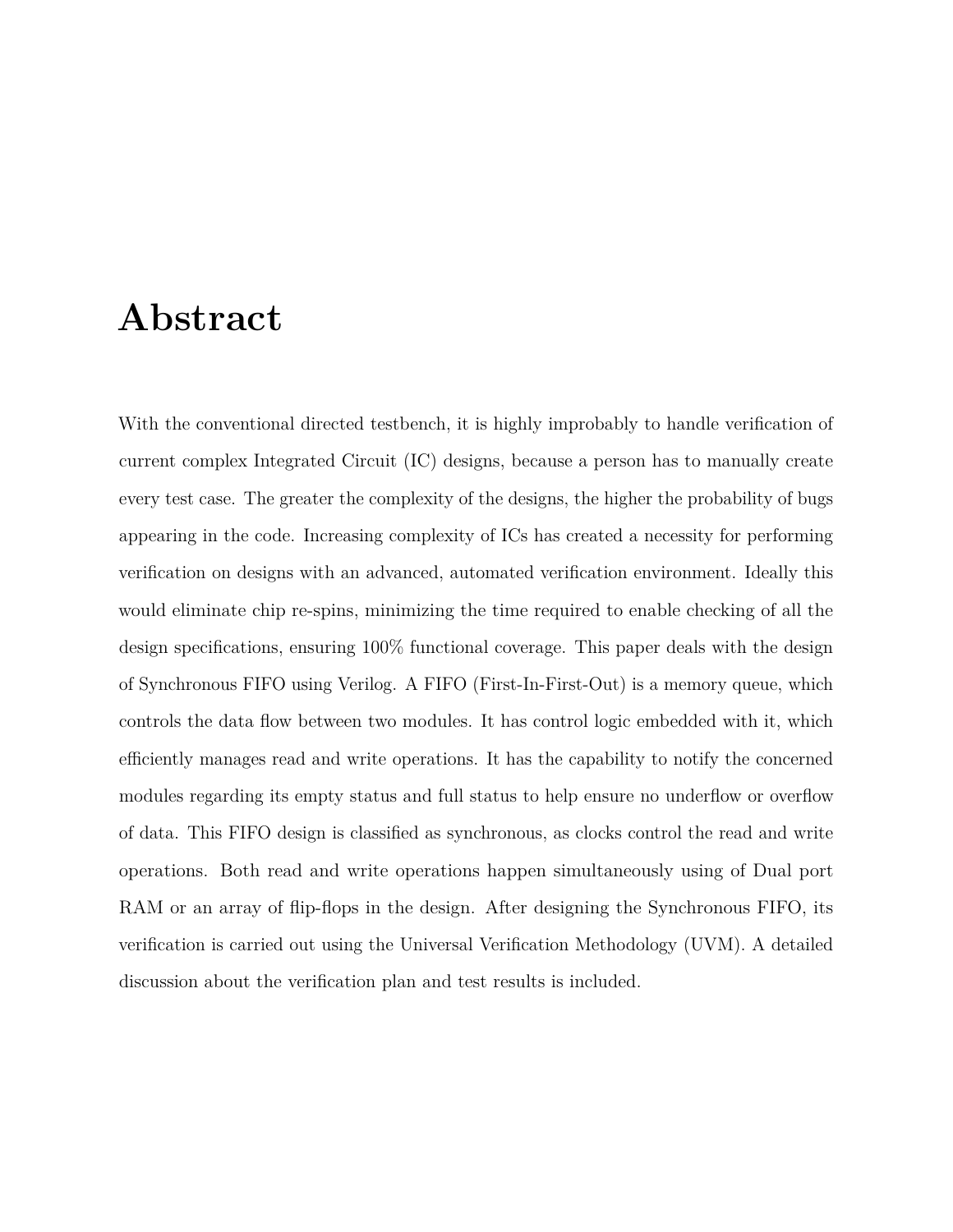# <span id="page-4-0"></span>**Declaration**

I hereby declare that all the work and contents of this paper are original, except where specific references are made to the work of others. They have not been submitted in part or in whole for consideration for any other qualification or degree in this, or any other University. This research work on the Synchronous FIFO module is the result of my own work and includes nothing done in collaboration, except where specifically mentioned in the text.

> Vinoth Nagarajan December 2018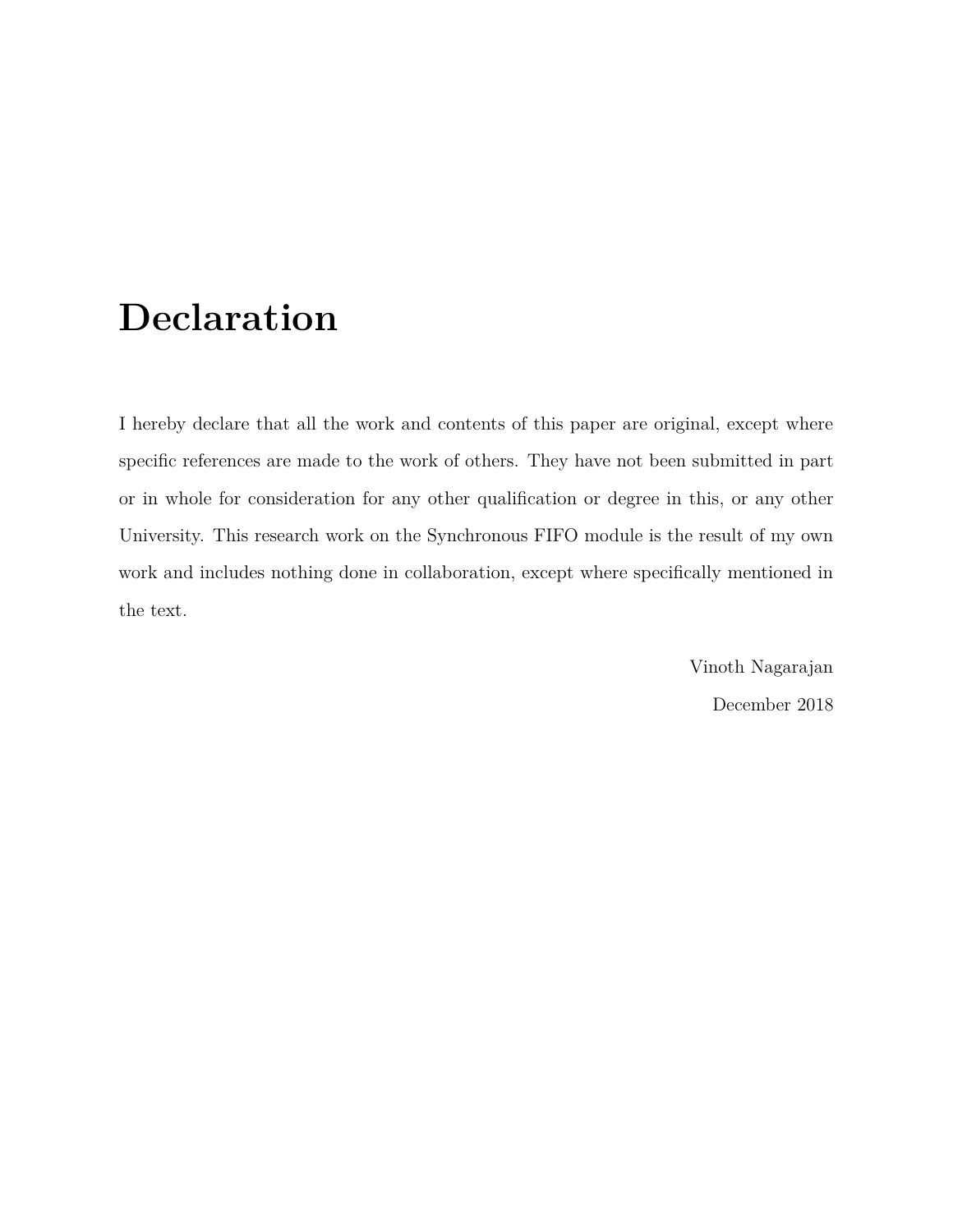# <span id="page-5-0"></span>**Acknowledgements**

I would like to thank my project advisor, professor Mark A. Indovina, for all of his support, guidance and encouragement throughout the project. He is the sole reason for my successful completion of this graduate paper.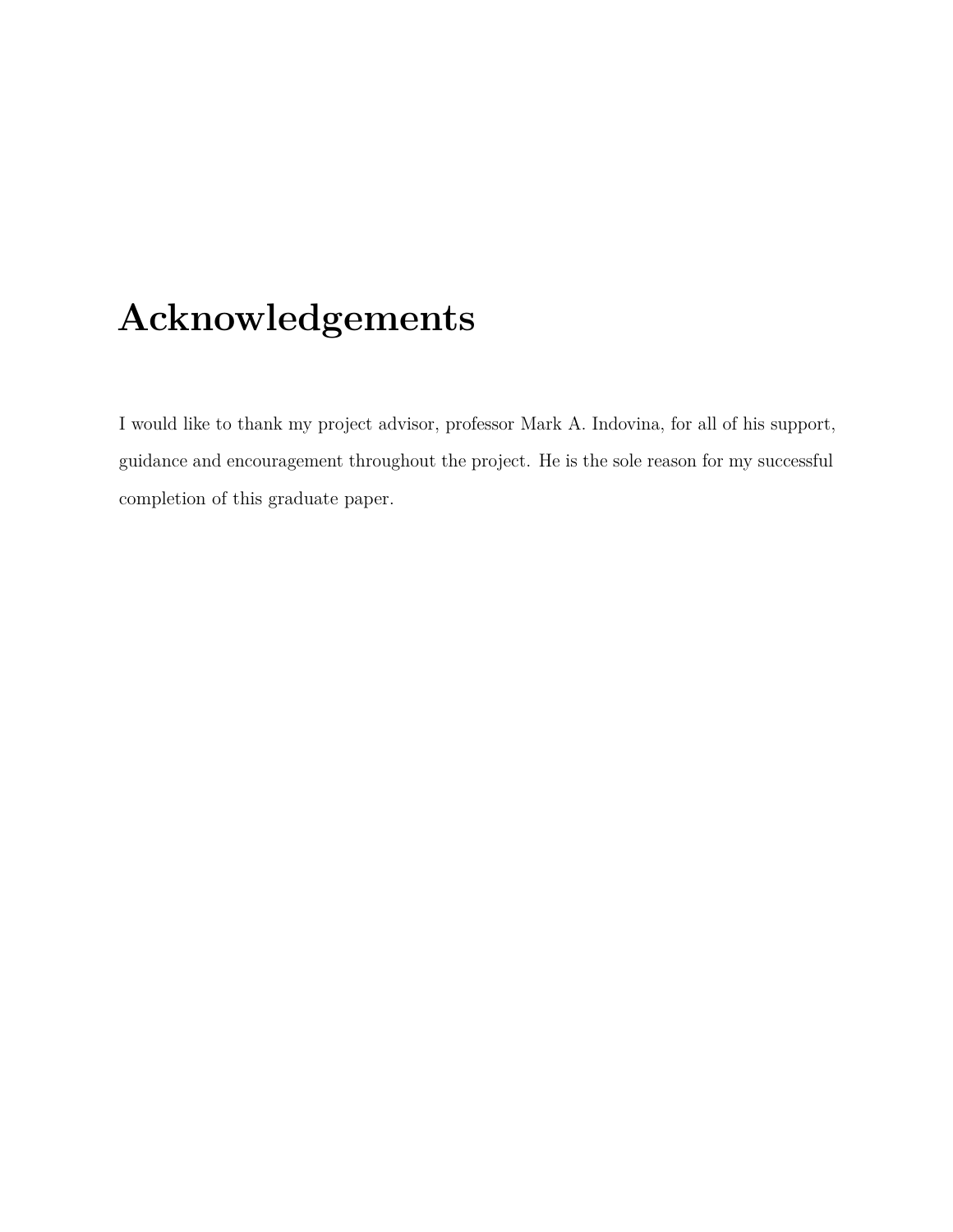# <span id="page-6-0"></span>**Contents**

|                | Abstract               |                                                                                 | <i>ii</i>               |  |  |  |  |  |  |  |  |  |
|----------------|------------------------|---------------------------------------------------------------------------------|-------------------------|--|--|--|--|--|--|--|--|--|
|                |                        | Declaration                                                                     | iii                     |  |  |  |  |  |  |  |  |  |
|                | Acknowledgements<br>iv |                                                                                 |                         |  |  |  |  |  |  |  |  |  |
|                | Contents               |                                                                                 | $\overline{\mathbf{V}}$ |  |  |  |  |  |  |  |  |  |
|                |                        | List of Figures                                                                 | $i\mathbf{x}$           |  |  |  |  |  |  |  |  |  |
|                |                        | List of Tables                                                                  | $\mathbf x$             |  |  |  |  |  |  |  |  |  |
| $\mathbf{1}$   |                        | Introduction                                                                    | $\mathbf{1}$            |  |  |  |  |  |  |  |  |  |
|                | 1.1                    | Need for SystemVerilog                                                          | $\mathbf{1}$            |  |  |  |  |  |  |  |  |  |
|                | 1.2                    |                                                                                 | $\overline{2}$          |  |  |  |  |  |  |  |  |  |
|                |                        | 1.2.1                                                                           | $\overline{2}$          |  |  |  |  |  |  |  |  |  |
|                | 1.3                    |                                                                                 | $\overline{3}$          |  |  |  |  |  |  |  |  |  |
|                | 1.4                    |                                                                                 | $\overline{4}$          |  |  |  |  |  |  |  |  |  |
|                | 1.5                    |                                                                                 | $\overline{4}$          |  |  |  |  |  |  |  |  |  |
| $\overline{2}$ |                        | <b>Bibliographical Research</b>                                                 | $\bf{6}$                |  |  |  |  |  |  |  |  |  |
|                | 2.1                    |                                                                                 | 6                       |  |  |  |  |  |  |  |  |  |
|                |                        | 2.1.1                                                                           | $\overline{7}$          |  |  |  |  |  |  |  |  |  |
|                |                        | Implementation (Design and Verification) $\ldots \ldots \ldots \ldots$<br>2.1.2 | 8                       |  |  |  |  |  |  |  |  |  |
|                | 2.2                    |                                                                                 | 8                       |  |  |  |  |  |  |  |  |  |
|                | 2.3                    |                                                                                 | 9                       |  |  |  |  |  |  |  |  |  |
| 3              |                        | Universal Verification Methodology (UVM)                                        | 11                      |  |  |  |  |  |  |  |  |  |
|                | 3.1                    |                                                                                 | 11                      |  |  |  |  |  |  |  |  |  |
|                |                        | 3.1.1                                                                           | 12                      |  |  |  |  |  |  |  |  |  |
|                |                        | 3.1.2                                                                           | 12                      |  |  |  |  |  |  |  |  |  |
|                |                        | 3.1.3                                                                           | 12                      |  |  |  |  |  |  |  |  |  |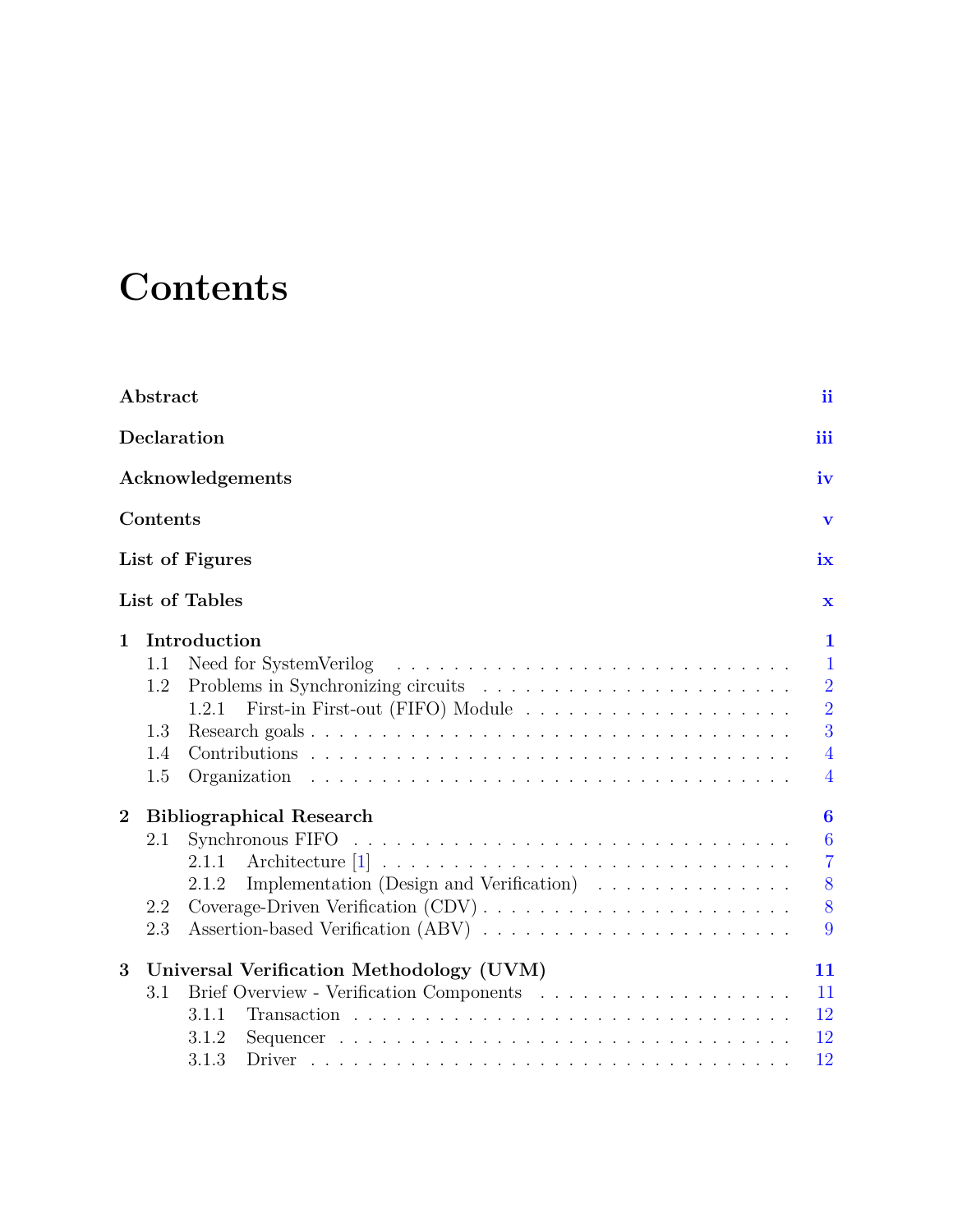|   |     | 3.1.4 |                            |                                                                                          | 13        |
|---|-----|-------|----------------------------|------------------------------------------------------------------------------------------|-----------|
|   |     | 3.1.5 | Agent                      |                                                                                          | 14        |
|   |     | 3.1.6 | Environment                |                                                                                          | 14        |
|   | 3.2 |       |                            | UVM Transaction-Level Modeling (TLM) Protocol                                            | 14        |
|   | 3.3 |       | <b>UVM</b> Phases          |                                                                                          | 15        |
|   |     | 3.3.1 |                            |                                                                                          | 15        |
|   |     |       | 3.3.1.1                    | Build                                                                                    | 16        |
|   |     |       | 3.3.1.2                    | Connect                                                                                  | 16        |
|   |     |       | 3.3.1.3                    |                                                                                          | 16        |
|   |     | 3.3.2 | Run-Time Phase             |                                                                                          | 16        |
|   |     |       | 3.3.2.1                    |                                                                                          | 16        |
|   |     |       | 3.3.2.2                    |                                                                                          | 17        |
|   |     |       | 3.3.2.3                    |                                                                                          | 17        |
|   |     |       | 3.3.2.4                    | Reset                                                                                    | 17        |
|   |     |       | 3.3.2.5                    |                                                                                          | 17        |
|   |     |       | 3.3.2.6                    |                                                                                          | 17        |
|   |     |       | 3.3.2.7                    |                                                                                          | 17        |
|   |     |       | 3.3.2.8                    |                                                                                          | 18        |
|   |     |       | 3.3.2.9                    |                                                                                          | 18        |
|   |     |       | 3.3.2.10                   | Main                                                                                     | 18        |
|   |     |       | 3.3.2.11                   |                                                                                          | 18        |
|   |     |       | 3.3.2.12                   |                                                                                          | 18        |
|   |     |       | 3.3.2.13                   | $Shutdown \dots \dots \dots \dots \dots \dots \dots \dots \dots \dots \dots \dots \dots$ | 18        |
|   |     |       | 3.3.2.14                   |                                                                                          | 18        |
|   |     | 3.3.3 |                            |                                                                                          | 19        |
|   |     |       | 3.3.3.1                    | $Extract \dots \dots \dots \dots \dots \dots \dots \dots \dots \dots \dots \dots$        | 19        |
|   |     |       | 3.3.3.2                    |                                                                                          | 19        |
|   |     |       | 3.3.3.3                    | $Report \dots \dots \dots \dots \dots \dots \dots \dots \dots \dots \dots \dots$         | 19        |
|   |     |       | 3.3.3.4                    |                                                                                          | 19        |
|   |     | 3.3.4 | UVM Macros                 |                                                                                          | 19        |
|   |     |       | 3.3.4.1                    |                                                                                          | 20        |
|   |     |       | 3.3.4.2                    |                                                                                          | <b>20</b> |
|   |     |       | 3.3.4.3                    | Sequence-related Macros                                                                  | 20        |
|   |     |       | 3.3.4.4                    |                                                                                          | 21        |
|   |     |       |                            |                                                                                          |           |
| 4 |     |       | <b>System Architecture</b> |                                                                                          | 22        |
|   | 4.1 |       |                            | Synchronous FIFO - I/O Signals $\ldots \ldots \ldots \ldots \ldots \ldots \ldots \ldots$ | 23        |
|   | 4.2 |       |                            |                                                                                          | 24        |
|   | 4.3 |       |                            |                                                                                          | 26        |
|   | 4.4 |       |                            |                                                                                          | 27        |
|   | 4.5 |       |                            | Generation of FIFO full status and FIFO empty status $\ldots \ldots \ldots \ldots$       | 28        |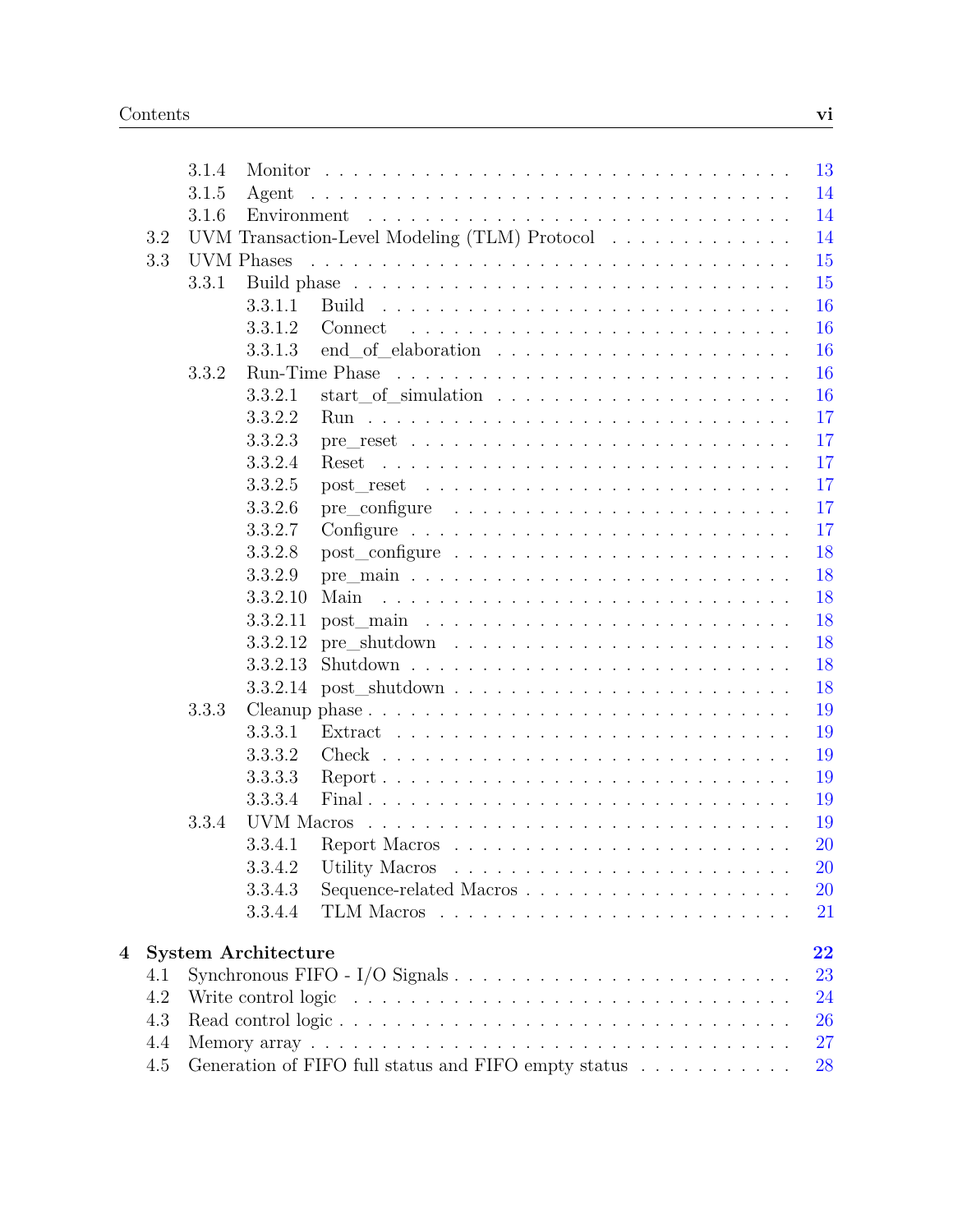| $\overline{5}$ |            |                    | <b>Tests and Results</b>                                                               | 30     |
|----------------|------------|--------------------|----------------------------------------------------------------------------------------|--------|
|                | 5.1        |                    |                                                                                        | 31     |
|                |            | 5.1.1              |                                                                                        | 31     |
|                |            | 5.1.2              |                                                                                        | 31     |
|                |            | 5.1.3              | SFIFO_package                                                                          | 32     |
|                |            | 5.1.4              | $Test (SFIFO\_test) \dots \dots \dots \dots \dots \dots \dots \dots \dots \dots$       | 32     |
|                |            | 5.1.5              | Environment (SFIFO_environment)                                                        | 32     |
|                |            | 5.1.6              | Agent (SFIFO_agent, SFIFO_agent_out)                                                   | 33     |
|                |            | 5.1.7              |                                                                                        | 33     |
|                |            | 5.1.8              |                                                                                        | 34     |
|                |            | 5.1.9              |                                                                                        | 34     |
|                |            |                    | 5.1.10 Driver (SFIFO_driver) $\ldots \ldots \ldots \ldots \ldots \ldots \ldots \ldots$ | 34     |
|                |            | 5.1.11             | Monitor (SFIFO_monitor, SFIFO_monitor_out)                                             | 35     |
|                |            | 5.1.12             |                                                                                        | 35     |
|                | 5.2        |                    |                                                                                        | 36     |
|                |            | 5.2.1              | Synchronous FIFO Design Logic Synthesis Report                                         | 36     |
|                |            | 5.2.2              | Simulation Results - Data read and write operation $\ldots \ldots \ldots$              | 36     |
|                |            | 5.2.3              |                                                                                        | 37     |
| 6              |            | Conclusions        |                                                                                        | 38     |
|                | 6.1        |                    |                                                                                        | 38     |
|                | 6.2        |                    |                                                                                        | 39     |
|                | References |                    |                                                                                        | 40     |
| I              |            | <b>Source Code</b> |                                                                                        | $I-1$  |
|                | I.1        |                    |                                                                                        | $I-1$  |
|                |            | I.1.1              |                                                                                        | $I-1$  |
|                |            | I.1.2              |                                                                                        | $I-3$  |
|                |            | 1.1.3              |                                                                                        | $I-4$  |
|                |            | I.1.4              |                                                                                        | $I-5$  |
|                | 1.2        |                    |                                                                                        | $I-7$  |
|                |            | I.2.1              |                                                                                        | $I-7$  |
|                |            | I.2.2              |                                                                                        | $I-9$  |
|                |            | I.2.3              |                                                                                        | $I-11$ |
|                |            | I.2.4              |                                                                                        | $I-12$ |
|                |            | I.2.5              |                                                                                        | $I-14$ |
|                |            | I.2.6              |                                                                                        | $I-15$ |
|                |            | I.2.7              |                                                                                        | $I-16$ |
|                |            | I.2.8              |                                                                                        | $I-17$ |
|                |            | I.2.9              |                                                                                        | $I-21$ |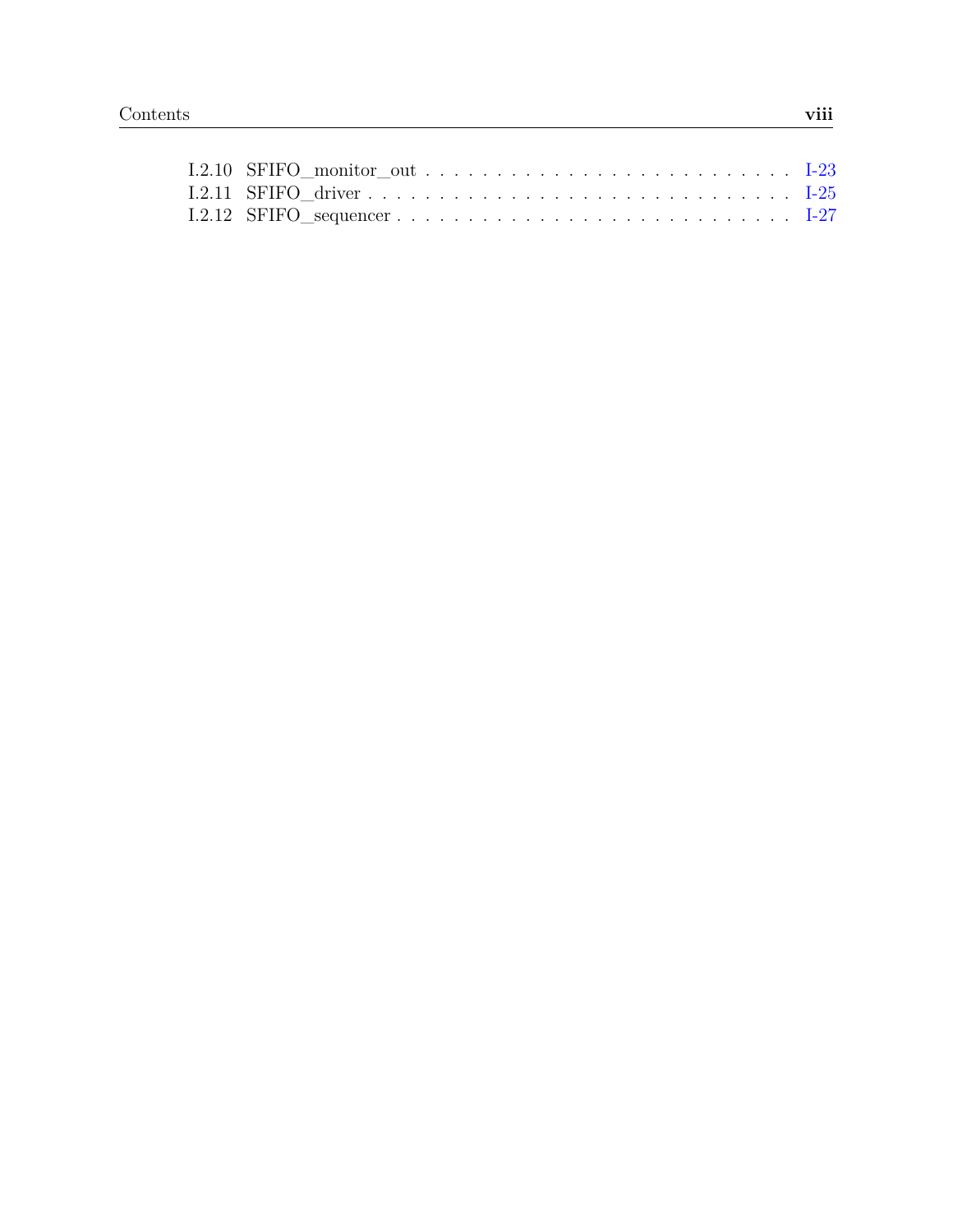# <span id="page-10-0"></span>**List of Figures**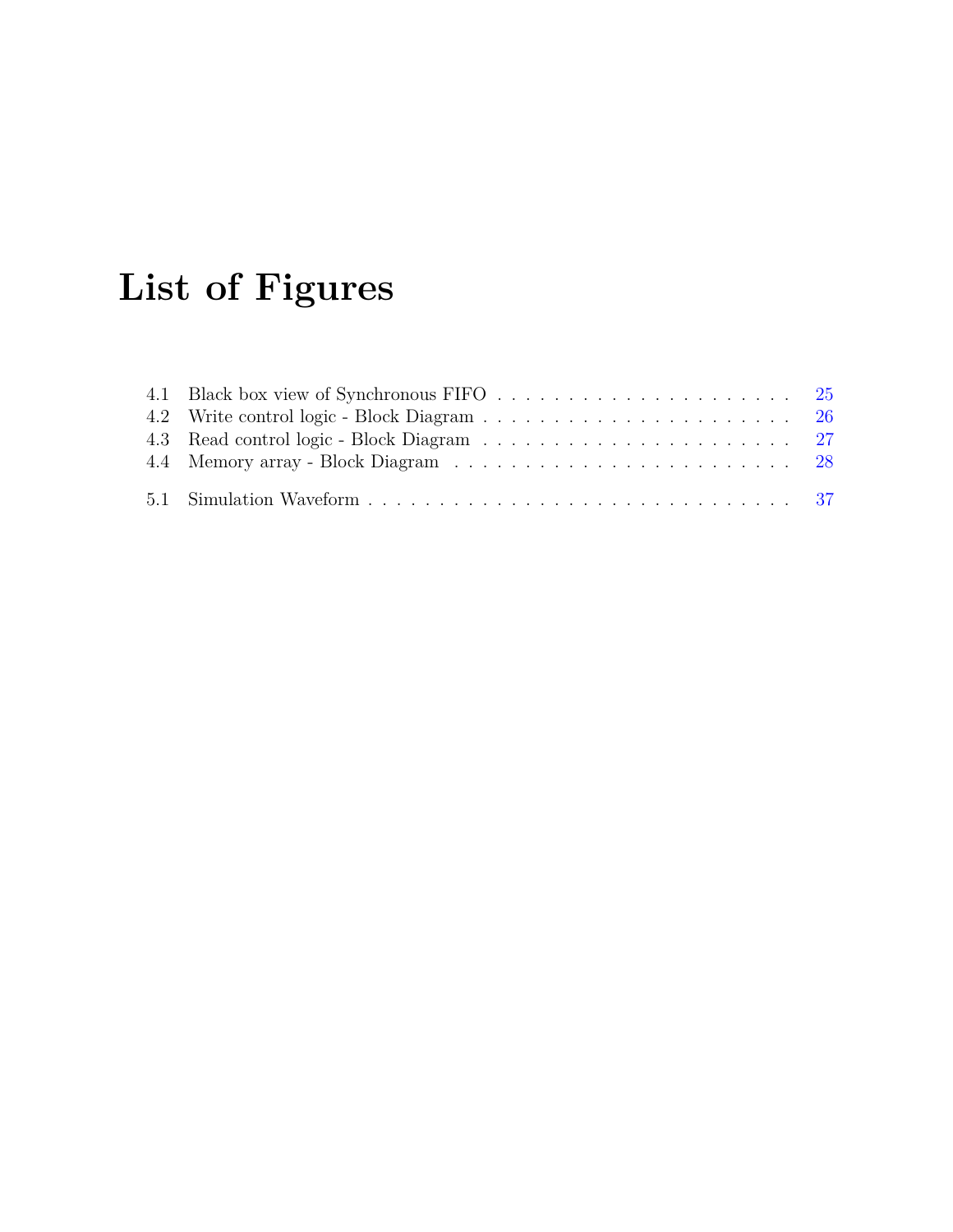# <span id="page-11-0"></span>**List of Tables**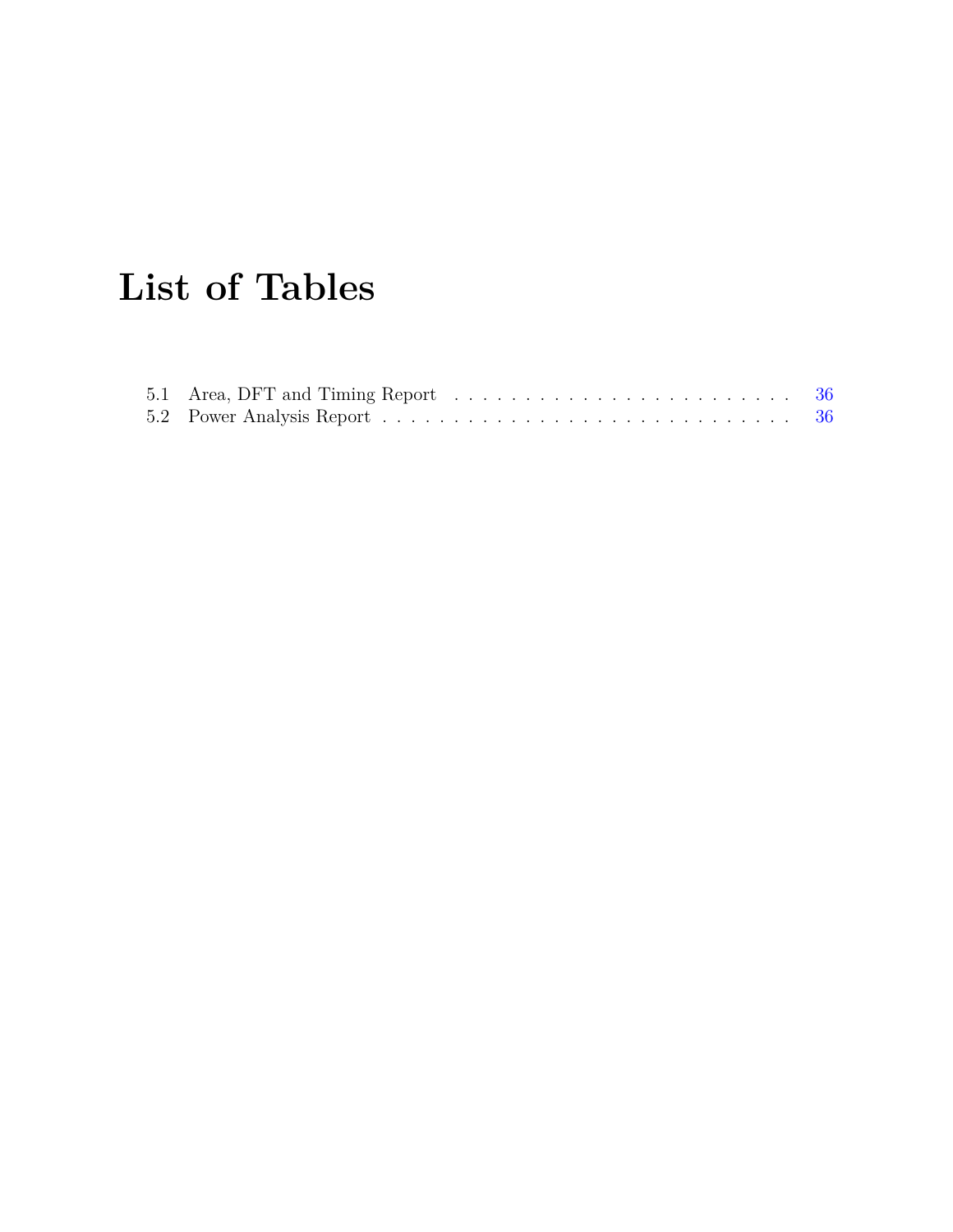# <span id="page-12-0"></span>**Chapter 1**

# **Introduction**

### <span id="page-12-1"></span>**1.1 Need for SystemVerilog**

When the Verilog Hardware Description Language (HDL) was first introduced, in addition to modeling the design behaviorally or at the Register Transfer Level (RTL), the language was also used for creating tests. The original Verilog HDL had just few constructs that made it cumbersome for carrying out the verification of complex chip designs [\[2\]](#page-51-2). Then commercial Hardware Verification Languages (HVL) like 'OpenVera' and 'e' came into existence. Companies had to invest more money for making use of these tools, and many tried to create their own tools to carry out the verification process at ease; but it is not so easy to create new tools in a short span of time. Over time it became apparent that there was a need for a unified verification language, which came into existence because of the creation of a consortium of EDA companies and interested parties called Accellera. The resulting language, called SystemVerilog, is an extension of Verilog and inherited the verification constructs from OpenVera. SystemVerilog has proved to create high value in the design and implementation of a reliable, repeatable verification environment that can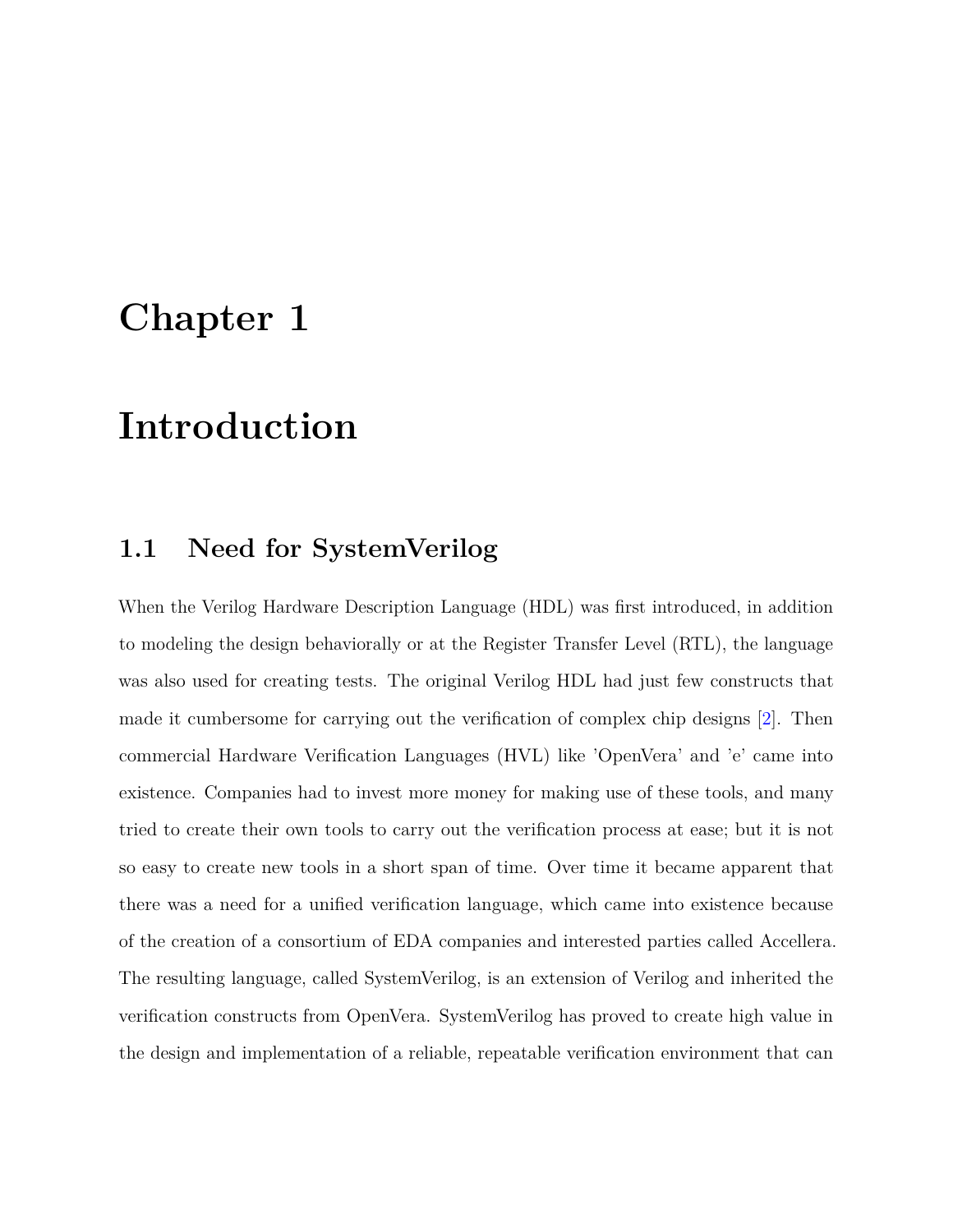be used across different projects.

### <span id="page-13-0"></span>**1.2 Problems in Synchronizing circuits**

In digital engineering, there can be a scenario where the data exchange has to take place between two systems operating at different clock frequencies [\[3\]](#page-51-3), also known as clock domain crossing. Usually, internal synchronizing circuits are used to achieve synchronization. Flip-flops would serve as synchronizers. But, there might be a possibility of violating the setup and hold times of the flip-flops which serve the purpose of synchronizing any asynchronous signal with the local clock generator. Maintaining the setup and hold times in the synchronizer is very crucial, else it would go into a metastable state. The metastable state is an unpredictable state of the flip-flop that can often be avoided by the use of a synchronizer. However, metastability issues can be found in synchronizing circuits which are unavoidable and hence, usage of synchronizers is not an ideal choice for synchronizing the data read/write operations between two systems (operating at different frequencies).

#### <span id="page-13-1"></span>**1.2.1 First-in First-out (FIFO) Module**

A First-In-First-Out (FIFO) module can be used for synchronization between different clock domains effectively solving the synchronization problem.

#### **Module Description**

A FIFO module in a digital system helps in assisting with variable-rate data transfers or to hold/buffer data in the case of clock domain crossing to ensure no data loss in the system. Data loss would be a serious problem in any digital system and must be avoided.

There are three kinds of FIFO: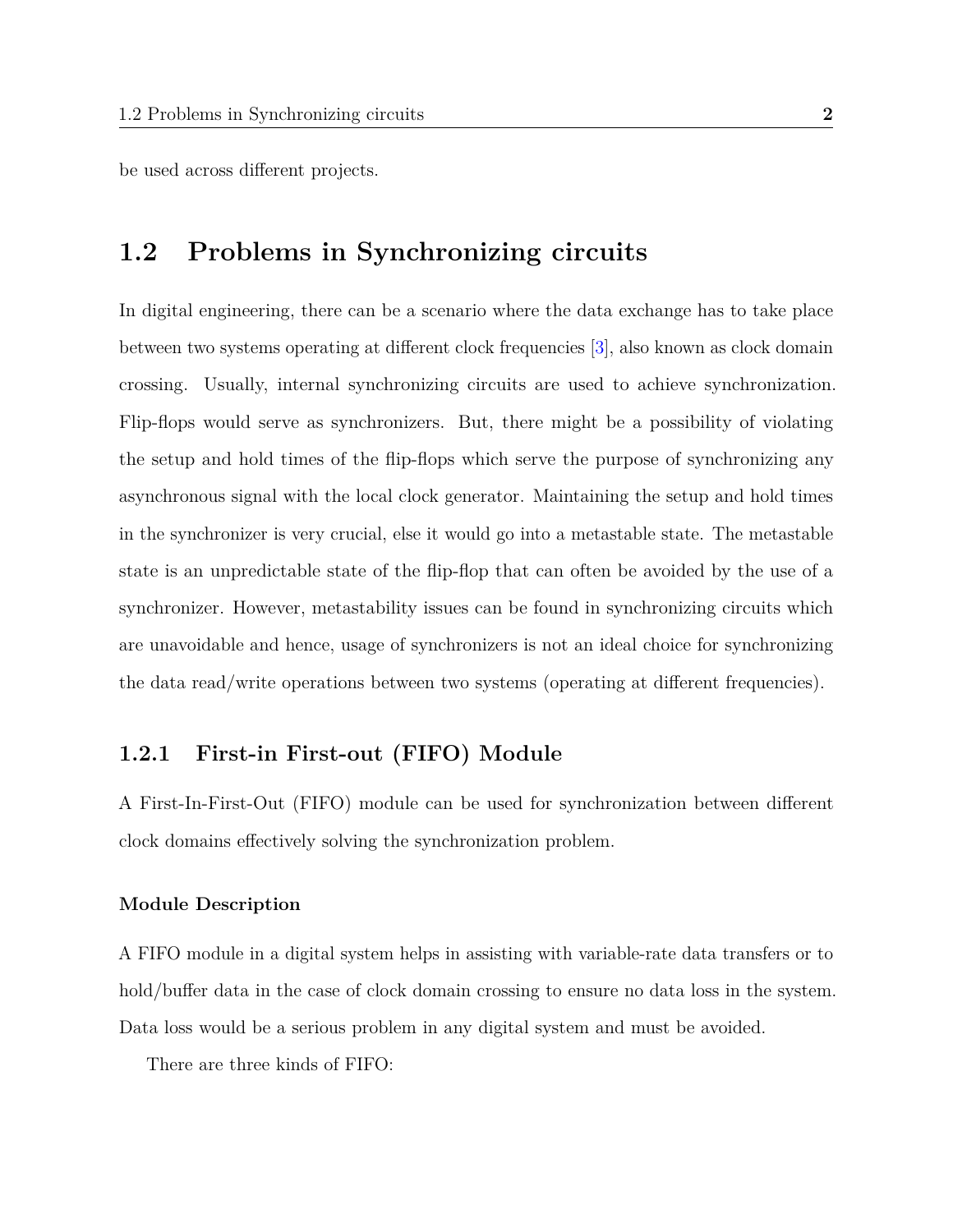- **Shift register** FIFO associated with an invariable number of stored data words. It needs necessary synchronization between the read and the write operations. Also, a data word will be read each and every time a new data word is written.
- **Exclusive read/write FIFO** FIFO with a variable number of stored data words. It also needs necessary synchronization between the read and the write operations (its internal structure - being the reason behind).
- **Concurrent read/write FIFO** FIFO with a variable number of stored data words. It can support asynchronous read and write operations, hence giving rise to two sub types, Synchronous FIFO and Asynchronous FIFO. This FIFO design ensures synchronization between the source and the destination systems by utilizing the control signals for writing and reading. The two systems, source and destination, can operate at different frequencies.

More detailed explanation about the Synchronous FIFO module is provided in the upcoming chapters, as it is the module being designed and verified in this project.

### <span id="page-14-0"></span>**1.3 Research goals**

The main goal of this research work is to construct an effective Universal Verification Methodology (UVM) test bench to verify the synchronous FIFO module.

The objectives behind achieving this goal include:

- To gain a better understanding of the architecture of a synchronous FIFO module considering various design specifications.
- To design a configurable synchronous FIFO module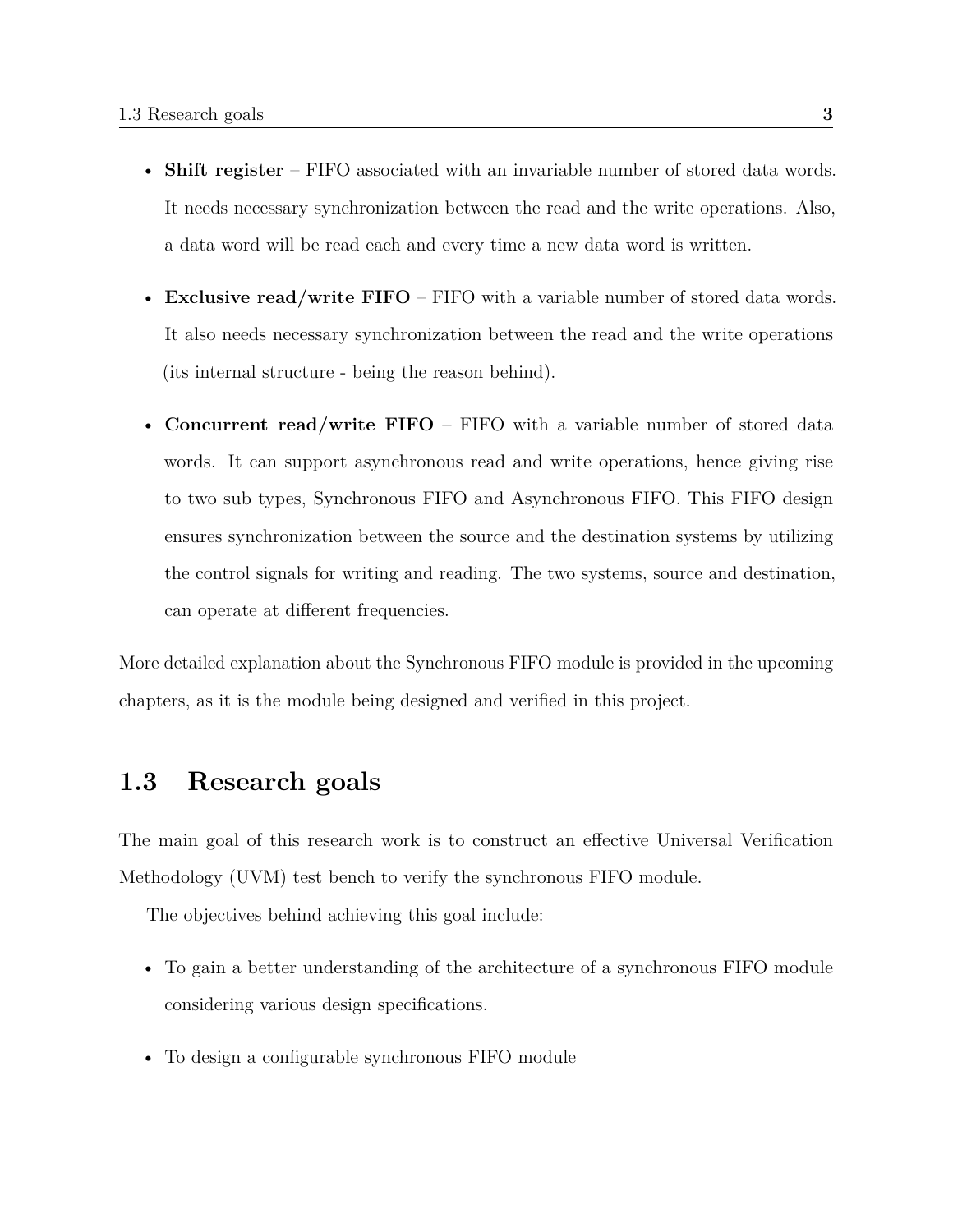- To verify the synchronous FIFO module design using UVM.
- To validate if the UVM verification environment implemented is thorough in testing the synchronous FIFO module functionality with a high level of coverage results.

### <span id="page-15-0"></span>**1.4 Contributions**

The contributions for this research work include:

- Reviewed IEEE papers and journals to get a better understanding of a Synchronous FIFO.
- Referenced the UVM Language Reference manual to study the various UVM constructs in detail.
- Designed a hierarchical test bench using SystemVerilog constructs and UVM libraries; all the test bench components are properly integrated using ports and TLM interfaces.
- Verified the functionality of the Synchronous FIFO module by measuring the effectiveness of the test bench in terms of coverage.

### <span id="page-15-1"></span>**1.5 Organization**

Organization of this graduate paper is as follows:

- Chapter [2:](#page-17-0) This chapter contains the background research information obtained from reviewing various the IEEE papers and journals listed in the Reference section.
- Chapter [3:](#page-22-0) This chapter gives an in-depth description about the Universal Verification Methodology and various components associated with it.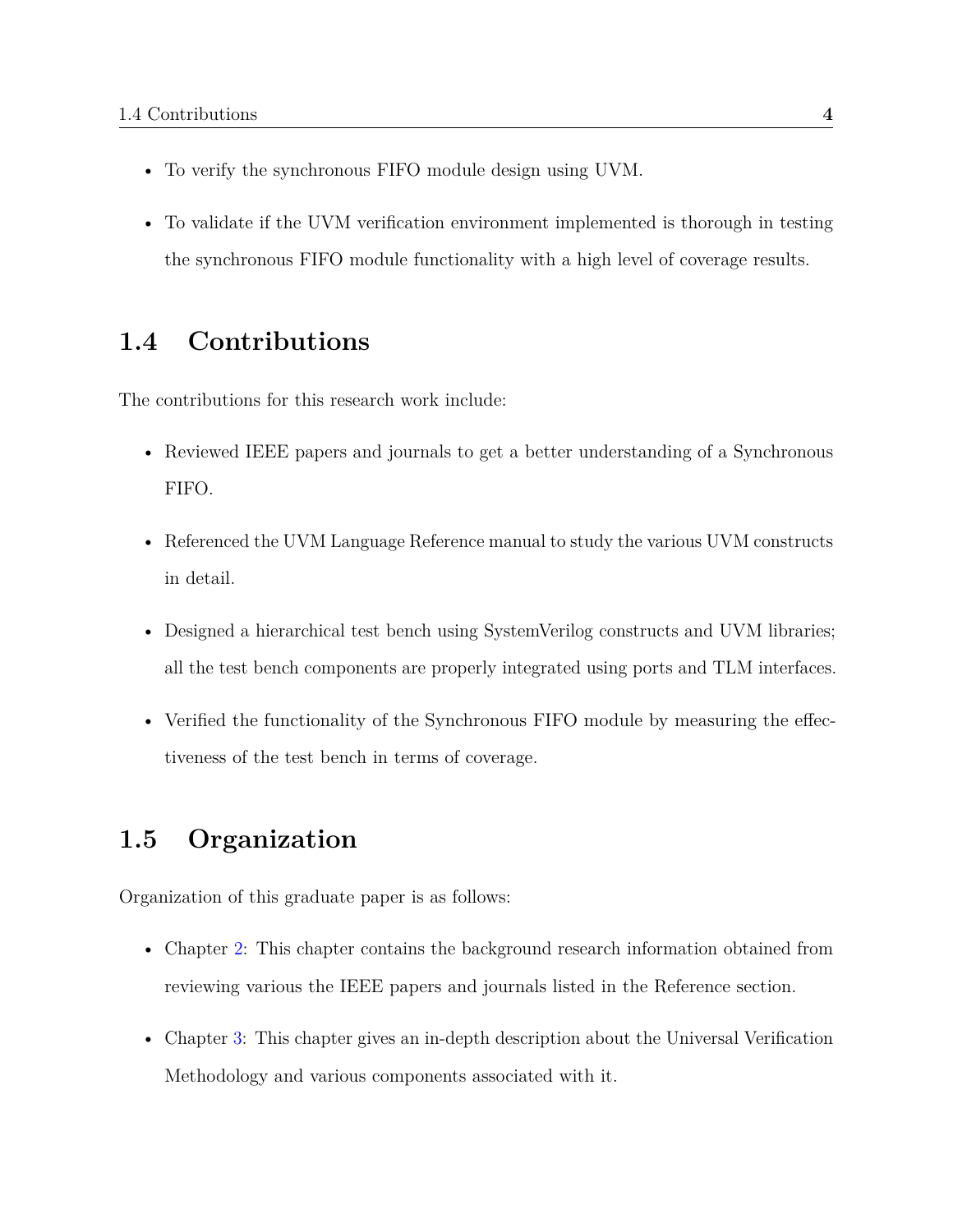- Chapter [4:](#page-33-0) This chapter provides details about the architecture of the designed module and its working principle are provided in this chapter.
- Chapter [5:](#page-41-0) This chapter contains the explanation of each verification component of the Synchronous FIFO design along with the test results.
- Chapter [6:](#page-49-0) Conclusions arrived from this project and details about the possible future implementations are provided in this section.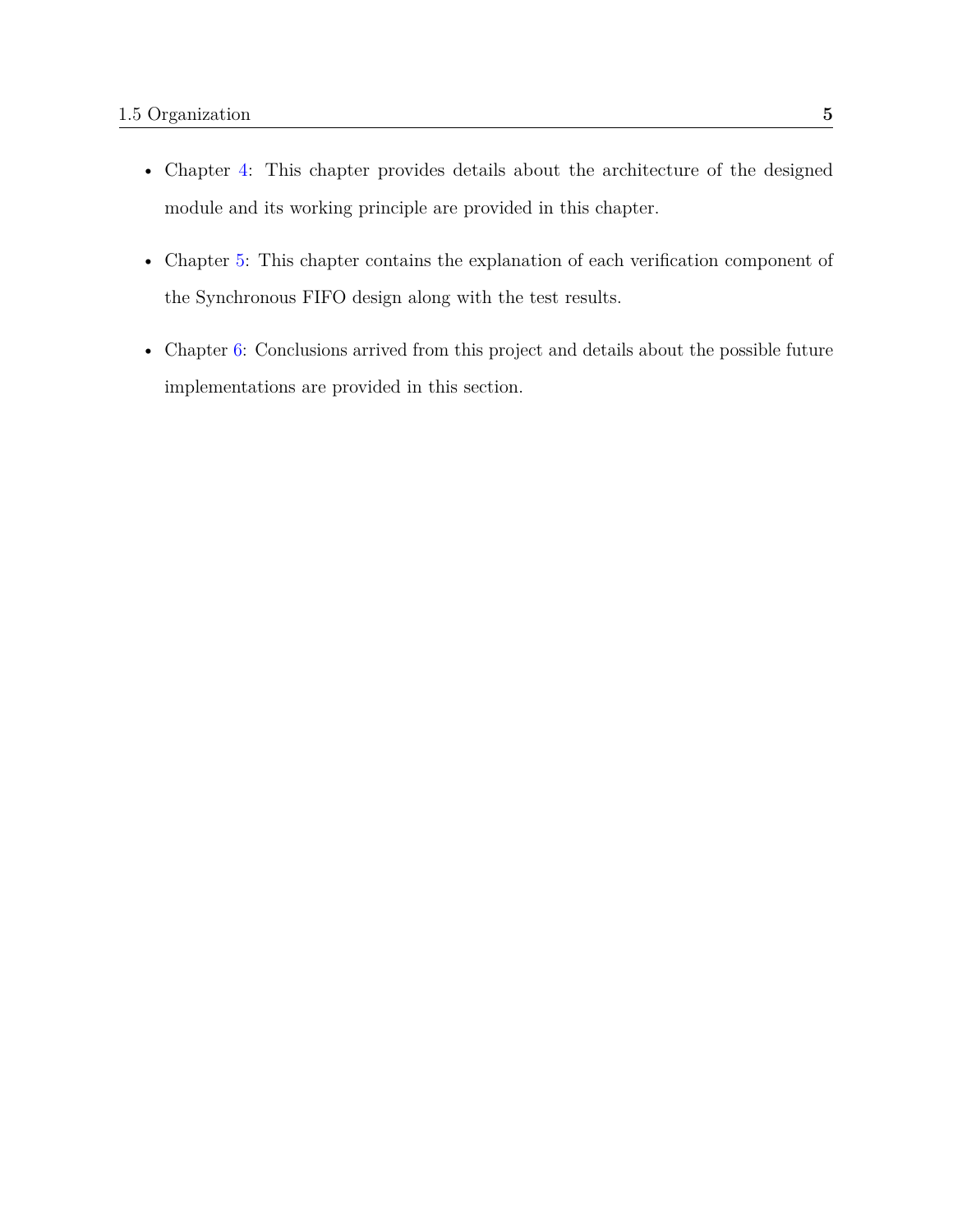# <span id="page-17-0"></span>**Chapter 2**

# **Bibliographical Research**

### <span id="page-17-1"></span>**2.1 Synchronous FIFO**

Synchronous FIFO can be implemented with software or hardware. In the case of hardware implementation, any adaption demands a new board layout. And software implementation gives enough flexibility for adaption. When it comes to speed, hardware FIFO would be preferred than software implementation. So, there always exists a trade-off in either of the implementation.

For this project, the synchronous FIFO module [\[4\]](#page-51-4) is implemented at the RTL level using Verilog HDL, which has a variable-length buffer with scalable register word-width and address space. Buffer depth and data width can be adjusted within the module's parameterization. This module helps in syncing two unrelated modules in a digital system involving different clocks running at different speeds [\[5\]](#page-51-5). It has an ability to notify the buffer when to slow down the read/write operation through almost empty/almost full watermark flags. It also has flags to notify the buffer its full/empty status. These flags help in preventing read/write errors. In the case of buffer empty status, read operation shouldn't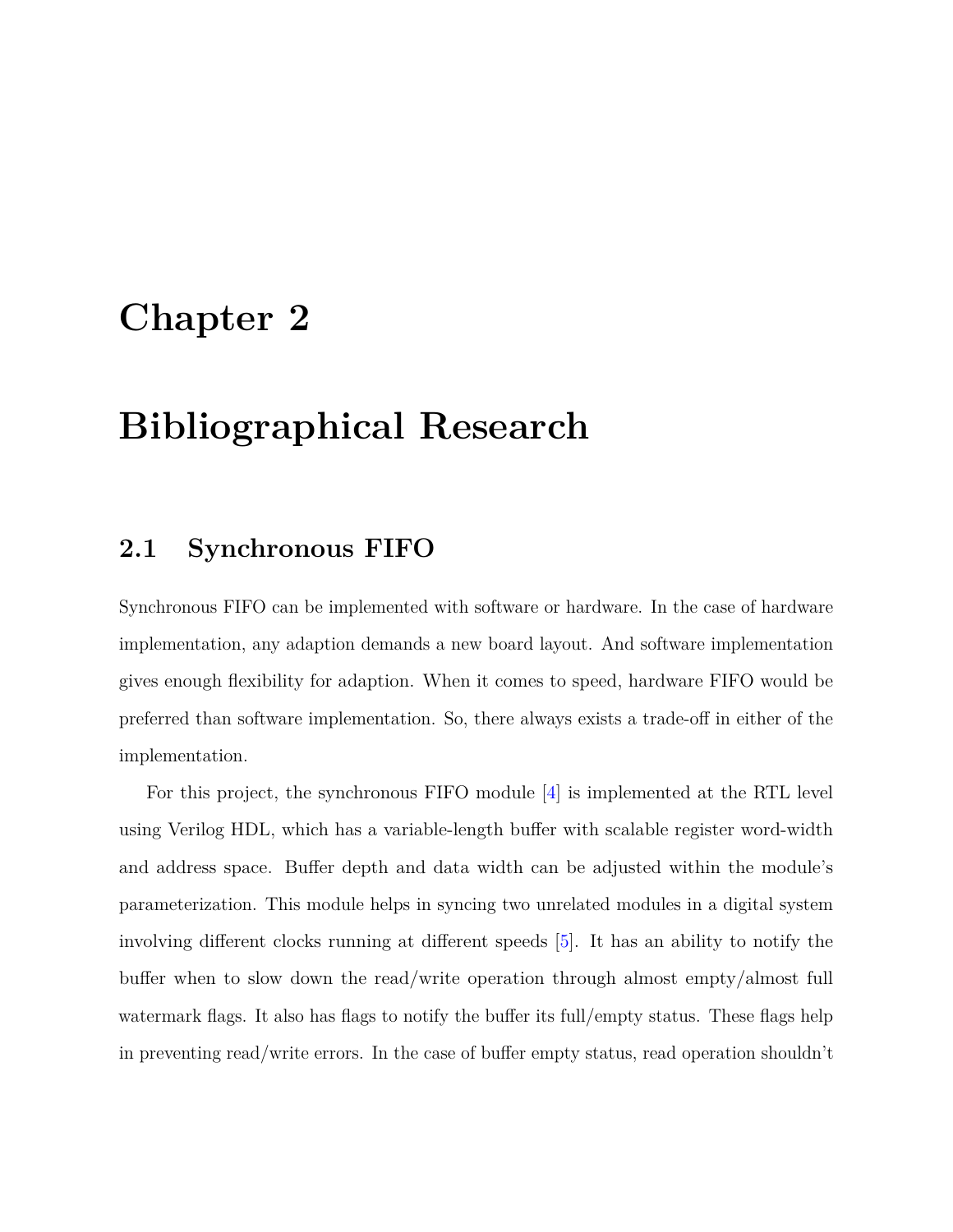be carried out. In the case of buffer full status, write operation shouldn't be carried out.

#### <span id="page-18-0"></span>**2.1.1 Architecture [\[1\]](#page-51-0)**

The building blocks of a synchronous FIFO include memory array and flag logic controlled by the read control logic and the write control logic. An array of flip-flops forms the memory array and width and depth expansion of the array can be achieved easily through parameterization, as it is implemented in Software.

The FIFO module can efficiently handle two systems, one writing to the FIFO and one reading from the FIFO, which are operating at different speeds. Simultaneous read and write operations are possible through a request and acknowledgment based protocol. In the case of a read operation, the read\_request signal and r\_enable signal help in successful data read from the memory array. In the case of a write operation, the w\_enable signal helps in successful data write into the memory array.

There are two pointers, write\_pointer and read\_pointer, which help in steering the data into and out of the memory array. They store the write and read address value associated with the memory array. After each successful data write and / or read, the corresponding pointer is incremented by one to point to the next address.

Those two address pointers are involved in flag logic. Flag logic  $|6|$  uses the information in both the pointers to generate flags based on the comparison between the read address pointer and the write address pointer. If the difference between the two pointers is zero, the empty flag is asserted denoting the FIFO empty status. If the difference between the two pointers is equal to the FIFO depth, the full flag is asserted denoting the FIFO full status. Similarly, other flags such as almost full flag and almost empty flag are generated by comparing the offset value specified in the program with the word count in the memory array.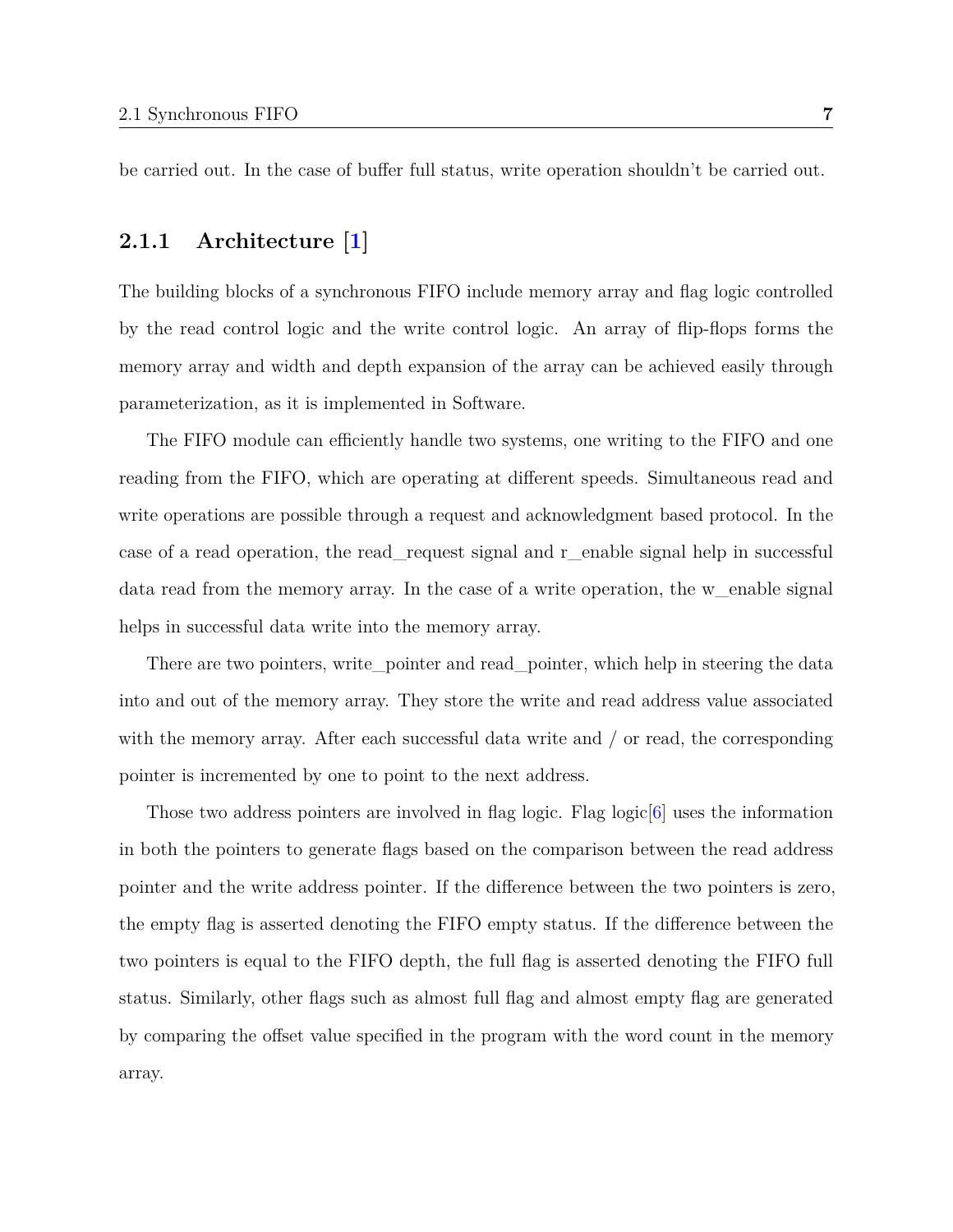#### <span id="page-19-0"></span>**2.1.2 Implementation (Design and Verification)**

The synchronous FIFO design involves implementation of a memory array and associated write/read control logic at the RTL level using Verilog HDL. A verification environment [\[7\]](#page-52-1) is developed using SystemVerilog and the UVM library to verify the functionality of the Synchronous FIFO design model. A proper verification environment thoroughly checks on proper functioning of the design, and requires the verification engineers to create systematic and automated test benches. A good verification plan is also required before starting the design and implementation of the verification environment as it will minimize the time required for creating the test bench.

This paper describes the approach for implementing a verification environment for the synchronous FIFO. It also describes the implementation of constrained random test stimuli and functional coverage. This verification environment will be modular and capable of verifying any Design Under Test (DUT) of similar structure [\[8\]](#page-52-2).

### <span id="page-19-1"></span>**2.2 Coverage-Driven Verification (CDV)**

With growing complexity in digital system design, traditional directed-testing [\[9\]](#page-52-3) wouldn't be efficient and hence, there is a need for a standard and efficient test bench environments which would cover the testing of all features in the design and ensures that there is a reduction of time consumed for verification in the overall design cycle. This type of verification is referred to as coverage-driven verification (CDV) [\[10\]](#page-52-4). To achieve CDV, there was a need for a standard testing framework and UVM satisfies these requirements[\[11\]](#page-52-5). UVM happens to be a variant of Open Verification Methodology (OVM) [\[12\]](#page-52-6). It also greatly increases the verification's efficiency for any design. Paper [\[13\]](#page-52-7) provides an approach of creating a complete UVM environment that substantially alleviates the difficulties for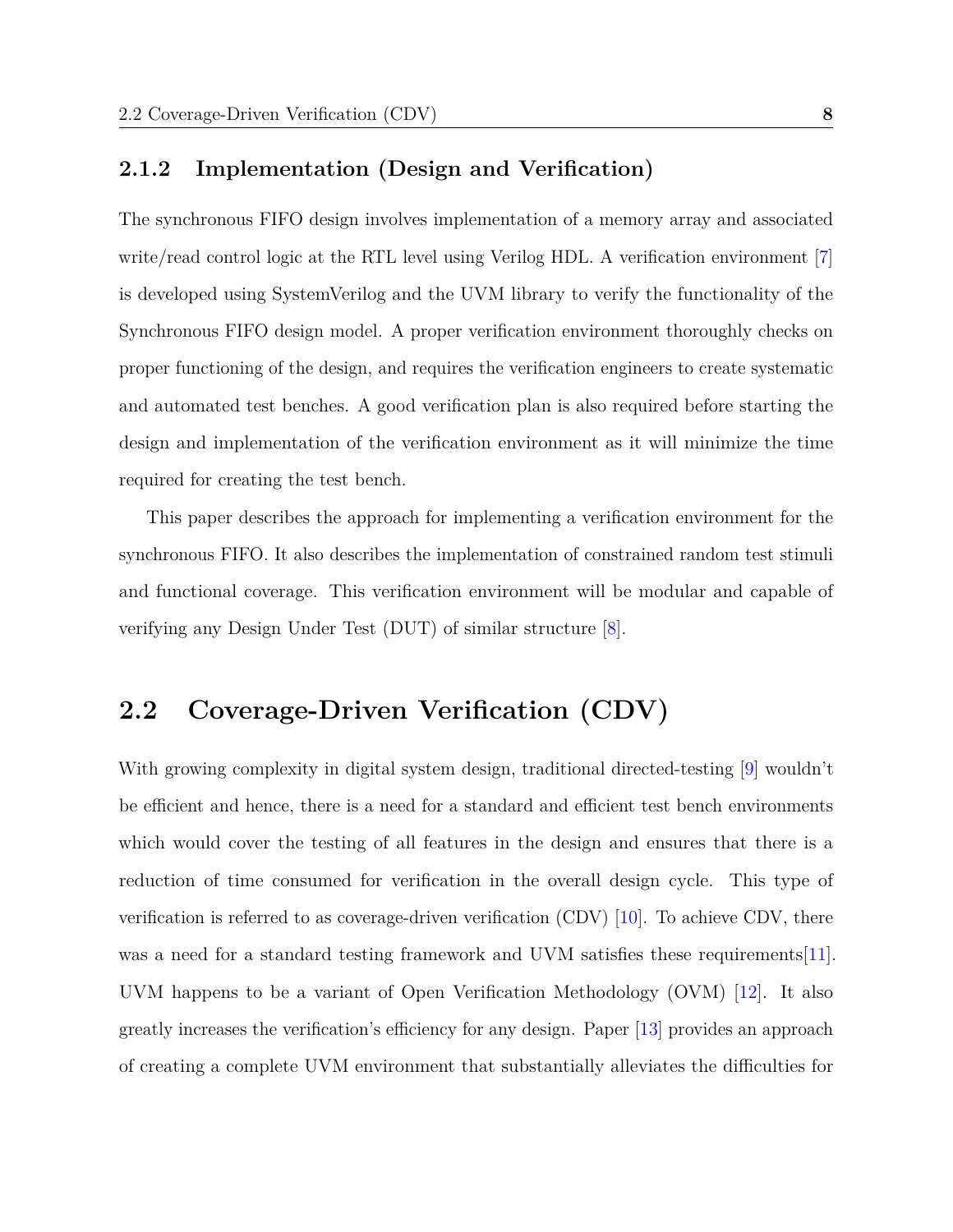design efficiency. Due to its reusable and scalable test bench components, it paves the way for complex SoC verification [\[14\]](#page-53-0).

In addition, there are a lot of features in a CDV-based test bench that ensure early achievement of the verification goals. One such feature would be an ability to tune the stimulus generator to generate stimuli [\[15\]](#page-53-1) that are necessary to verify all the design functionalities/features. By making use of SystemVerilog constructs, such tuning, such as applying constraints on randomization, can easily be achieved. Hence, a CDV test bench environment supports both directed and constrained-random testing. Also, constrainedrandom testing [\[16\]](#page-53-2) has been shown to reduce the effort of writing test cases manually which is both time-consuming and highly impossible for complex designs to reach all the scenarios involved in the design functionality.

The CDV flow is as follows:

- Setting of verification goals
- Smart test bench creation that generates legal stimuli to be sent to the DUT
- Addition of coverage monitors in the test bench environment that measure test progress and identify non-exercised design functionality (hence arises the term 'code coverage' and 'functional coverage')
- Addition of checkers to find the undesired behavior of the DUT
- Launching the simulations after both the coverage model

### <span id="page-20-0"></span>**2.3 Assertion-based Verification (ABV)**

The assertions are used in the verification test bench to check if all the functions are met by the DUT [\[16\]](#page-53-2). Assertions are simply a conditional statement and a message can be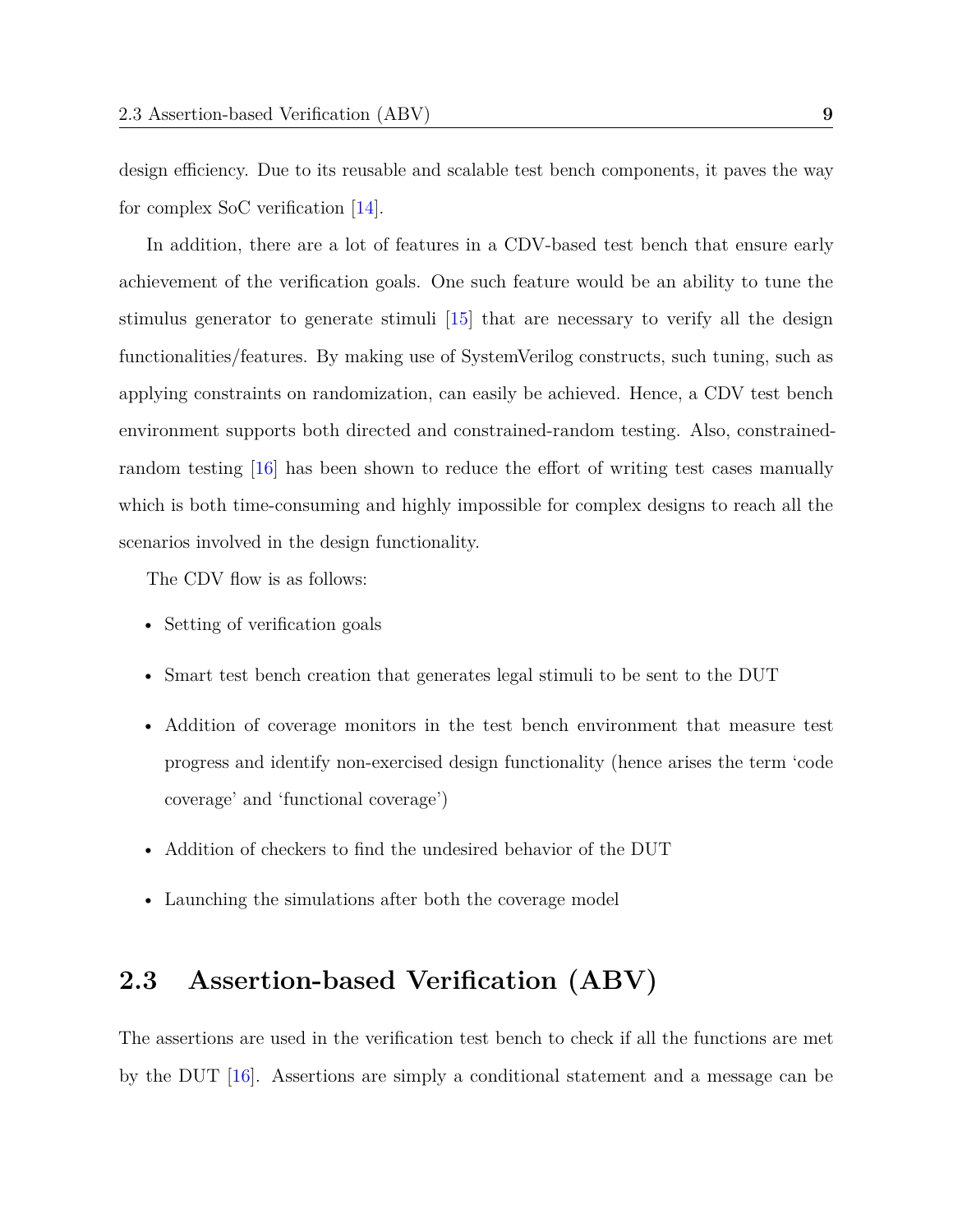displayed if that statement is true or false (designers choice). These conditional statements can help the test bench in checking the specific behavior of the DUT and can also be used to generate an alert for DUT's bad behavior. It's also shown that assertion-based verification can improve the efficiency of any design's verification by possibly reducing the time consumed for verification [\[17\]](#page-53-3). In paper [\[18\]](#page-53-4), an analog design has been taken into consideration whose mixed signal behavior is checked automatically using analog assertions.

There are two kinds of assertion:

- **Immediate assertion**: This assertion is used when the behavior of the DUT needs to be monitored right after the condition is set. Example: After a reset signal goes high, the behavior of the DUT is expected to be spontaneous. So here immediate assertions can be used [\[19\]](#page-53-5).
- **Concurrent assertion** [\[20\]](#page-54-0): This assertion is used for the case where an event follows a condition after a few clock cycles delay as specified in the assertion statement. Example: Checking for a flag trigger a few clock later after the condition has been met.

In the case of complex designs, mistakes are possible while writing an assertion. There are various methodologies in debugging assertions. One such method is using three-state visualization and model that does pattern matching [\[21\]](#page-54-1).

Finally, paper [\[22\]](#page-54-2) tells the possible ways of integrating coverage and assertion in the verification test bench.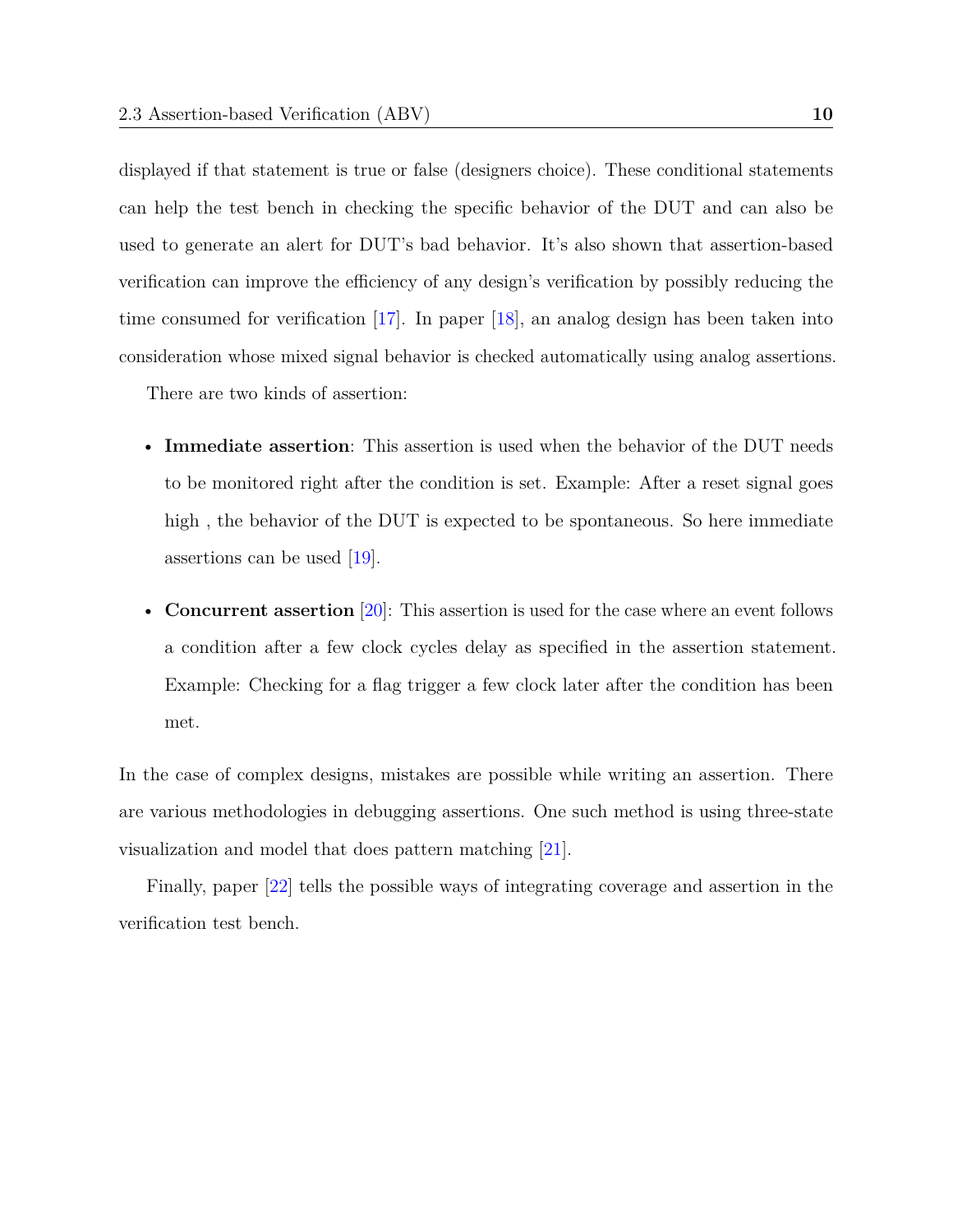## <span id="page-22-0"></span>**Chapter 3**

# **Universal Verification Methodology (UVM)**

A UVM test bench contains verification components that are reusable. A verification component is said to be an encapsulated, configurable, ready-to-use verification environment for a portion of or the entire design module under test. Each verification component has its own set of elements for stimulating, driving, monitoring and collecting coverage information for the DUT. All these verification components are well connected by making use of objectoriented programming concepts in SystemVerilog [\[23\]](#page-54-3) and help in efficient verification of the DUT. Eventually, the UVM test bench made for one project could be re-used and configured for another project based on the verification plan, thereby, reducing human effort in creating a test bench from the scratch.

### <span id="page-22-1"></span>**3.1 Brief Overview - Verification Components**

This section deals with a short description of each verification component [\[24\]](#page-54-4).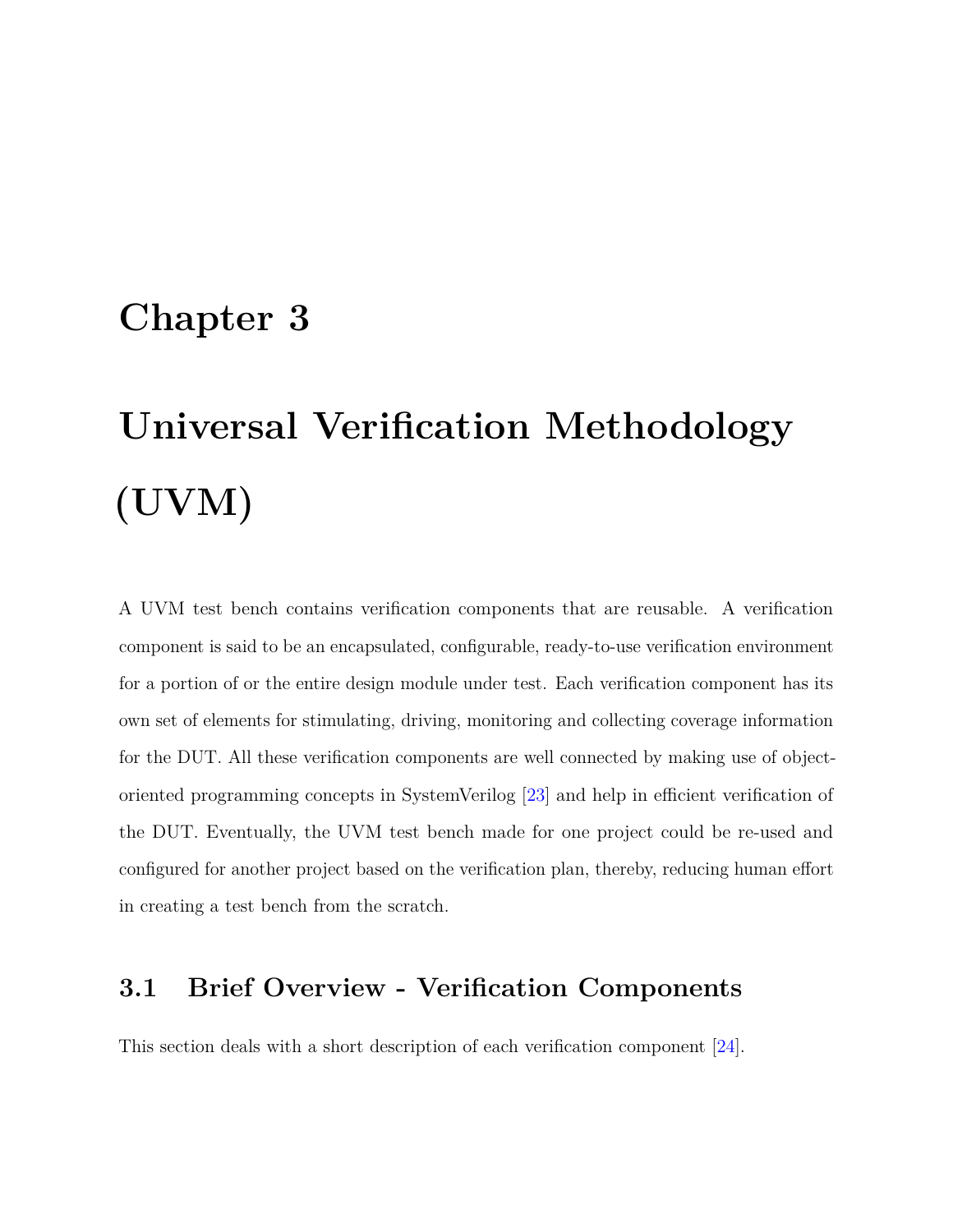#### <span id="page-23-0"></span>**3.1.1 Transaction**

This component is responsible for creating different meaningful tests for the DUT. These tests are basically the inputs given to the DUT. The inputs to the DUT are called as data items. Maximum test coverage is attained by intelligently randomizing the fields of the data items using SystemVerilog constraints.

#### <span id="page-23-1"></span>**3.1.2 Sequencer**

A Sequencer happens to be the stimulus generator that controls the data items fed to the Driver. Basically, constrained randomization is done by this component. A Sequencer and a Driver operate based on a request-acknowledgment protocol. The driver requests the next sequence from the Sequencer. To control the randomization of data items, this component adds constraints to the extended UVM\_sequence\_item class.

It also has its built-in capabilities, including:

- Reaction to the DUT's current state for every sequence generated
- Knows the order between data items, thereby, forming a meaningful and structured stimulus pattern
- Controls multiple interfaces and allows synchronization
- Enables time modeling

#### <span id="page-23-2"></span>**3.1.3 Driver**

This component is responsible for driving signals to the DUT. It receives data items repeatedly from the Sequencer and subsequently drives signals to the DUT. Whatever transaction it gets, it samples them and finally issues them into the DUT. For example, in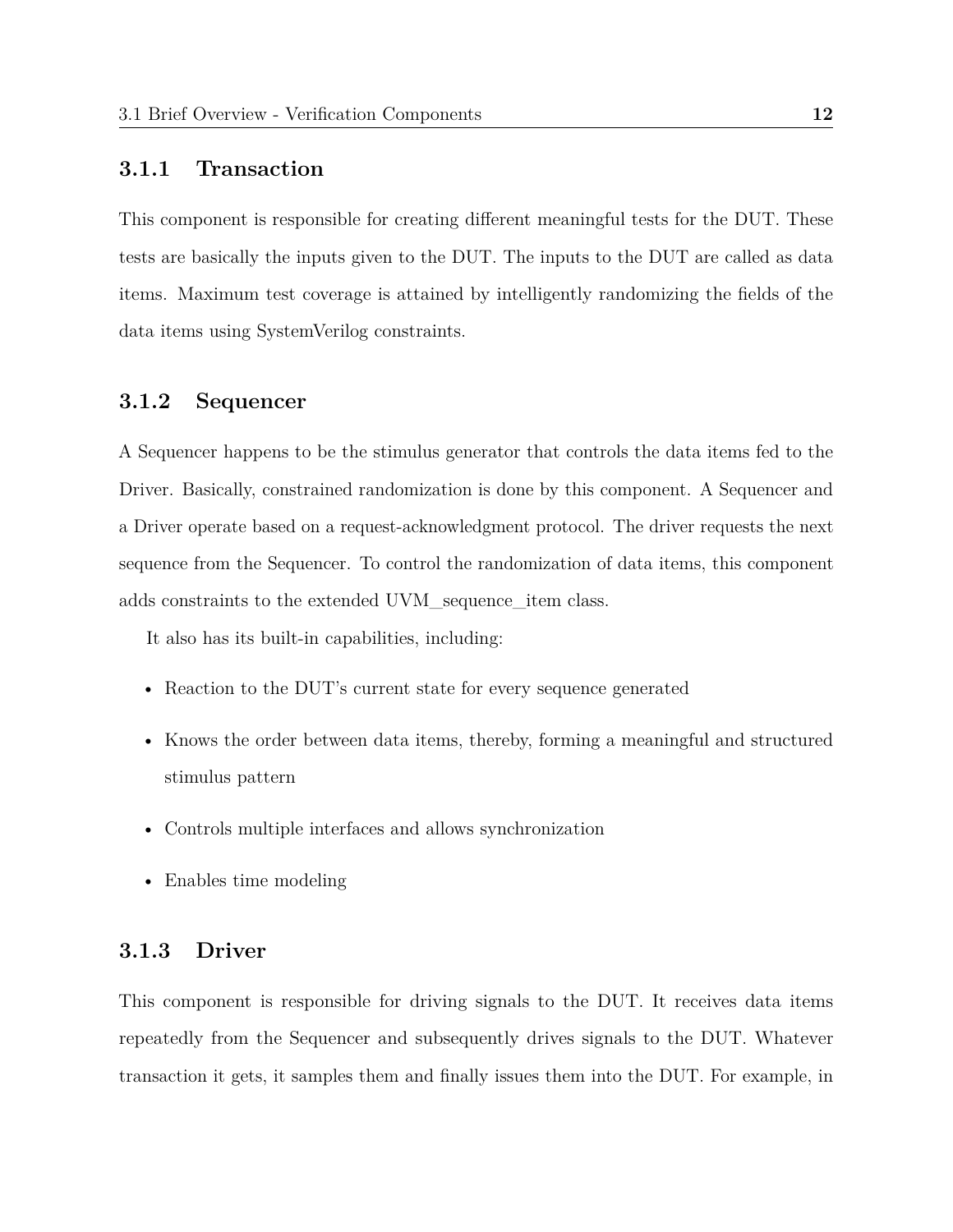the case of the Synchronous FIFO module, this component repeatedly receives write data, data\_request signal (read\_request) and data\_valid signals (write\_data\_valid) from the sequence class where data items are randomized and feeds these inputs to the DUT. Using UVM predefined ports, these randomized sequences can be collected and sent to some other component in the verification environment.

#### <span id="page-24-0"></span>**3.1.4 Monitor**

This component is responsible for sampling the DUT signals without driving them. It collects coverage details and does checking. Apart from collecting coverage and performing checks, it has other functionalities as given below.

- The Monitor collects data items from the DUT and translates it into a transaction making it available to other verification components and to the test writer.
- It notifies other components about the availability of transaction through an event emission.
- It also captures status information that are made available to other components and to the test writer.
- Trace information can also be printed using a monitor.

Monitors can be of two types, namely bus monitor and agent monitor. All bus signals and bus related transactions are handled by a bus monitor. Signals and transaction related to a specific agent are handled by an agent monitor. It is always recommended to create a monitor that doesn't depend on driver for information.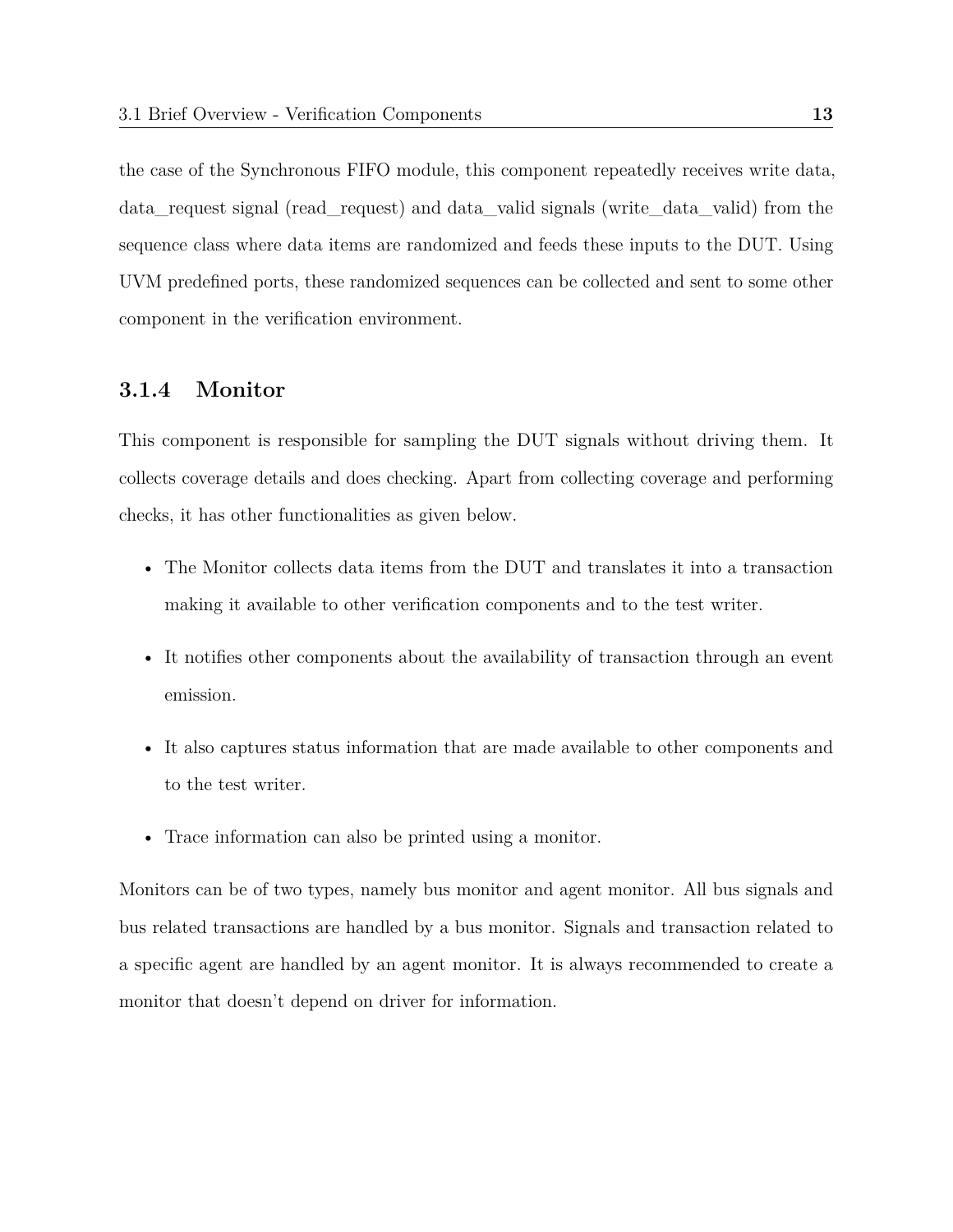#### <span id="page-25-0"></span>**3.1.5 Agent**

As part of the UVM specification, it is recommended that test bench creators make a more abstract container called an agent which encapsulates a sequencer, a driver and a monitor. And all these components can be called through agent. Verification environments can have more than one agent. Some agents can be master agents involved in initiating transactions to the DUT, while other agents can be slave agents that react to transaction requests. Agents have to be configured to act as either an active or a passive agent. Active agents are responsible for driving transactions, while passive agents are involved only in monitoring the DUT behavior.

#### <span id="page-25-1"></span>**3.1.6 Environment**

The environment happens to be the top-level component in a verification test bench. It contains all the verification components. It also contains configuration properties that allow customization of topology and behavior, making it reusable. Any verification component can have an environment-level monitor that performs checking and collection of coverage details not related to a single agent. Pre-existing uvm\_env class can be extended and configured according to the project specifications. Environment class is responsible for modeling the behavior of the DUT.

# <span id="page-25-2"></span>**3.2 UVM Transaction-Level Modeling (TLM) Protocol**

In UVM, Transaction-Level Modeling (TLM) [\[11\]](#page-52-5) forms the basis for re-usability and modularity. Basic transaction-level communication happens through a TLM port and a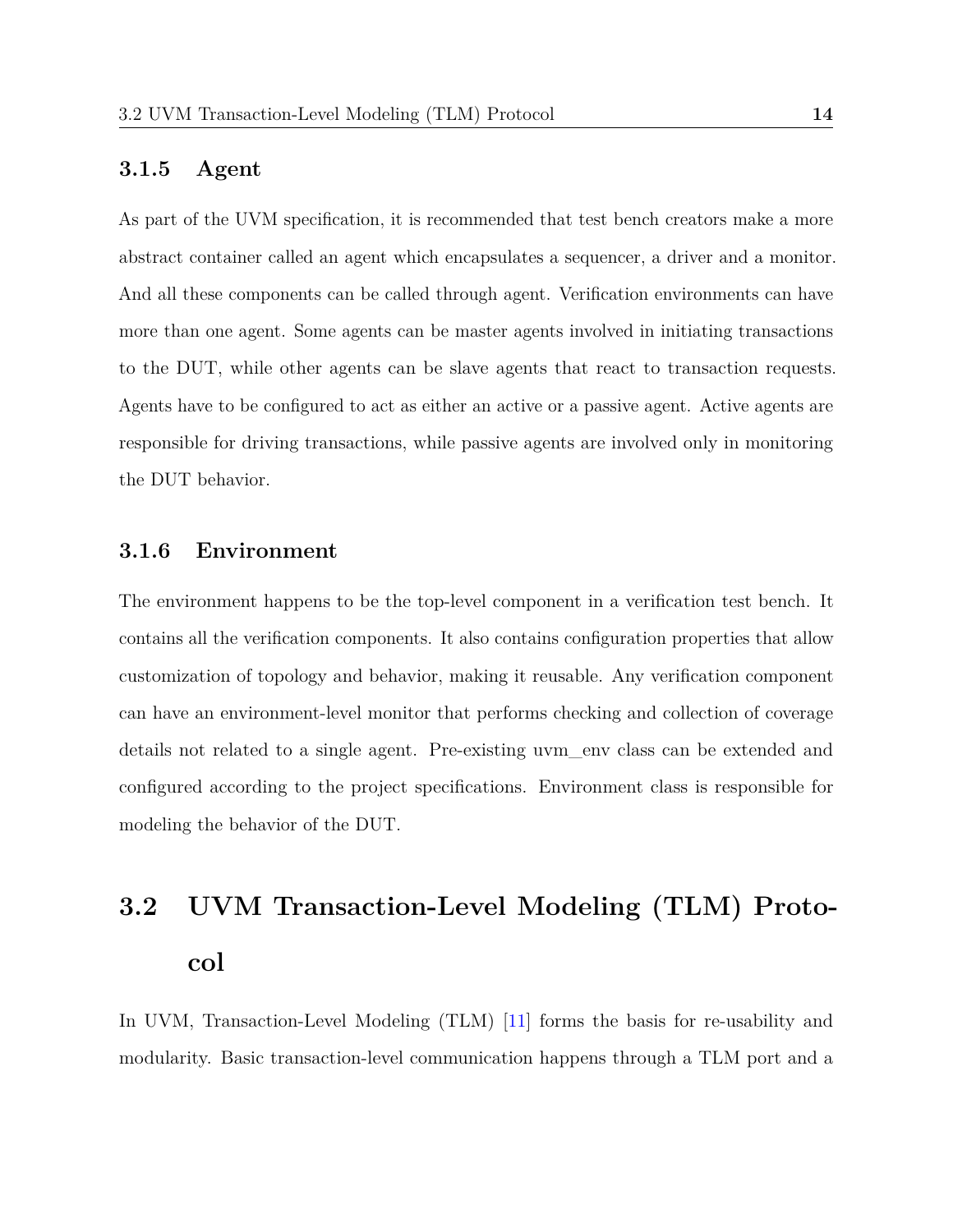TLM export. A set of Application Programming Interfaces (APIs) are defined for TLM components which can be used for a connection. These APIs include both blocking and non-blocking type and implementation of these APIs are taken care by a TLM export. TLM ports and exports take in a transaction type as a parameter.

In TLM aroducer component and consumer component communicate with each other using the uvm\_blocking\_put\_port and uvm\_blocking\_get\_port. When the producer sends the transaction through its 'put' port, the consumer will implement the 'put' method provided by the uvm\_blocking\_put\_port class. When the consumer requests the transactions from the producer through its 'get' port, the producer implements the 'get' method provided by the uvm\_blocking\_get\_port class.

For producer and consumer to operate independently, uvm\_tlm\_fifo channel is used. This channel facilitates non\_blocking operation of the producer and the consumer.

### <span id="page-26-0"></span>**3.3 UVM Phases**

There are three phases involved in UVM test bench execution [\[25\]](#page-54-5).

- Build phase
- Run-Time phase
- Cleanup phase

#### <span id="page-26-1"></span>**3.3.1 Build phase**

Build phase involves the execution of build phase methods in zero simulation time. Methods of build phase include: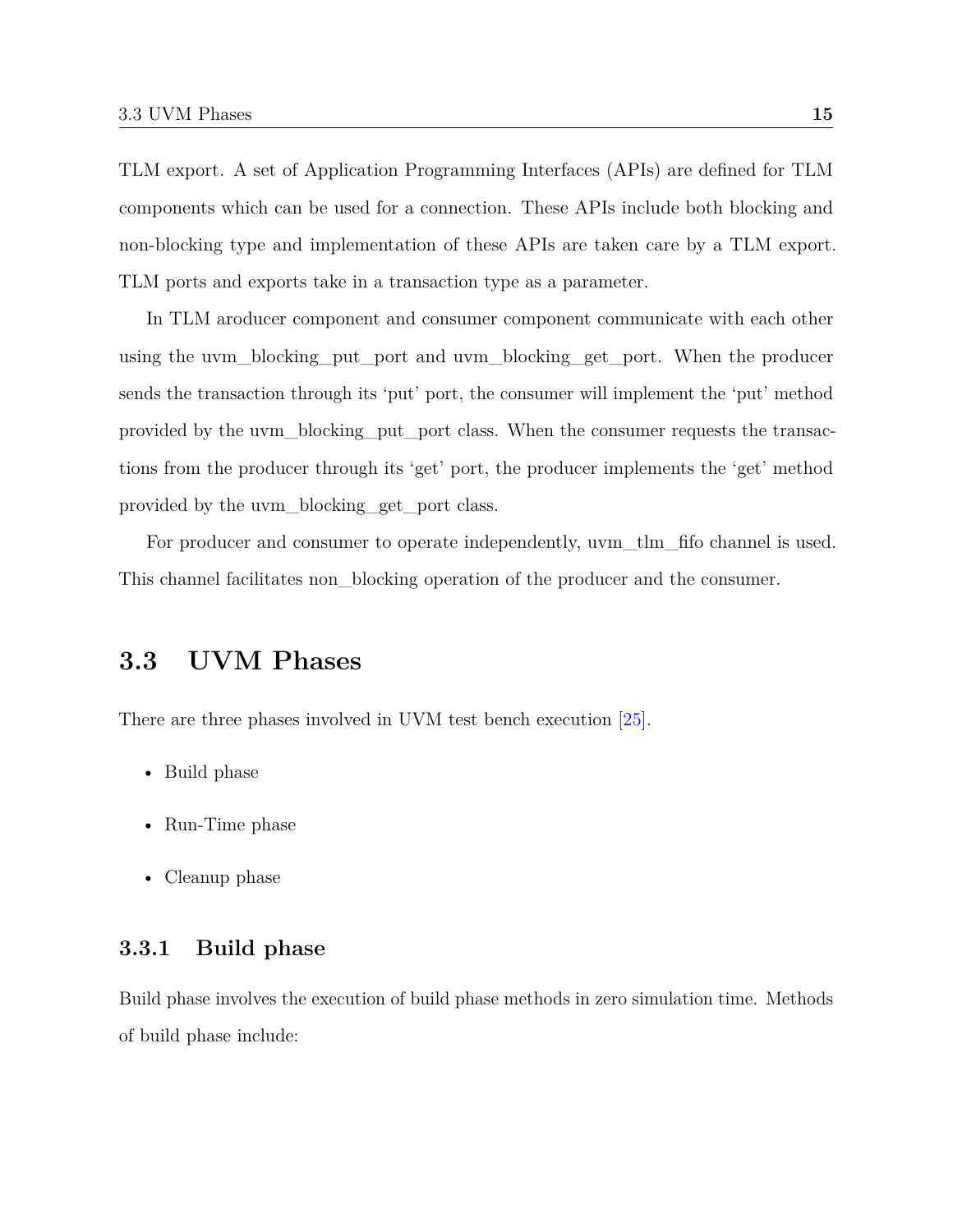#### <span id="page-27-0"></span>**3.3.1.1 Build**

This method constructs the components of the UVM test bench from the top-level hierarchy downwards using the UVM factory.

#### <span id="page-27-1"></span>**3.3.1.2 Connect**

This method is responsible for TLM connections. Handles to test bench resources are also assigned during this method call. It should occur after successful construction of the test bench components.

#### <span id="page-27-2"></span>**3.3.1.3 end\_of\_elaboration**

This method call does final adjustments to the test bench structure, connectivity or configuration before the start of the simulation.

#### <span id="page-27-3"></span>**3.3.2 Run-Time Phase**

Run-Time Phase is executed after the start of simulation. The functions pre-reset through to post\_shutdown are run in parallel.

Methods of Run-Time phase include:

#### <span id="page-27-4"></span>**3.3.2.1 start\_of\_simulation**

This function occurs before the start of the time-consuming part of the test bench, which is called in bottom-up order.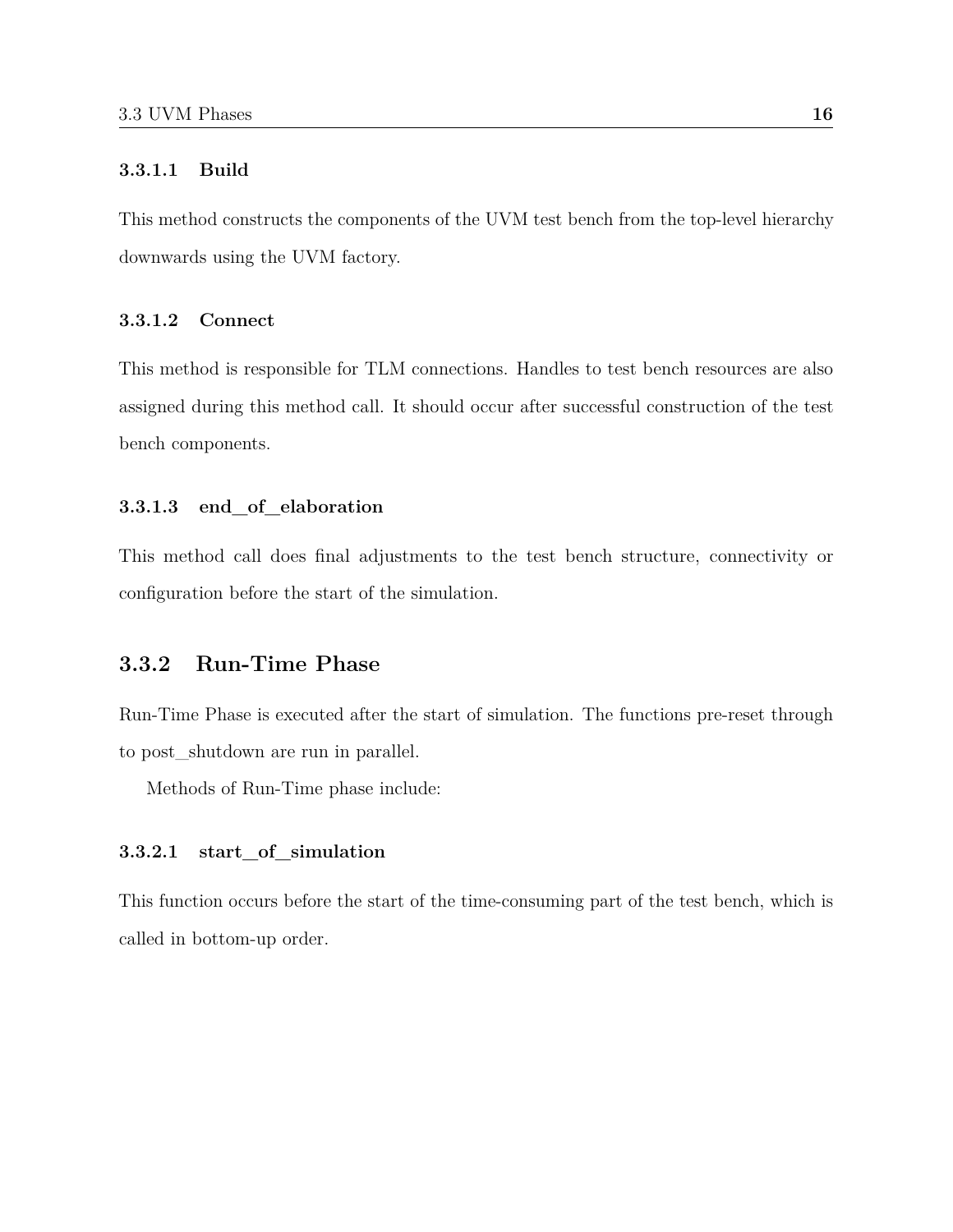#### <span id="page-28-0"></span>**3.3.2.2 Run**

This function occurs after the start\_of\_simulation phase. Stimulus generation and test bench activities check are handled by this function call. It is executed as a task and all the components run tasks are executed in parallel.

#### <span id="page-28-1"></span>**3.3.2.3 pre\_reset**

This function takes care of all the activities before reset. Its execution starts at the same time as the Run function.

#### <span id="page-28-2"></span>**3.3.2.4 Reset**

During this phase, all DUT related interface signals are put into reset state.

#### <span id="page-28-3"></span>**3.3.2.5 post\_reset**

This phase is meant for executing any activity following the Reset phase.

#### <span id="page-28-4"></span>**3.3.2.6 pre\_configure**

This phase is used for the preparation of the DUT's configuration following the Reset phase. Those activities include wait for the creation of component responsible for driving the DUT (driver).

#### <span id="page-28-5"></span>**3.3.2.7 Configure**

This phase is responsible for programming the DUT and setting signals that would initiate the test case.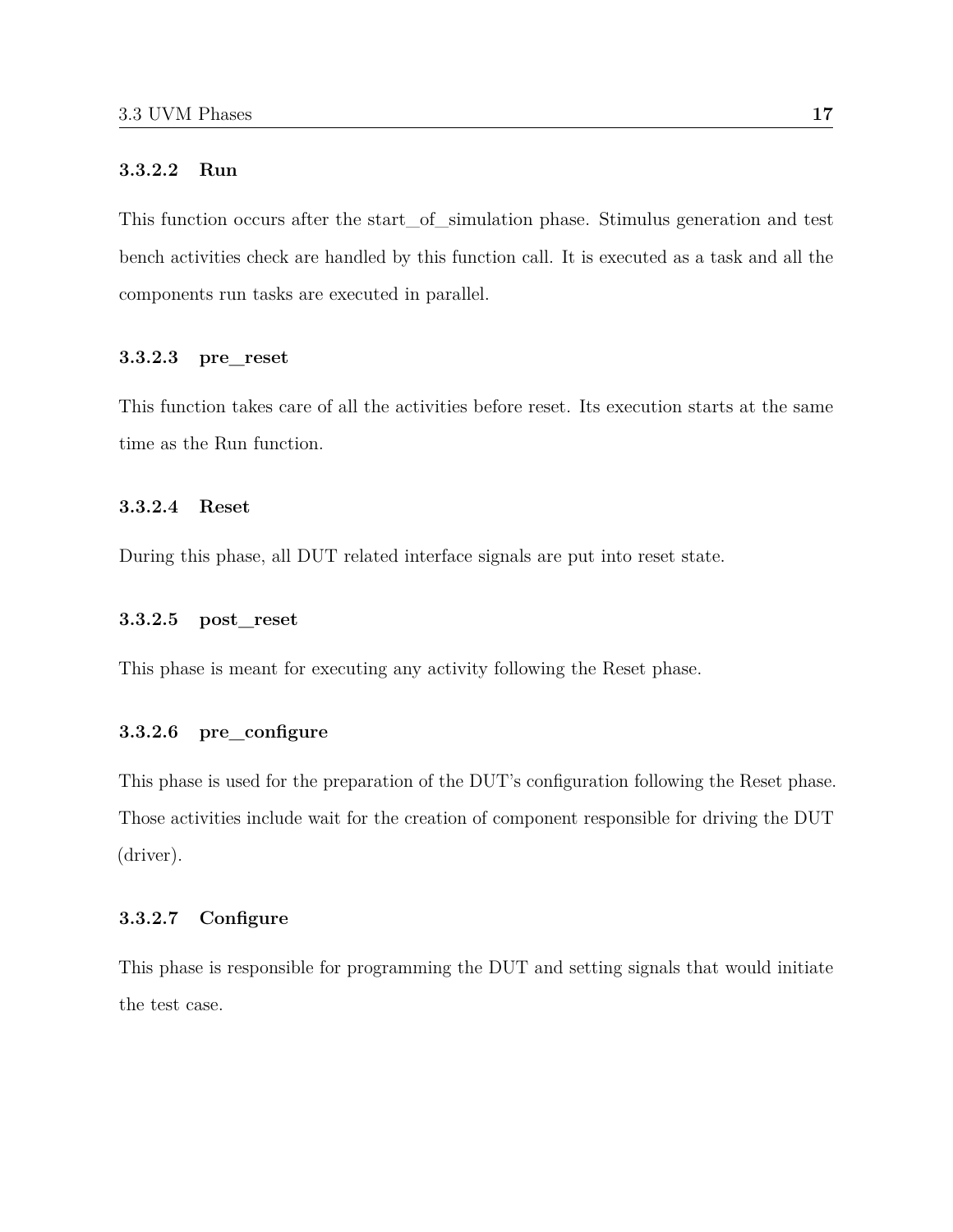#### <span id="page-29-0"></span>**3.3.2.8 post\_configure**

In this phase, there is a wait operation for propagating the configuration to the DUT or for the DUT to reach a ready state to initiate the main test stimulus.

#### <span id="page-29-1"></span>**3.3.2.9 pre\_main**

During this phase, it is ensured that all the test bench components are in ready state to initiate the stimulus generation.

#### <span id="page-29-2"></span>**3.3.2.10 Main**

During this phase, the generated stimulus is driven into the DUT until all the stimulus gets exhausted or the occurrence of a time-out.

#### <span id="page-29-3"></span>**3.3.2.11 post\_main**

This phase does activities for the finalization of the main phase.

#### <span id="page-29-4"></span>**3.3.2.12 pre\_shutdown**

This phase acts as a DUT stimulus buffer and happens before shutdown phase.

#### <span id="page-29-5"></span>**3.3.2.13 Shutdown**

This phase ensures that the DUT has received all the generated stimulus.

#### <span id="page-29-6"></span>**3.3.2.14 post\_shutdown**

This phase takes care of final activities before the end of simulation. Cleanup phases start after the execution of post\_shutdown phase.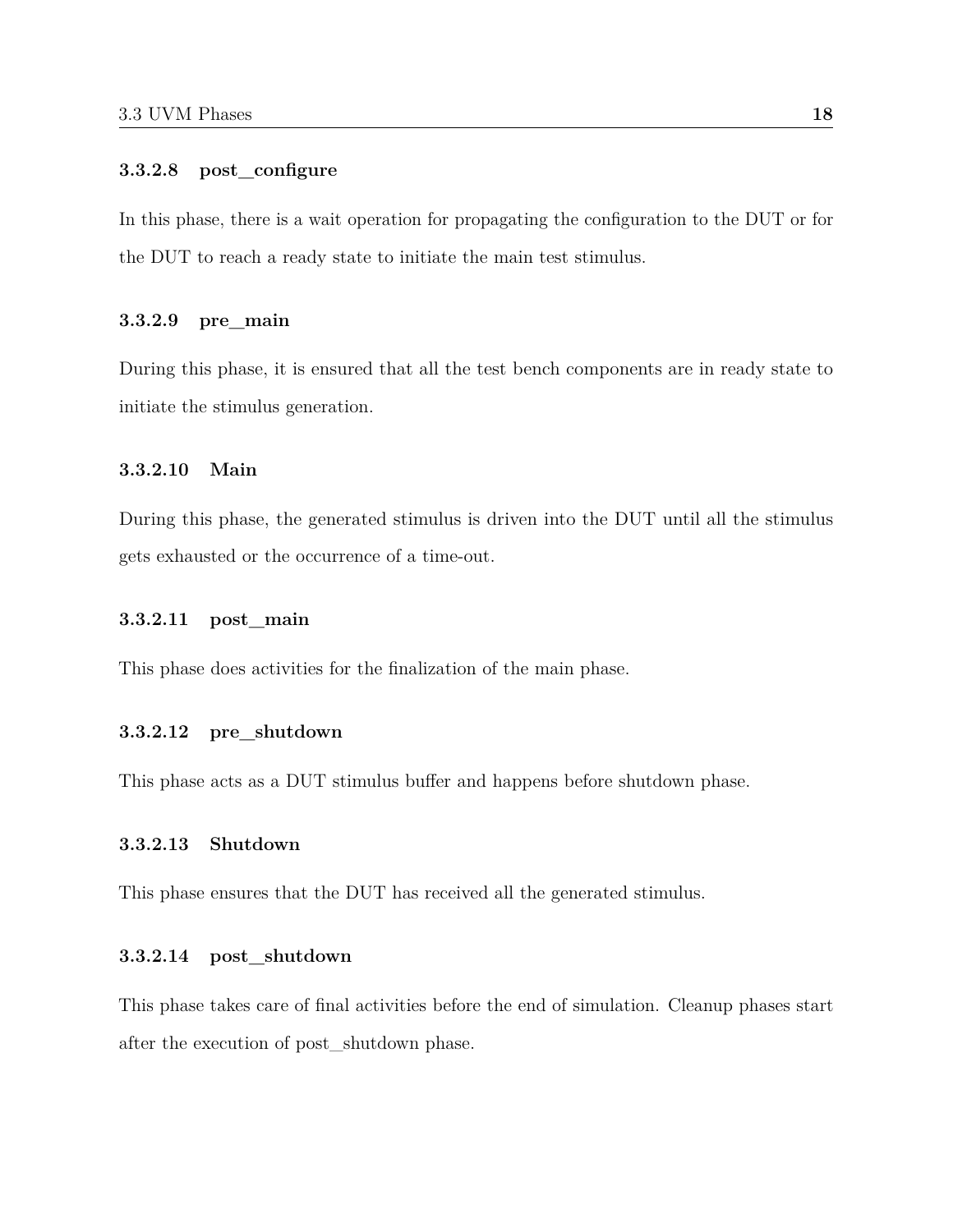#### <span id="page-30-0"></span>**3.3.3 Cleanup phase**

Cleanup phases are meant for information extraction from monitors and scoreboards to find if the test case has successfully passed and to check if the coverage goals are achieved. Execution of these phases take zero time.

Different cleanup phases include:

#### <span id="page-30-1"></span>**3.3.3.1 Extract**

During this phase, information from monitors and scoreboards are retrieved and processed. Analysis components use this phase.

#### <span id="page-30-2"></span>**3.3.3.2 Check**

Analysis components use this phase. During this phase, a check is done for the DUT behavior and error is identified (if any).

#### <span id="page-30-3"></span>**3.3.3.3 Report**

During this phase, the simulation results are displayed in the console or written into a file.

#### <span id="page-30-4"></span>**3.3.3.4 Final**

This phase takes care of completion of any outstanding actions left.

#### <span id="page-30-5"></span>**3.3.4 UVM Macros**

Macros are provided in UVM to make it easy for the users to specify different types of constructs in SystemVerilog. There are different types of macros: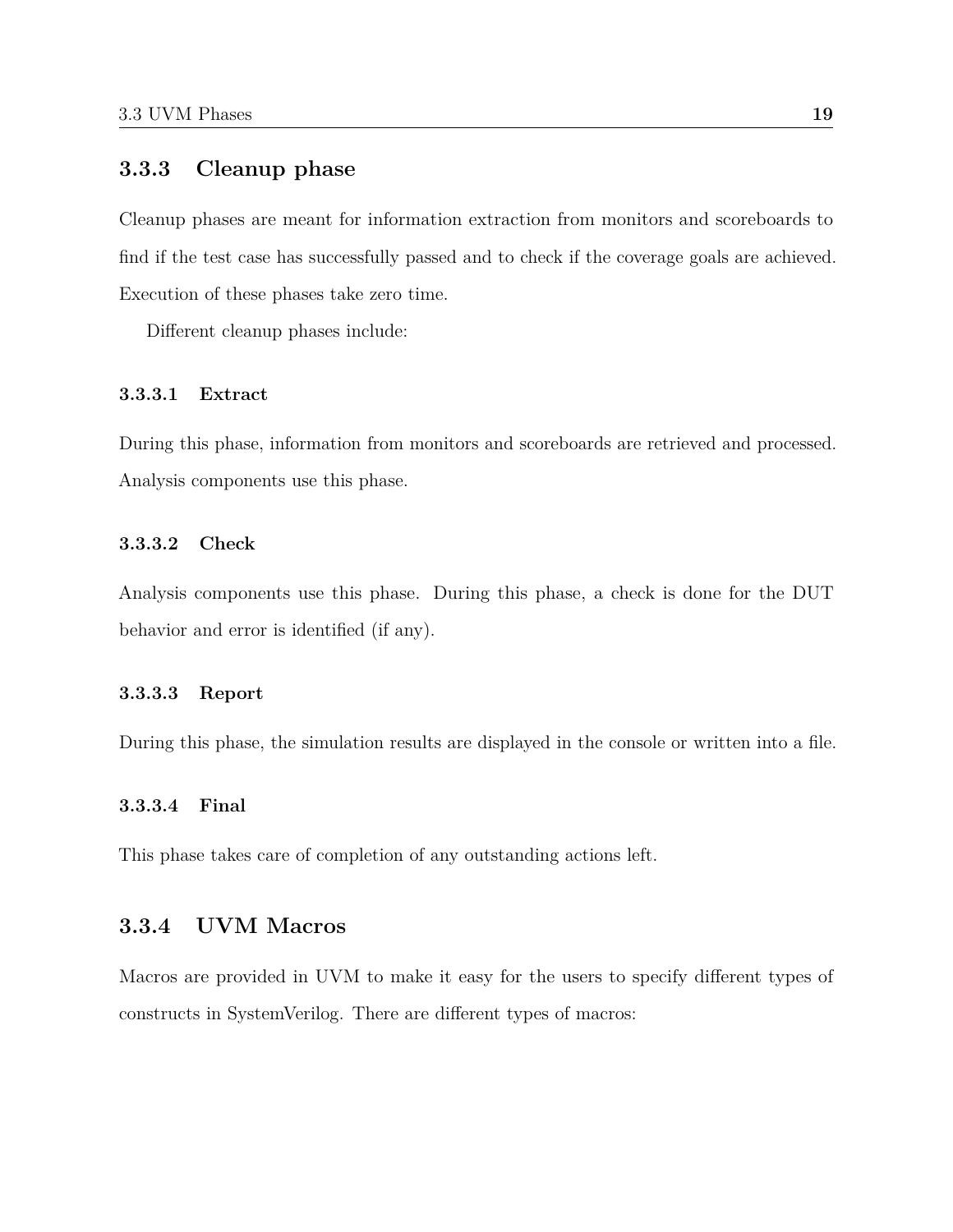#### <span id="page-31-0"></span>**3.3.4.1 Report Macros**

Report Macros is a macro set providing wrappers around uvm report  $*$  functions. Some commonly used Report Macros include:

- uvm report info
- uvm\_report\_warning
- uvm\_report\_error
- uvm\_report\_fatal

#### <span id="page-31-1"></span>**3.3.4.2 Utility Macros**

Utility Macros must be used inside any user-defined uvm\_object extended classes. They are meant for defining the infrastructure for all the uvm test components and ensures correct factory operation. Some commonly used Utility macros include:

- 'uvm\_object\_utils
- 'uvm\_component\_utils

#### <span id="page-31-2"></span>**3.3.4.3 Sequence-related Macros**

Sequence-related Macros are meant for starting the sequence items and sequences on the 'm\_sequencer' (default sequencer). Some commonly used Sequence-related macros include:

- 'uvm\_create
- 'uvm\_do
- 'uvm\_do\_pri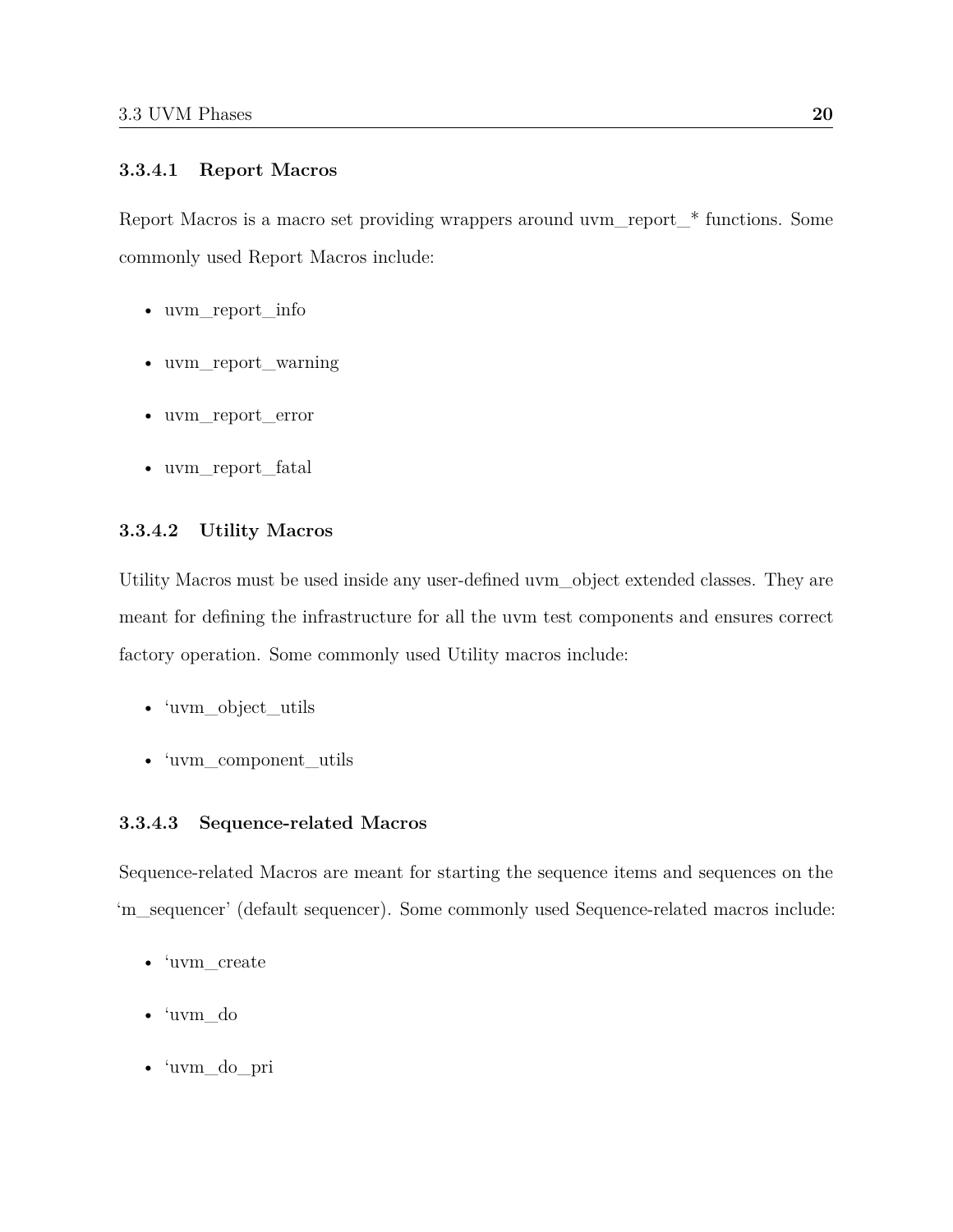- 'uvm\_do\_with
- 'uvm\_do\_pri\_with
- 'uvm\_sequence\_library\_utils
- 'uvm\_add\_to\_sequence\_library
- 'uvm\_rand\_send

#### <span id="page-32-0"></span>**3.3.4.4 TLM Macros**

TLM Macros help in providing multiple implementation tasks to a port interface. For example, any class implementing a put() function needs a 'put\_imp' port. For it to execute multiple put() implementations, it must create that many number of such ports. Some commonly used TLM macros include:

- 'uvm\_analysis\_imp\_decl
- 'uvm\_put\_imp\_decl
- 'uvm\_get\_imp\_decl
- 'uvm\_master\_imp\_decl
- 'uvm\_slave\_imp\_decl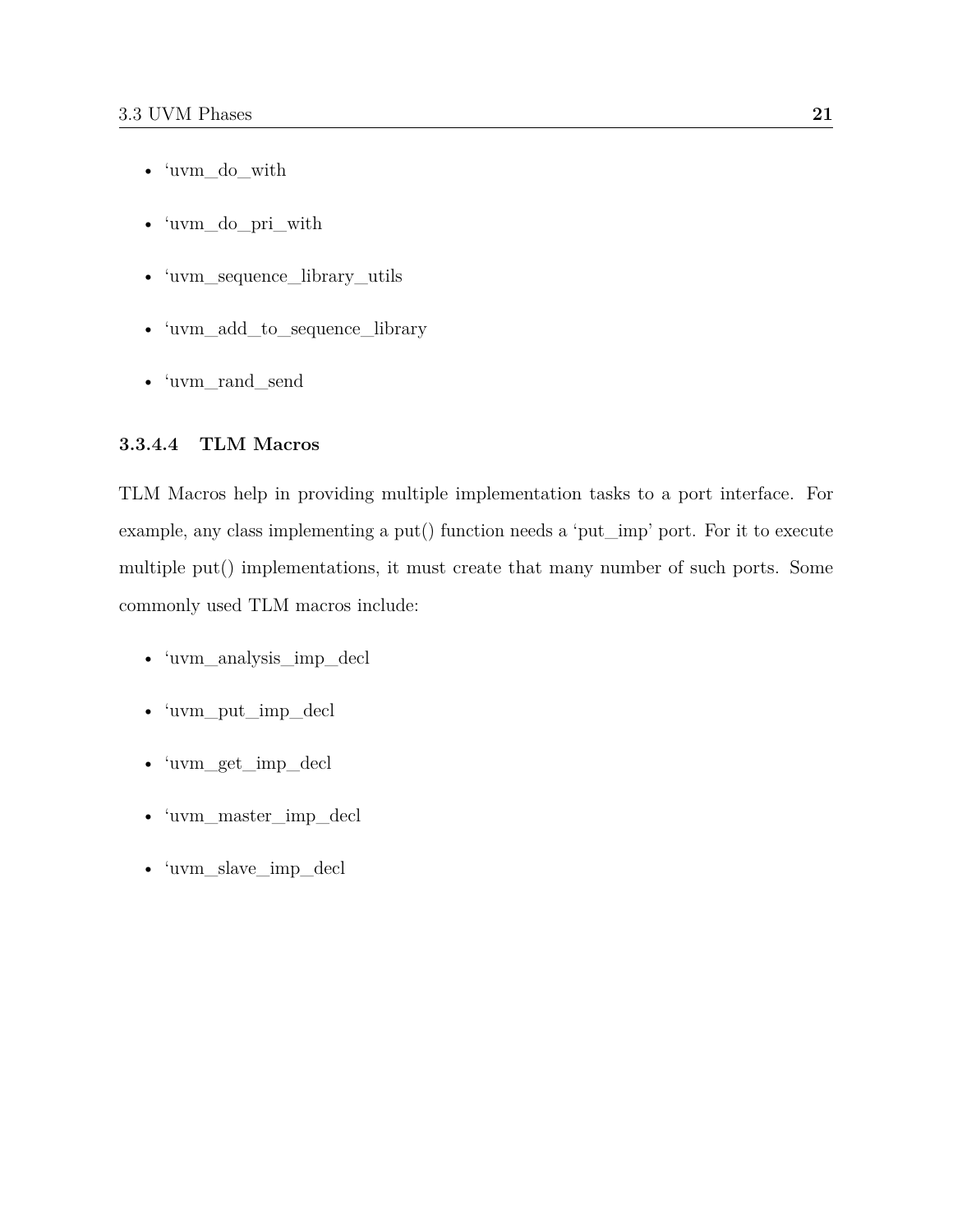## <span id="page-33-0"></span>**Chapter 4**

# **System Architecture**

The basic building blocks of a synchronous FIFO include memory array, write control logic and read control logic. The memory array has been implemented as a dual-port write/read memory. Dual-port implementation ensures simultaneous read and write access of the memory array. Read and write access are governed by two separate clocks, clk\_read\_logic and clk\_write\_logic, respectively. This means that both the access happens at different rates simultaneously. In this synchronous FIFO module design, data read happens slower than data write.

Data entering the input port w data of the design will be written to the next empty location on the memory array on positive edge of clk\_write\_logic, only when the w\_enable signal is high. w\_enable signal checks for input write\_request signal to get asserted or de-asserted. Data in the memory array can be read from the output port of the design by asserting the r\_enable signal before the positive edge of the clk\_write\_logic. r\_enable signal is asserted only when the read request signal has been set. By asserting full fifostatus and empty\_fifo\_status flags, memory array's full and empty status can be reported. There are even halffull fifostatus and halfempty fifostatus flags to report the memory array's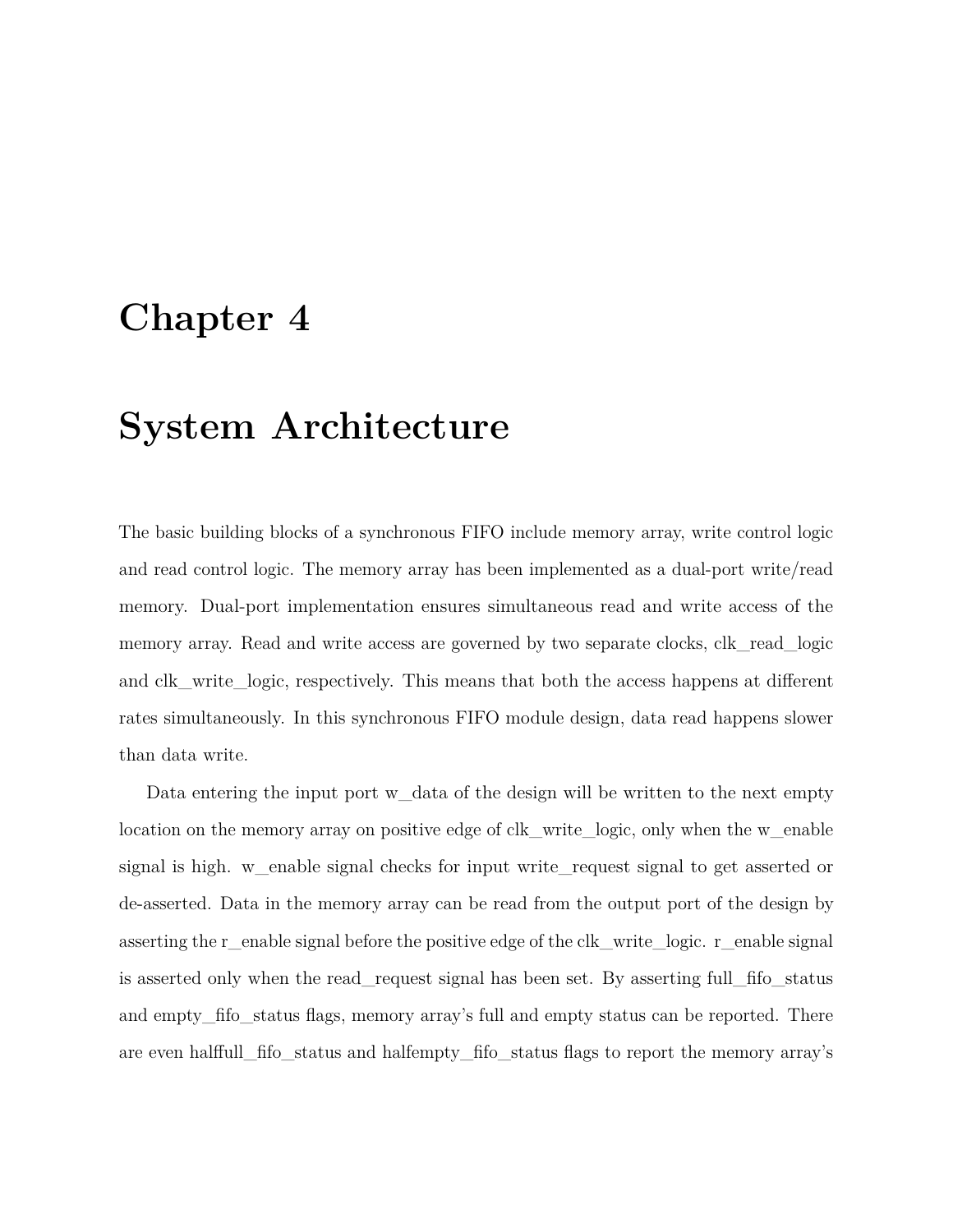almost full and almost empty status to control the speed of data transfer.

Black box view of synchronous FIFO is shown in figure [4.1.](#page-36-0)

### <span id="page-34-0"></span>**4.1 Synchronous FIFO - I/O Signals**

Input signals to the Synchronous FIFO design include:

- **clk** read logic: All read operation related signals are sampled at the rising edge of this clock input.
- **clk\_write\_logic:** All write operation related signals are sampled at the rising edge of this clock input.
- **read** request: This signal is sampled at the rising edge of clk read logic. It decides the data read operation. When it is asserted, data read will be initiated. Data read from memory array will be sent out through r\_data output signal.
- write request: This signal is sampled at the rising edge of clk write logic. Data write happens, when this signal is asserted. Before writing the w data into the memory array, full fifo status is checked.
- **w\_data:** This is a 16-bit wide data signal written into the memory array, which is also a part of the Synchronous FIFO design.

Output signals from the Synchronous FIFO design include:

- **r** data: This is a 16-bit wide data signal read from the memory array, only when the r\_enable signal is asserted.
- **r** enable: This signal is enabled when a read is requested through a read request signal and the status of the FIFO not being empty.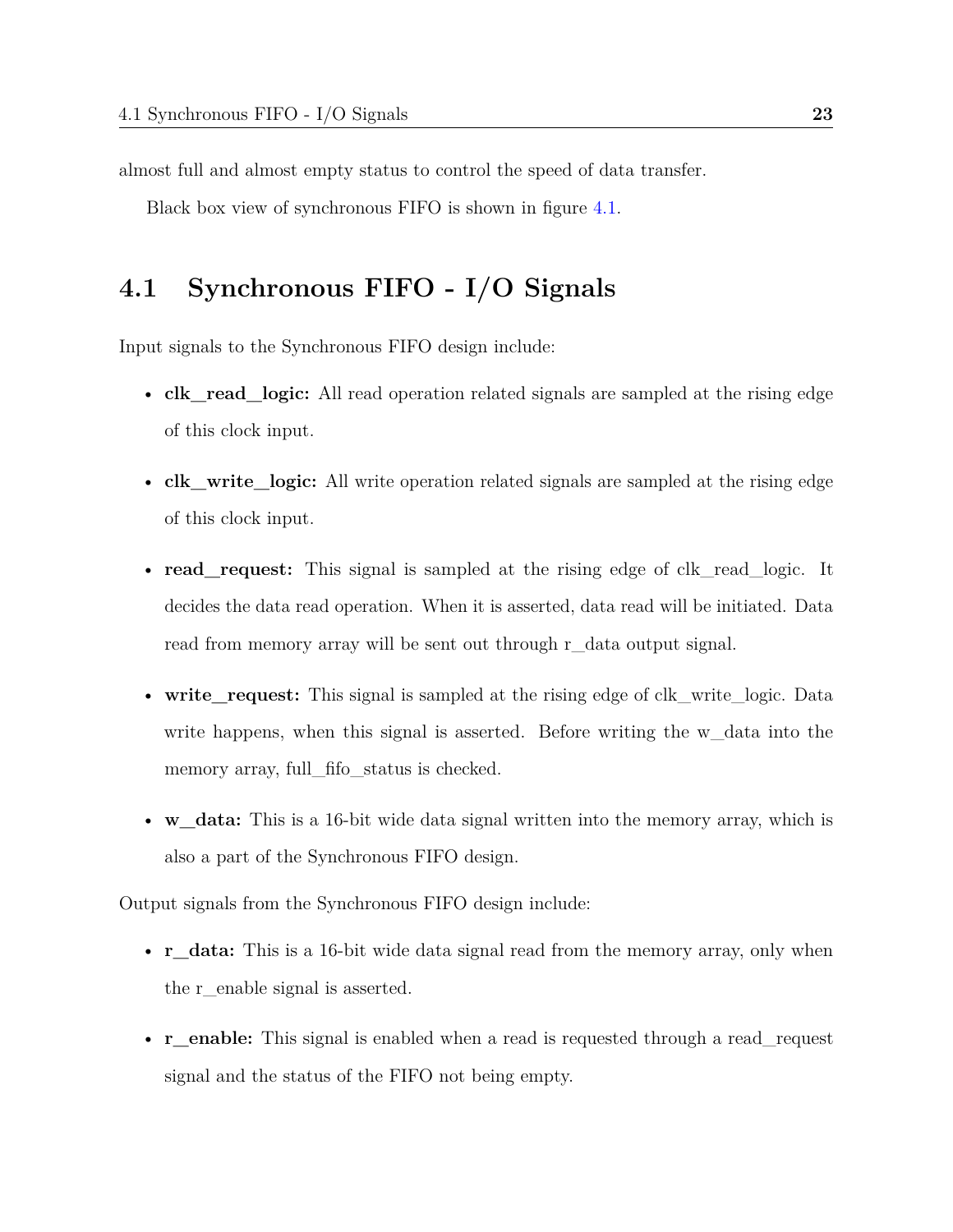- write enable: This signal is enabled when a write is requested through a write request signal and the status of the FIFO not being full.
- **read** ack: This is an acknowledgment given by the module notifying a successful read from the memory array by asserting the read ack signal.
- **write\_ack:** write\_ack signal is asserted after a successful write into the memory array.
- **full\_fifo\_status:** This is a status signal that tries to notify the full status of the memory array. It is checked along with write\_request signal before asserting the w\_enable signal.
- **halffull\_fifo\_status:** This is a status signal that tries to notify if the memory array is almost full. The limit that tells if the memory array is almost full is given in a define statement.
- **empty** fifostatus: This status signal tries to notify the empty status of the memory array. r\_enable signal is asserted only after checking this signal along with the read\_request signal.
- **halfempty** fifostatus: This status signal is asserted only when the memory array is almost empty and the almost empty limit has been provided in a define statement.

### <span id="page-35-0"></span>**4.2 Write control logic**

Write control logic, as shown in figure [4.2,](#page-37-1) is responsible for controlling the write of data into the memory array. This logic depends on the rising edge of clk\_write\_logic. It increments a 7-bit write pointer to point to the next empty location after every successful write.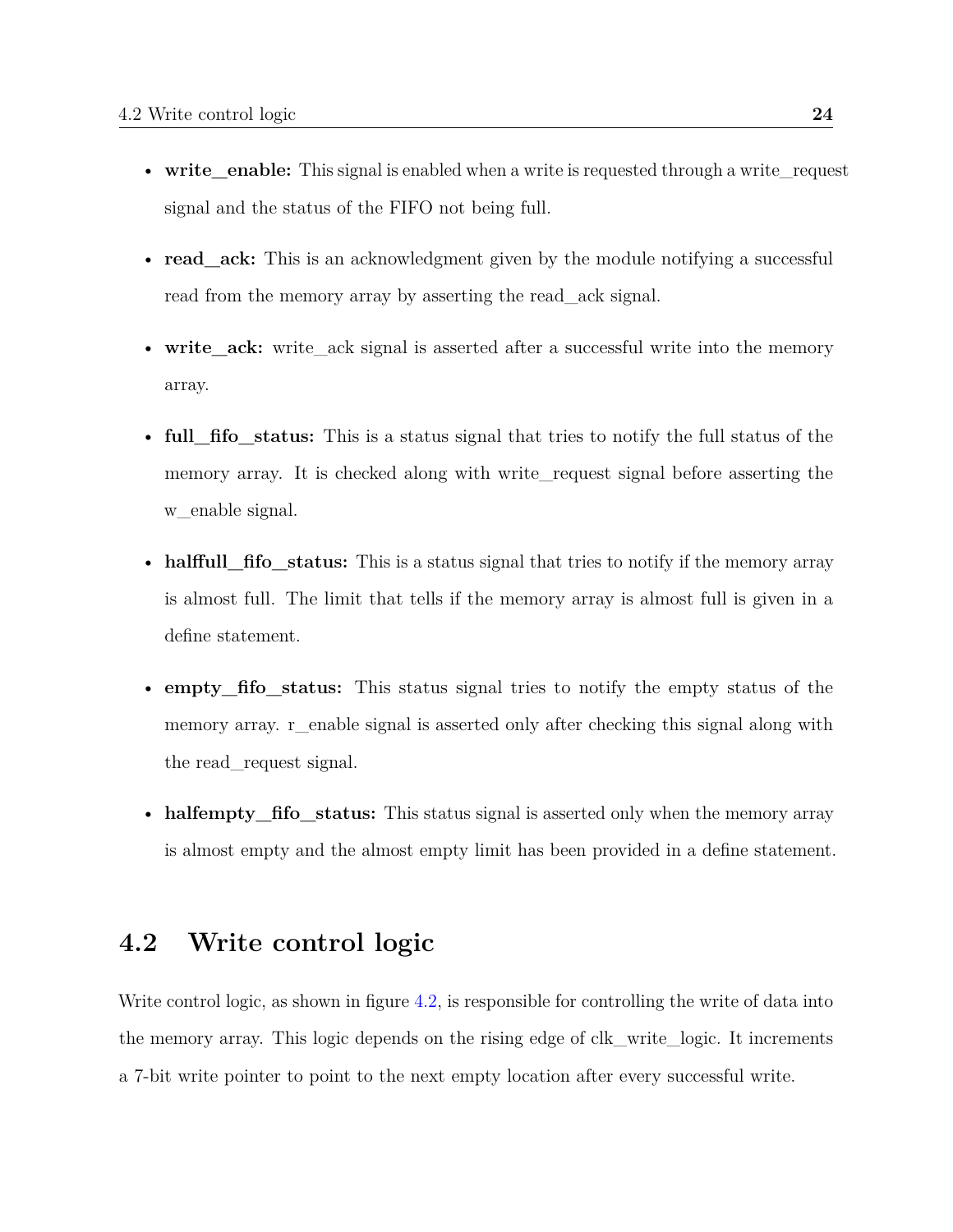

Figure 4.1: Black box view of Synchronous FIFO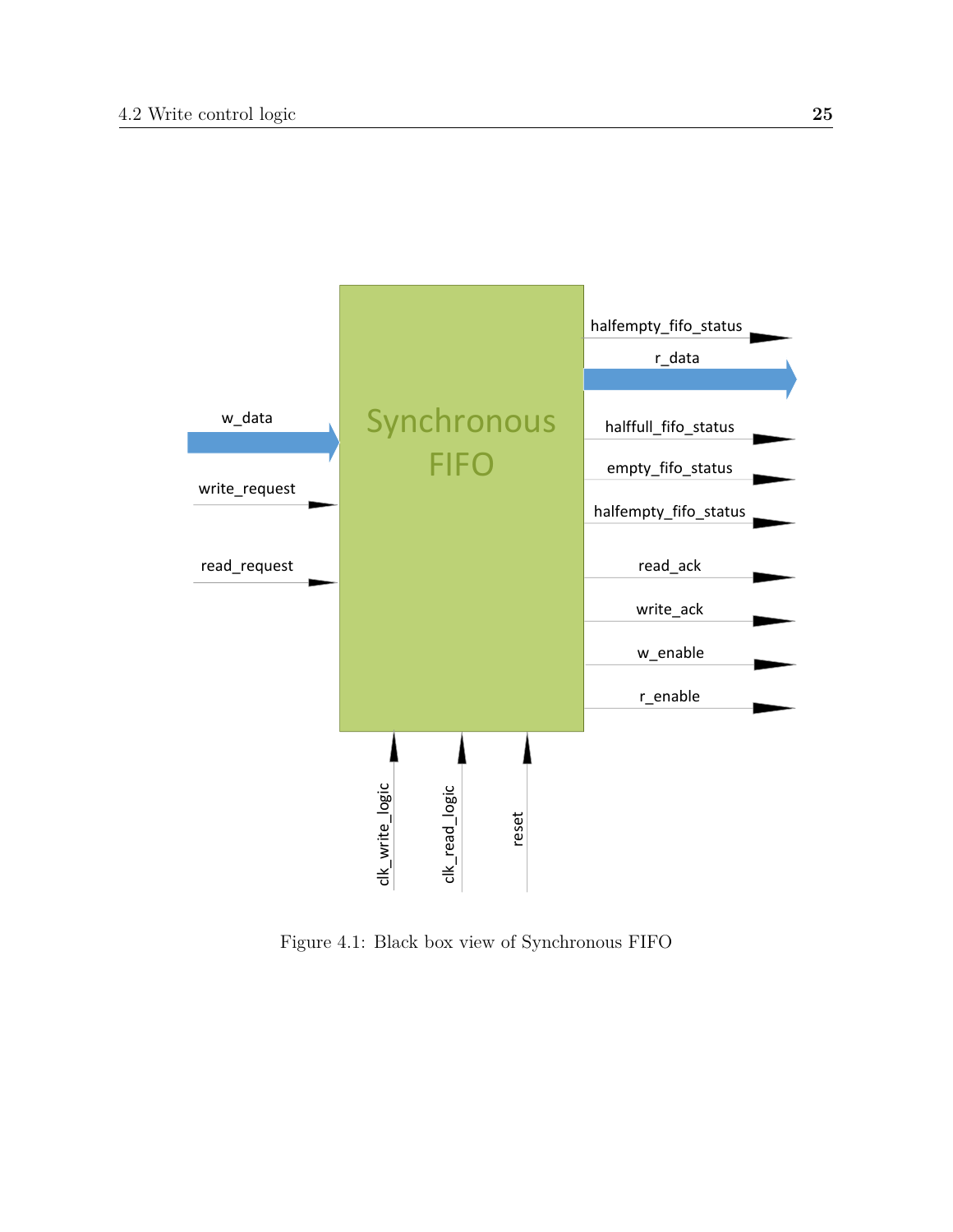

Figure 4.2: Write control logic - Block Diagram

The MSB of the 7-bits will be used to indicate the memory array's full status. The remaining 6-bits will be considered for the counter that increments after every successful write to point to the next empty location.

There is also a logic to notify the full status and almost full status of the memory array. Though a write request comes, if the memory array is full, this control logic waits till the full\_fifo\_status signal gets de-asserted for doing a successful write. This control logic doesn't send a write acknowledgment during this wait (i.e.) write\_ack signal will be de-asserted.

## **4.3 Read control logic**

Read control logic is responsible for controlling the read of data from the memory array. All the signals in this logic act at the rising edge of clk\_read\_logic. A 7-bit read pointer is incremented after a successful read to point to the next read location.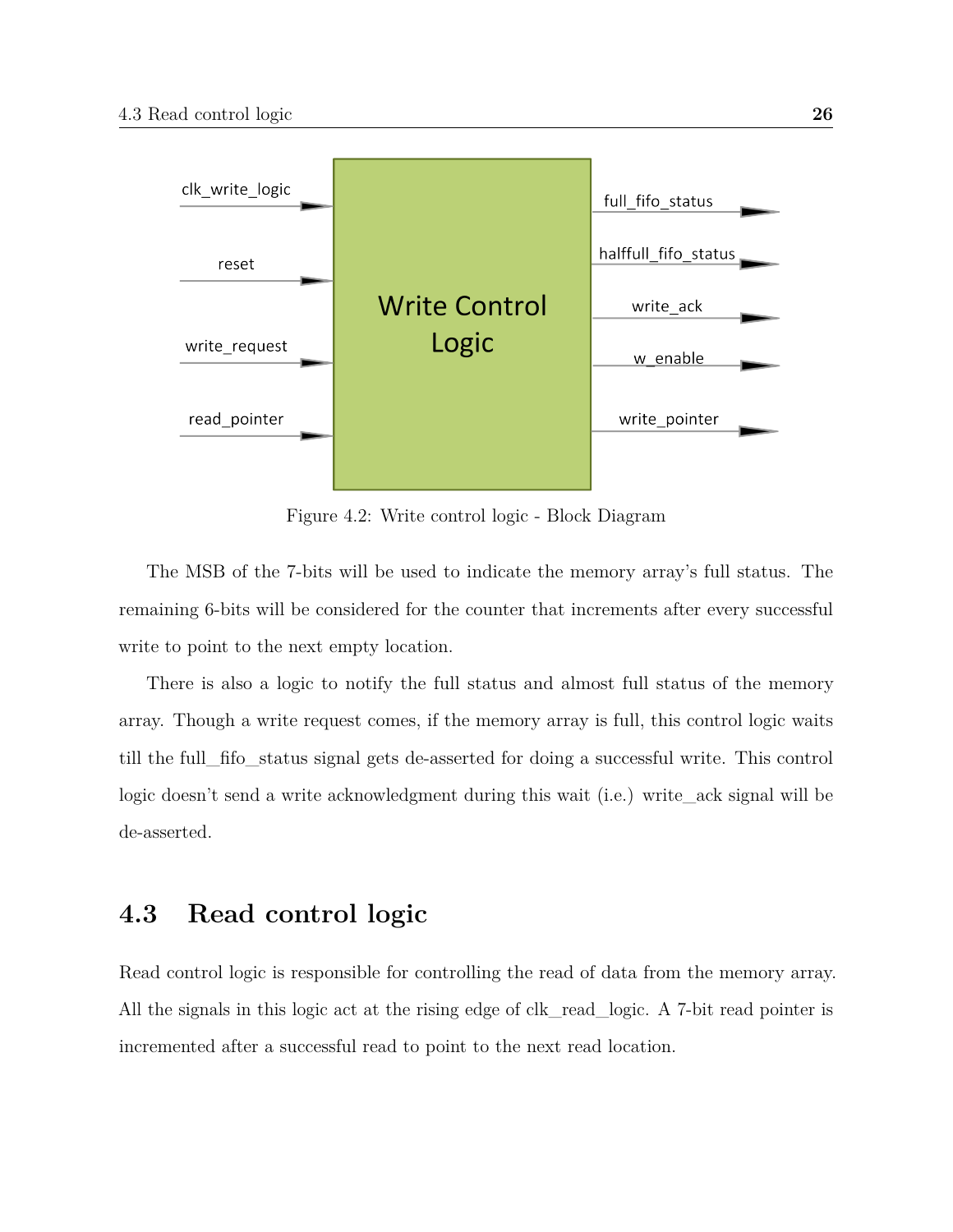<span id="page-38-0"></span>

Figure 4.3: Read control logic - Block Diagram

The MSB of the 7-bits will be used to indicate the FIFO (memory array) empty status. The remaining 6-bits will be considered for the counter that increments after every successful read to point to the next available memory address.

In addition to FIFO empty status, this control logic also asserts or de-asserts a flag meant for telling the FIFO's almost empty status (halfempty\_fifo\_status signal). If the memory array is empty, read operation is not allowed even when there is a read request (through a read\_request signal). Acknowledgment is given after a successful read through a read\_ack signal.

Read control logic block diagram is shown in figure [4.3.](#page-38-0)

# **4.4 Memory array**

Memory array (Figure [4.4\)](#page-39-0) used in this module is a dual-port write/read RAM, which operates using both clk\_read\_logic and clk\_write\_logic. The depth of this memory array is 64. This value has been provided to a constant name 'FIFO\_DEPTH' in the program.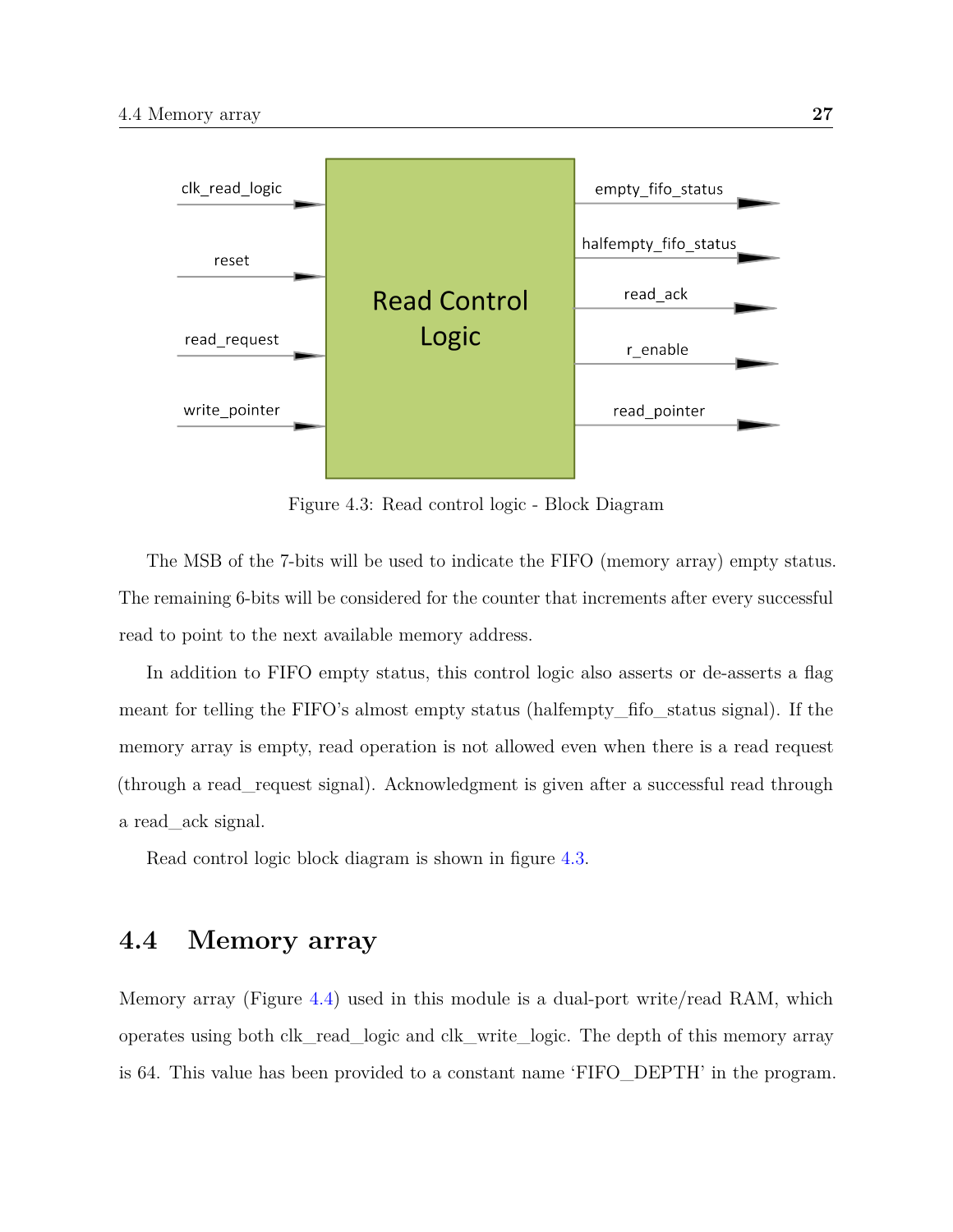<span id="page-39-0"></span>

Figure 4.4: Memory array - Block Diagram

Each data written into the memory array is 16-bits wide.

At every rising edge of the clk\_read\_logic, data is read through the r\_data line from the memory location pointed by the  $r$ -addr (only if the r-enable signal is high). At every rising edge of the clk\_write\_logic, data is written into the memory array at the location pointed by the w\_addr. Both these read and write operation happen at their corresponding rates simultaneously, if both the read and write pointers do not match. All these conditions have been met by the program.

# **4.5 Generation of FIFO full status and FIFO empty status**

Write control logic includes a piece of code that asserts or de-asserts full fifostatus and halffull fifostatus signals. A piece of code is included in the Read control logic that sets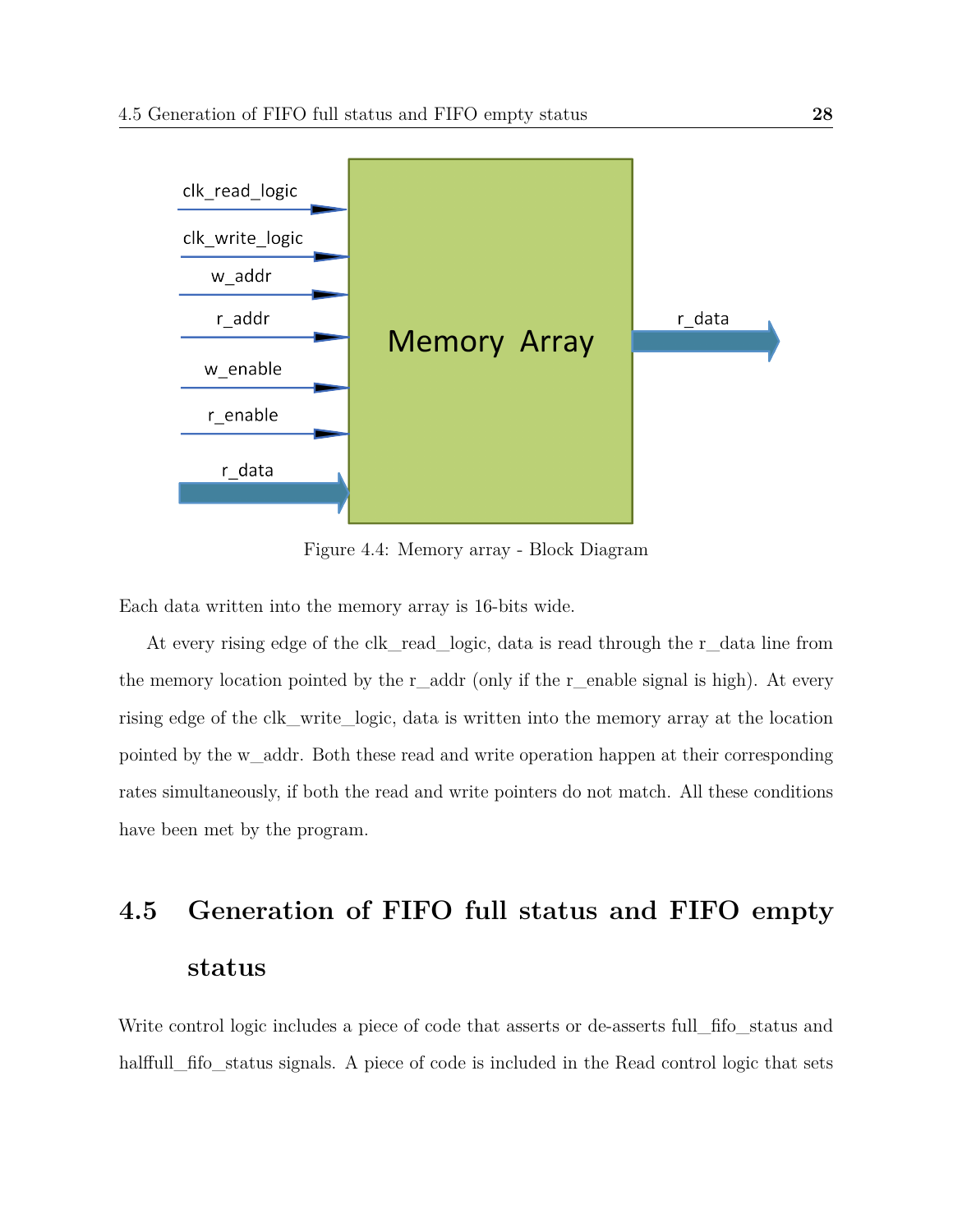or resets empty\_fifo\_status and halfempty\_fifo\_status signals.

The LSB 6-bits are extracted from the two pointers, read pointer and write pointer and stored in separate registers, r\_addr and w\_addr. If the values in the r\_addr and w\_addr match, only the most significant bit (MSB) of the read pointer and the write pointer decide whether the memory array is full or empty. If the MSBs are different, it means that the memory array is full. If the MSBs are same, it means that the memory array is empty. Accordingly, corresponding flags are set.

By checking the halffull\_fifo\_status and halfempty\_fifo\_status, user can come to know that the memory array is about to get full or empty. If the user sets the limit of half full and half empty as 4, then the corresponding flags are asserted when there are only 4 locations left for grabbing/ putting the new data from/ to the memory array.

Appendix part of this graduate paper contains all the RTL codes of each module.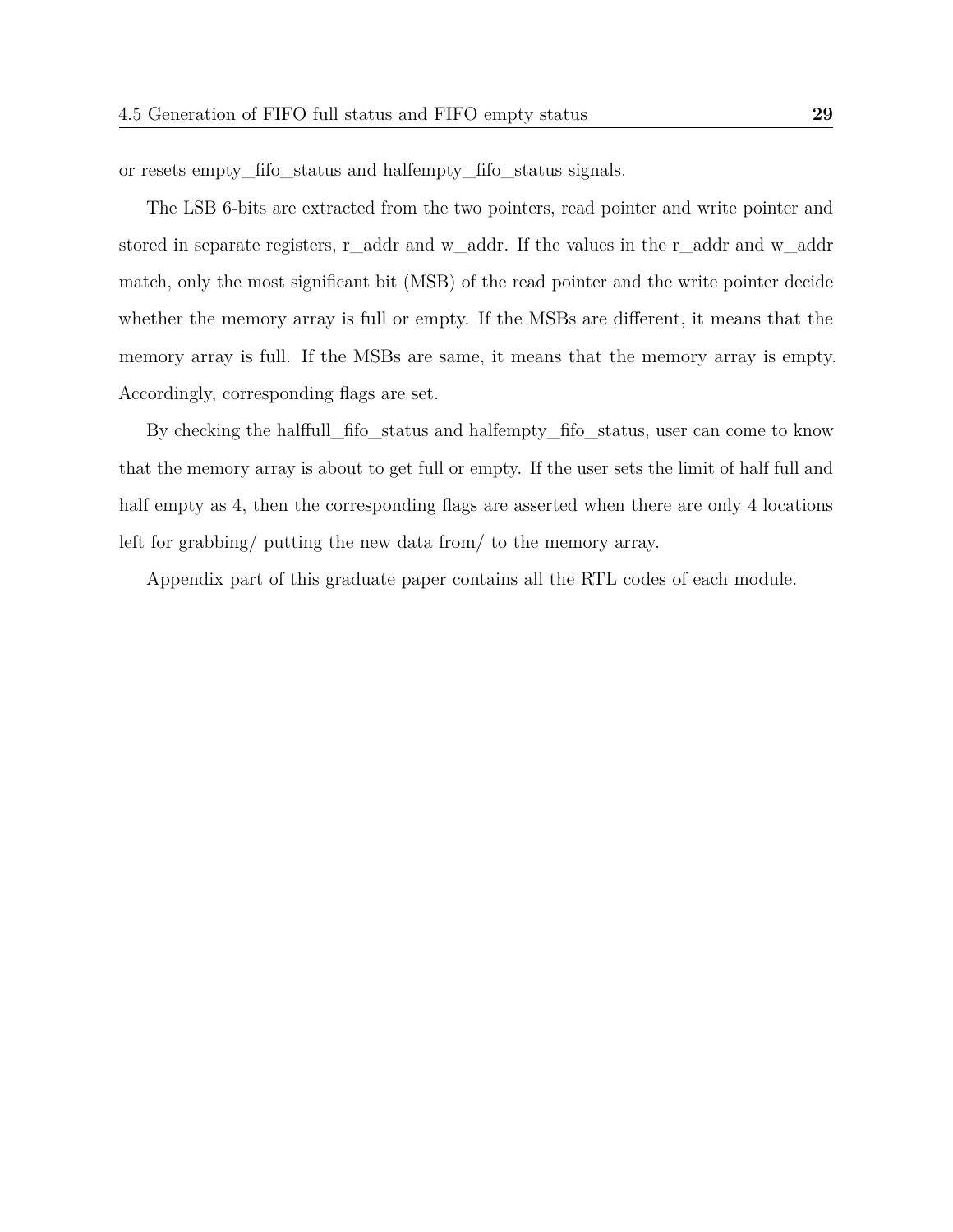# **Chapter 5**

# **Tests and Results**

The designed FIFO module has been verified using a full featured UVM test bench. It involved creation of various test bench components, which were connected together to successfully verify the Design Under Test (DUT).

For verifying the DUT, inputs are randomized and sent to the DUT. The outputs from the DUT are captured by the monitor and sent to the scoreboard using ports. A reference model has been written that mimics the behavior of the DUT. The randomized inputs sent to the DUT are also sent to the reference model through UVM get port. The outputs generated are sent out through the UVM put port to the scoreboard. In the scoreboard component, outputs from the DUT and the reference model are compared and checked if it matches to confirm the reliability of the design.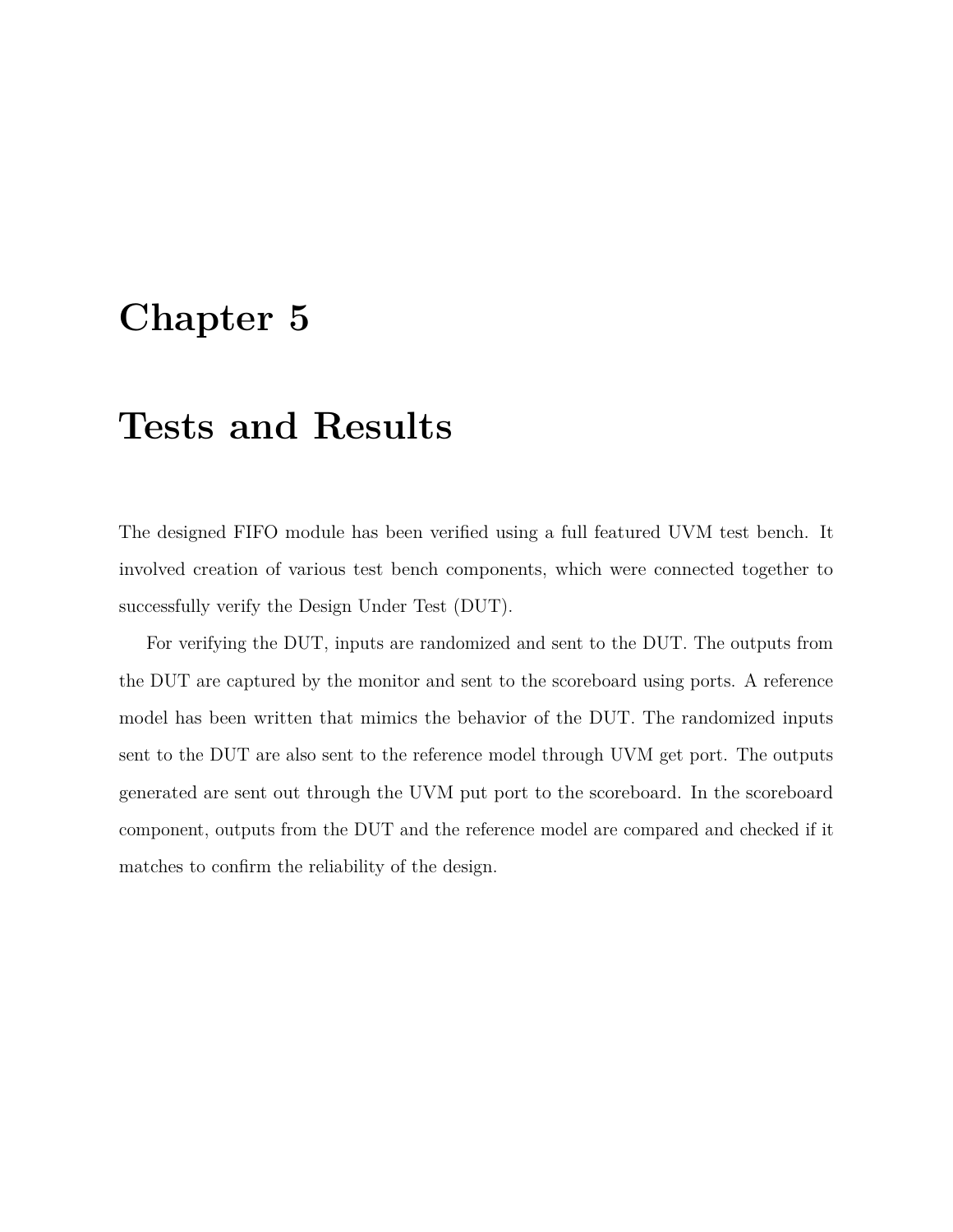# **5.1 Synchronous FIFO - Test Bench components**

## **5.1.1 Test top (SFIFO\_top\_tb)**

Integration of the test bench with the DUT is done in this top-level module. DUT uses three interfaces, one for each sub-module (write control logic, read control logic and memory array). Each interface is instantiated here. The interface signals are mapped to the corresponding DUT signals in the top-level DUT instantiation.

This module also generates both the clocks required by the design (clk\_read\_logic and clk\_write\_logic). It sets all the scan DFT signals to 0. Within an initial block, the run test method is called which is responsible for running the uvm root.

### **5.1.2 Interfaces**

- write\_control\_intf (clk\_write\_logic, reset)
- read control intf (clk read logic, reset)
- mem\_array\_intf (clk\_write\_logic)

These interfaces declare all the signals required by the Synchronous FIFO design. The direction (input and output) of all these signals have been provided within a clocking block. Clocking block serves the purpose of synchronizing all the signals within the block to the specified clock signal. Timing details are separated from the structural, procedural and functional test bench elements.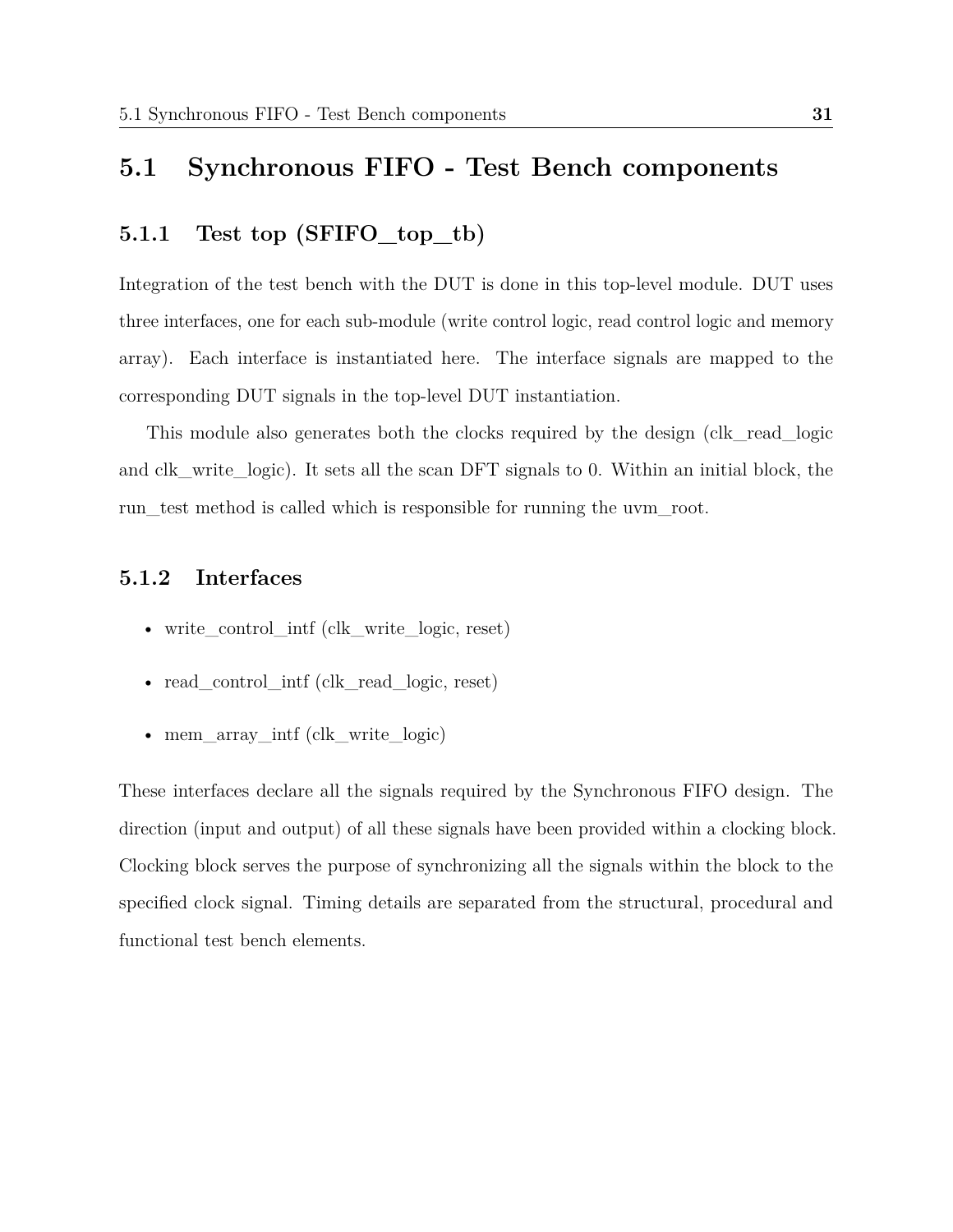#### **5.1.3 SFIFO\_package**

All the SystemVerilog test bench components are included in this package class, which are built in the order specified.

### **5.1.4 Test (SFIFO\_test)**

This test class extends the uvm\_test class. Using uvm\_component\_utils macro, the created class is factory registered. The constructor is created for this class and handles of environment and other required components are declared. In build phase, different objects are created for the specified handles. The default sequence is also set in this phase using uvm\_config\_db. The topology is printed during the end\_of\_elaboration\_phase. In the run\_phase, the SFIFO\_sequencer is started that is responsible for randomizing the different sequence items specified in the SFIFO\_sequence\_items class.

## **5.1.5 Environment (SFIFO\_environment)**

This class is a container component that creates handles for scoreboard, agent and reference model. The objects are created for all these handles in the build phase. In the connect phase, all the ports are connected to the respective components. get port, put port and TLM interfaces are used in the test bench to favor communication between various components to achieve the main aim of successful DUT verification. There is also a report phase that is responsible for displaying match message and mismatch message after getting a feedback from the scoreboard.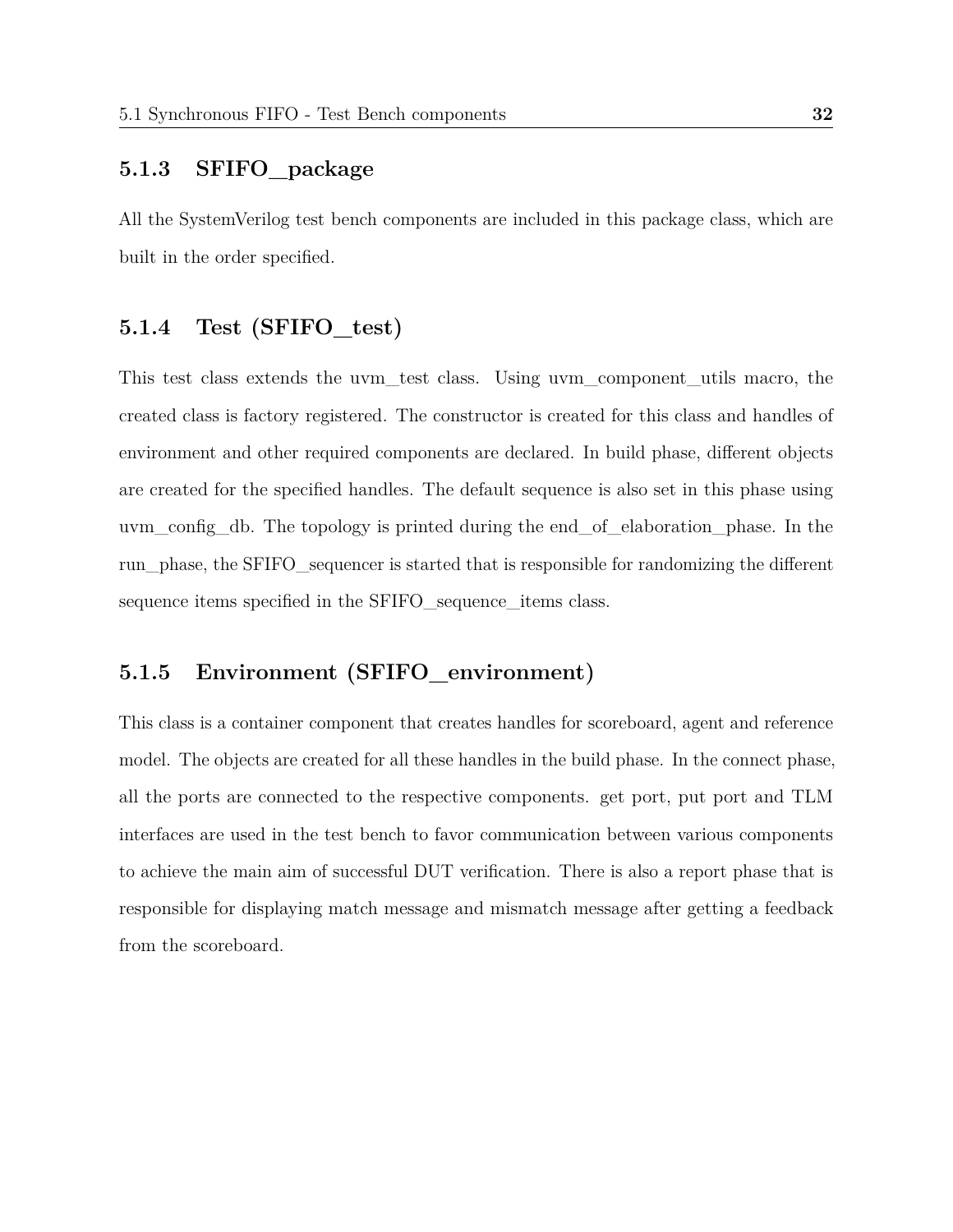#### **5.1.6 Agent (SFIFO\_agent, SFIFO\_agent\_out)**

There are two agents, one active agent and one passive agent. Active agent has a monitor (SFIFO\_monitor), a sequencer (SFIFO\_sequencer) and a driver (SFIFO\_driver). Passive agent has a monitor (SFIFO\_monitor\_out) and a driver (SFIFO\_driver\_out). The active agent is at the input side and the passive agent is at the output side.

Two separate classes are created for each agent (SFIFO\_agent and SFIFO\_agent\_out). Objects are created for the different components in the agents. This happens in the build phase, which builds all those components. Driver and sequencer are connected during the connect phase. Even monitor port connections are established.

### **5.1.7 Sequence items**

This class extends the uvm sequence item class. uvm sequence item is of object type and is inherited from uvm object. The data required by the DUT flows through the different components of the test bench as packets called as transactions or sequence items.

There are two sequence items, which have been used in the test bench. SFIFO\_sequence\_items include payload information (w\_data) and configuration information (write\_request and read\_request). SFIFO\_sequence\_items\_out include payload information (r\_data) and analysis information (full\_fifo\_status, halffull\_fifo\_status, empty\_fifo\_status, halfempty\_fifo\_status). uvm\_object\_utils macro is used to register the created classes to factory. These sequence items are randomized and used by the sequencer.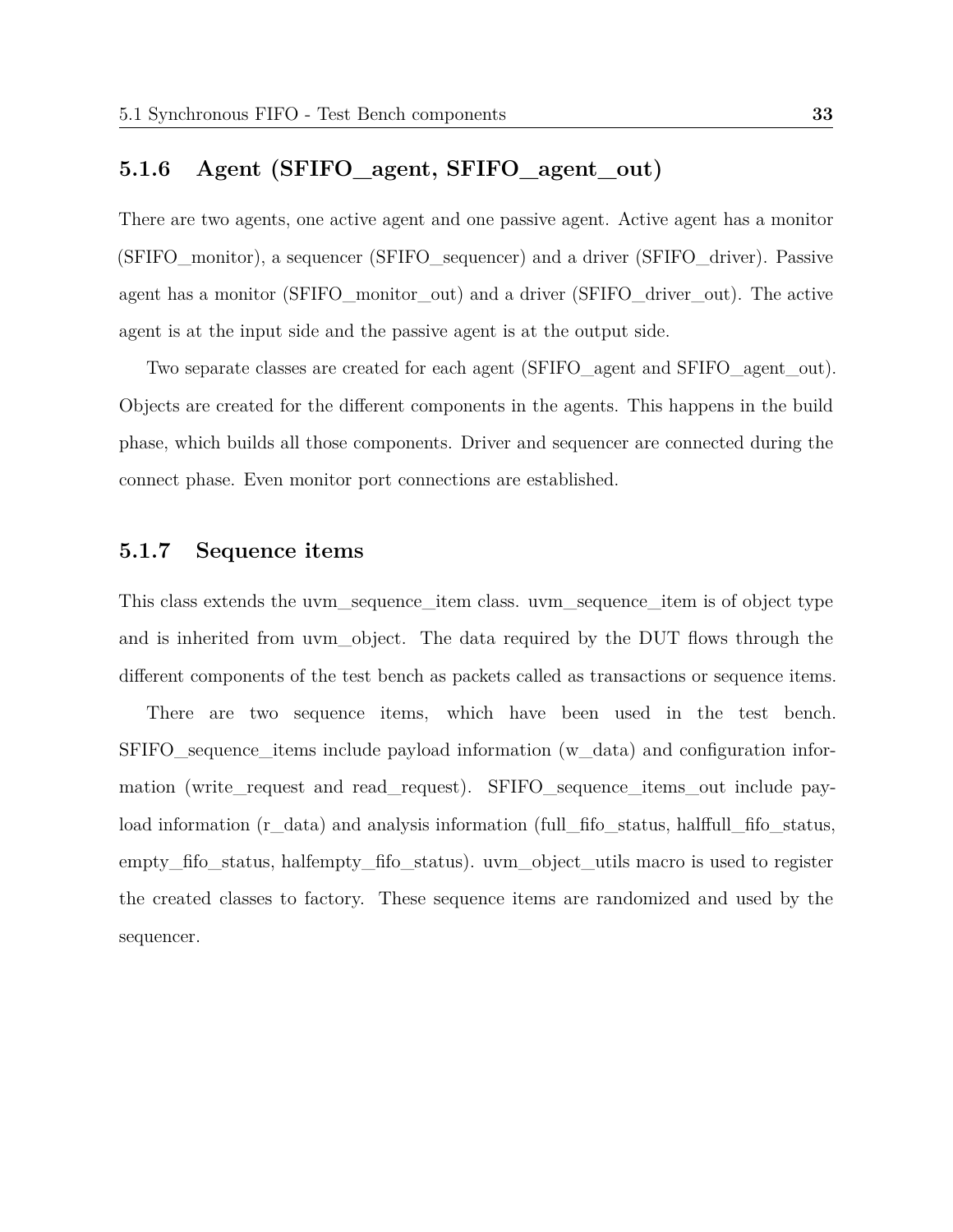### **5.1.8 Sequence (SFIFO\_sequence)**

This parameterized class extends uvm\_sequence class. The parameter for this class will be SFIFO sequence items. In this class, body() method serves the main purpose of randomizing the sequence items. Code could also be included to constraint randomize those sequence items. In the pre $\cdot$  body() method of this class, objections are raised. Those objections are dropped in the post\_body() method.

### **5.1.9 Sequencer (SFIFO\_sequencer)**

This component is responsible for running the sequences. Sequencer has to communicate with the driver. This communication happens using the built-in port called sequence\_item\_export. This component class is a parameterized class that takes in SFIFO\_sequence\_items as its parameter. Communication between the sequencer and the driver is basically a request and acknowledgment sort of communication. The sequencer starts communicating with the driver by sending a request through that built-in port (sequence item export), which the driver will respond by sending a response to the sequencer.

### **5.1.10 Driver (SFIFO\_driver)**

This component is responsible for driving all the randomized sequence items into the DUT. It also uses the virtual interfaces meant for each sub-module in the design. Objects for those handles are created in the build phase just like in other components.

SFIFO\_driver drives the interface signals such as w\_data, write\_request and read\_request at their corresponding clocks.

During the run phase, the reset\_dut and drive tasks are run in parallel inside a fork and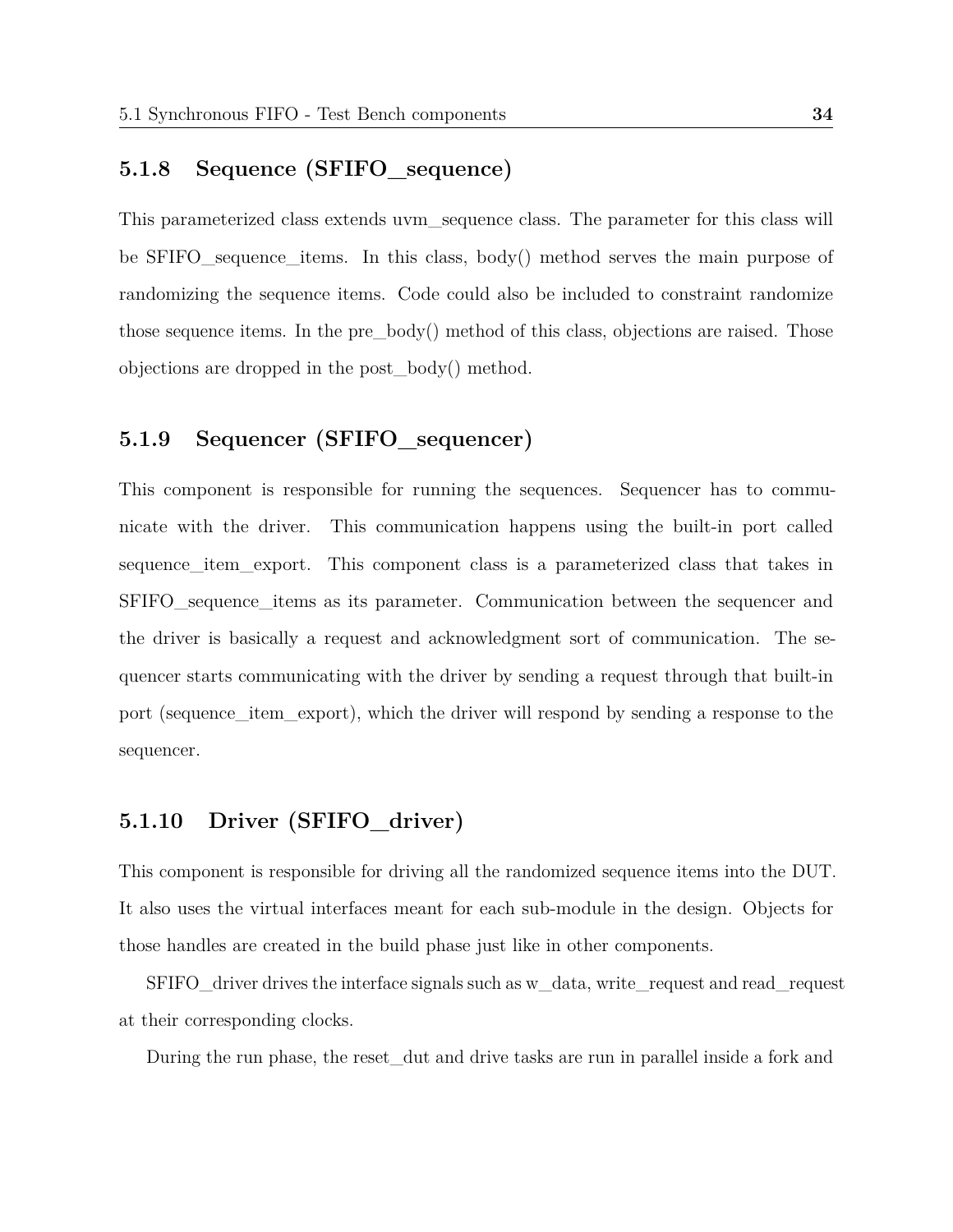join block. Using the seq\_item\_port, the SFIFO\_driver grabs the randomized sequence items and sends them through the interfaces of the DUT.

#### **5.1.11 Monitor (SFIFO\_monitor, SFIFO\_monitor\_out)**

DUT's response will be sensed by SFIFO\_monitor. This component is created by extending the uvm\_monitor class. Virtual interface handles are created in the build phase to help in monitoring the data. Two tasks, collect transactions and record\_tr, are run in parallel in the run\_phase.

SFIFO\_monitor monitors the input data from the DUT interface. These input signals are sent through the item\_collected\_port and sent to the reference model (in the case of SFIFO\_monitor). SFIFO\_monitor\_out collects the output data from the DUT interface. These collected transactions are sent through item\_collected\_port and sent to the scoreboard (in the case of SFIFO monitor out).

### **5.1.12 Scoreboard (SFIFO\_scoreboard)**

This component class is responsible for verification of functional correctness of the DUT. It extends uvm\_scoreboard class. Two ports, uvm\_put\_port and uvm\_analysis\_port, are used here. Basically, results from the reference model and the DUT are obtained through the corresponding ports.

Different functions and tasks are written in this class responsible for getting the data from the uvm put port (from reference model). 'put' task does receive the data from the uvm\_put\_port. 'write' function is responsible for comparison between the reference model output and the DUT output. Accordingly, display statements are included in that function to notify the mismatch or match of the results.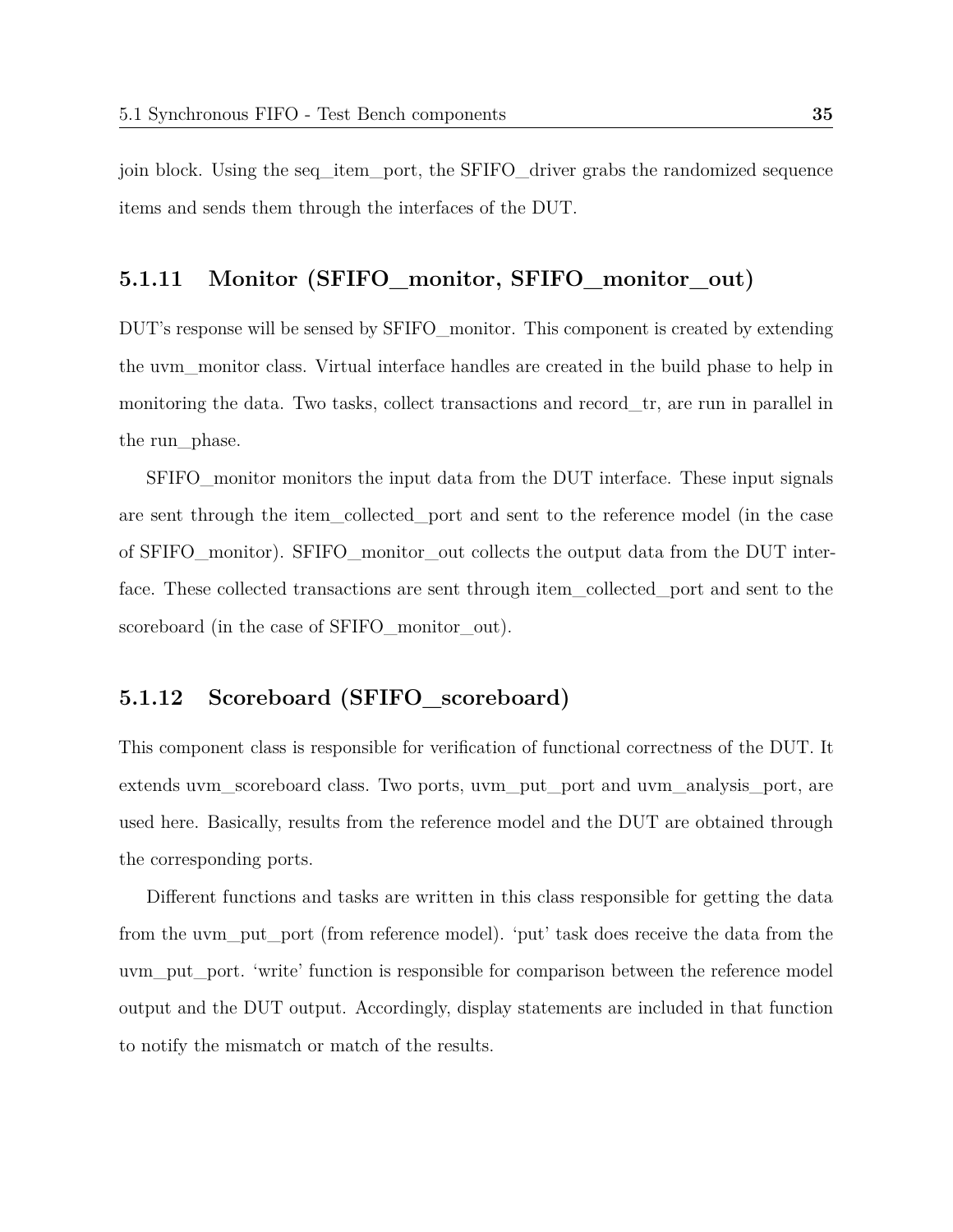<span id="page-47-0"></span>

| Non-combinational Area $(\mu m^2)$ | 95301.35741 |
|------------------------------------|-------------|
| Combinational Area $(\mu m^2)$     | 19023.68167 |
| Buf/Inv Area $(\mu m^2)$           | 1916.00642  |
| Total Area $(\mu m^2)$             | 114325.0390 |
| Test coverage                      | 100\%       |
| $Slack(MET)$ (ns)                  | 0.0887      |

Table 5.1: Area, DFT and Timing Report

<span id="page-47-1"></span>

|        | Internal $(mW)$ Switching $(\mu W)$ Leakage $(nW)$ Total $(mW)$ |          |        |
|--------|-----------------------------------------------------------------|----------|--------|
| 5.4537 | 192.1880                                                        | 497.2828 | 5.6459 |

|  |  |  | Table 5.2: Power Analysis Report |  |
|--|--|--|----------------------------------|--|
|--|--|--|----------------------------------|--|

## **5.2 Results**

Implementation and functional correctness was successfully carried out for the Synchronous FIFO module. Results obtained are shown below.

#### **5.2.1 Synchronous FIFO Design Logic Synthesis Report**

The design's logic synthesis was performed in the TSMC 180nm technology. The hierarchical area distribution, test coverage and timing report results are shown in Table [5.1.](#page-47-0) 114325.0390  $\mu m^2$  is the Synchronous FIFO design's total area. The power analysis report results are shown in Table [5.2.](#page-47-1) The total power consumed by the final design module is 5.6459 mW.

#### **5.2.2 Simulation Results - Data read and write operation**

Both data read and data write is shown in Figur[e5.1.](#page-48-0) There are two clocks, clk\_read\_logic and clk\_write\_logic, that control the read and the write operation, respectively.

At the rising edge of clk read logic, read request is sampled. If it is high, empty fifostatus is sampled to either assert or de-assert the r\_enable signal. Once r\_enable signal is high,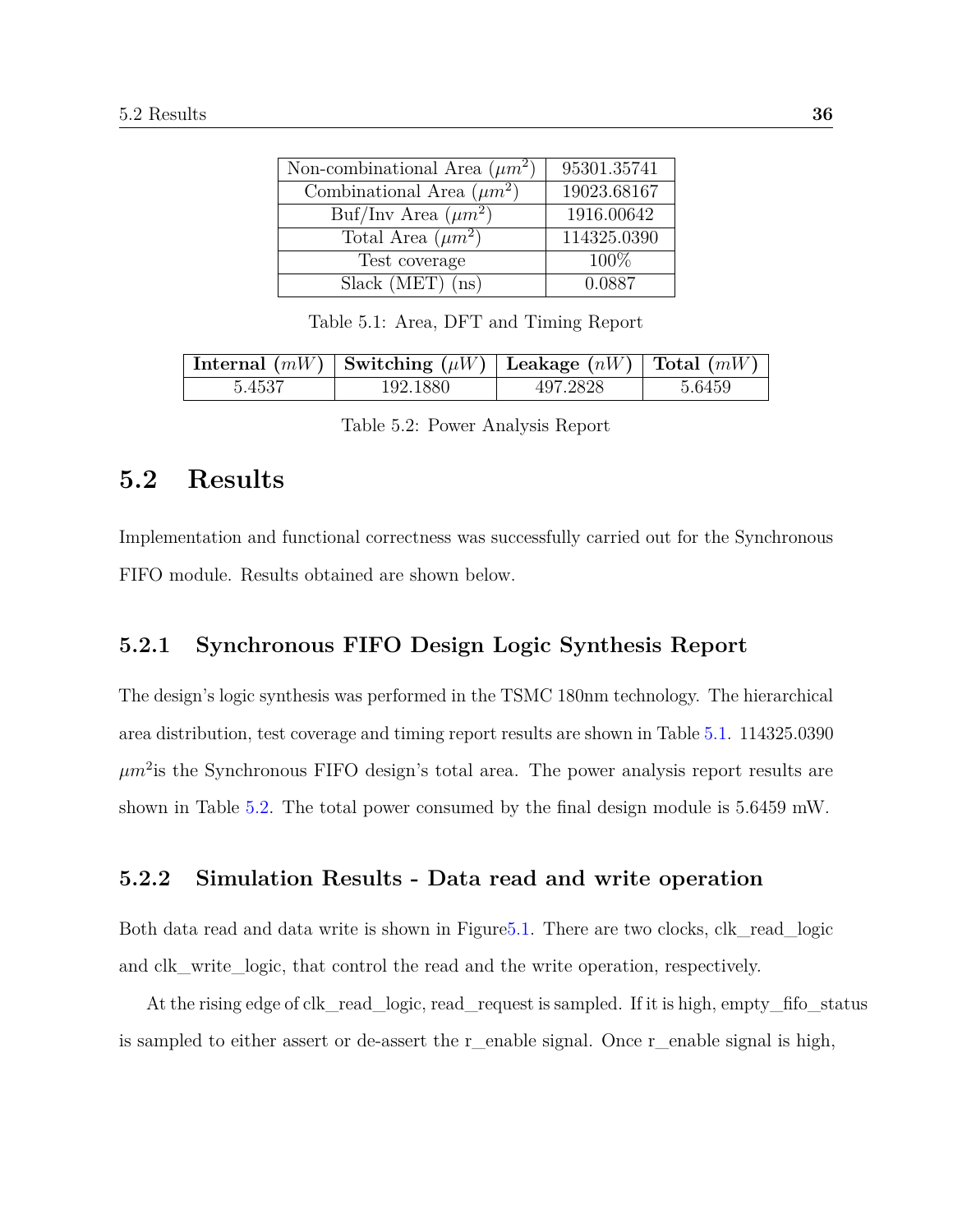<span id="page-48-0"></span>

Figure 5.1: Simulation Waveform

valid read operation takes place by reading the data from the memory array at the read\_pointer location.

At the rising edge of clk write logic, write request is sampled and if found high, w enable signal is either asserted or de-asserted based on the full fifostatus signal. If the memory array is full, full\_fifo\_status will be set. w\_enable signal won't be asserted, when the memory array is full. Valid write operation takes place only when the w\_enable is high. It involves accessing the memory array location pointed by write\_pointer to write in the w\_data.

#### **5.2.3 Coverage**

Code coverage and functional coverage  $[11]$  are essential in any verification plan. While code coverage tells how much lines of code or block have been executed, functional coverage tries to address other deficiencies in the DUT.

A covergroup is included in the sequencer part of the test bench that creates various bins to cover all the possible values of w\_data. In this case, coverage report would tell if all the possible testcases are passed or not. For this project, the final coverage report is checked using the Cadence Integrated Metrics Center (IMC) tool and both the code coverage and the functional coverage where found to 100%.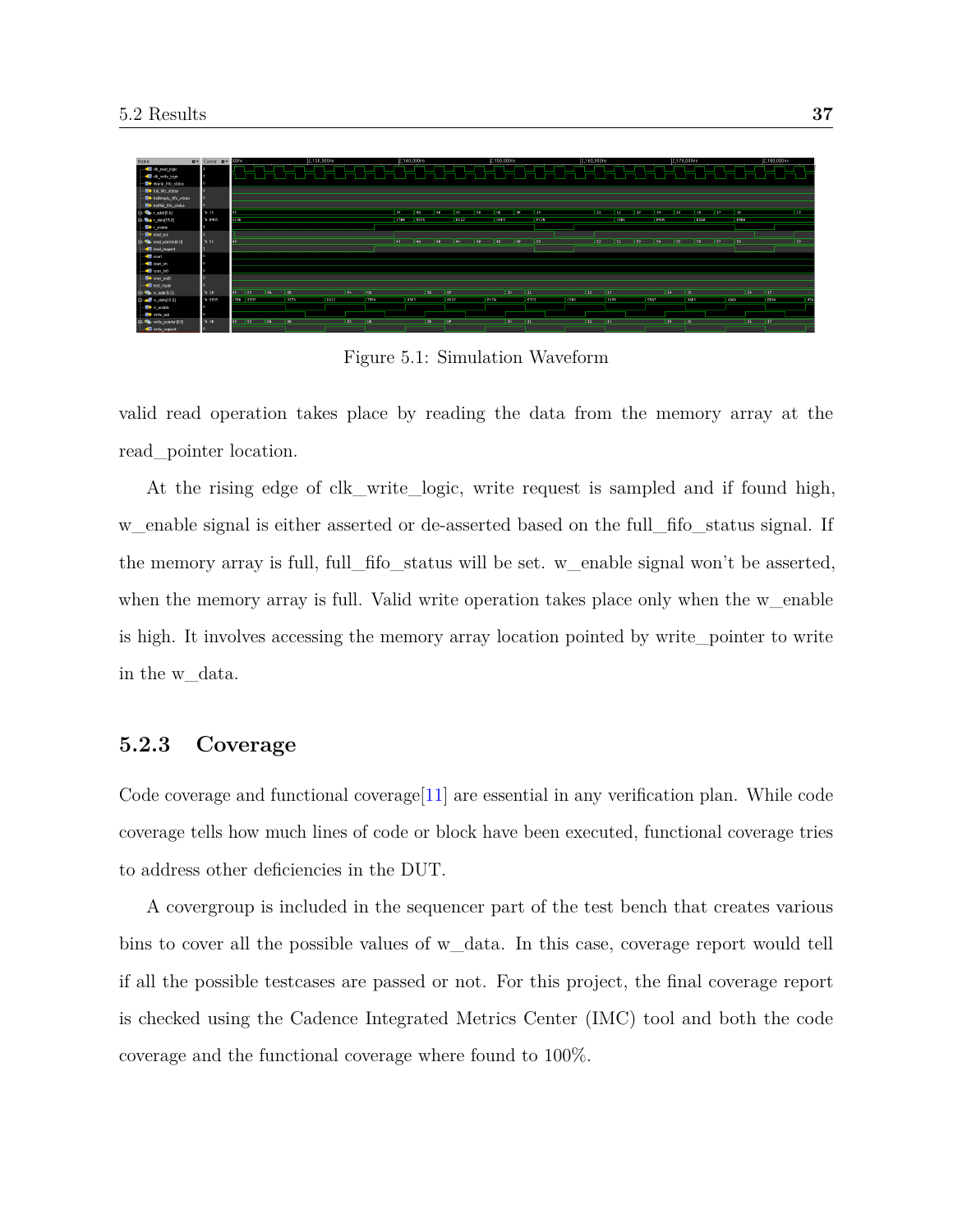# **Chapter 6**

# **Conclusions**

This chapter talks about conclusions and future work derived from this work.

# **6.1 Project Conclusions**

This paper deals with the creation of a synchronous FIFO module and its verification using UVM test bench environment. Three sub-modules of the synchronous FIFO design were designed using Verilog HDL and integrated by instantiating all the three in the top-level module. The test bench environment for this design was easily built by integrating all the verification components which communicate with each other through ports and TLM interfaces. It tries to verify the correct functionality of data write and data read with proper flag triggers at the expected time. For achieving this, a reference model was written mimicking the behavior of the Design under Test (DUT). Comparison with the DUT outputs and the reference model outputs tells if the DUT functions correctly or not.

A covergroup was written in the sequencer part of the test bench to check if all the possible cases of inputs are achieved and reports coverage judging the efficiency of the test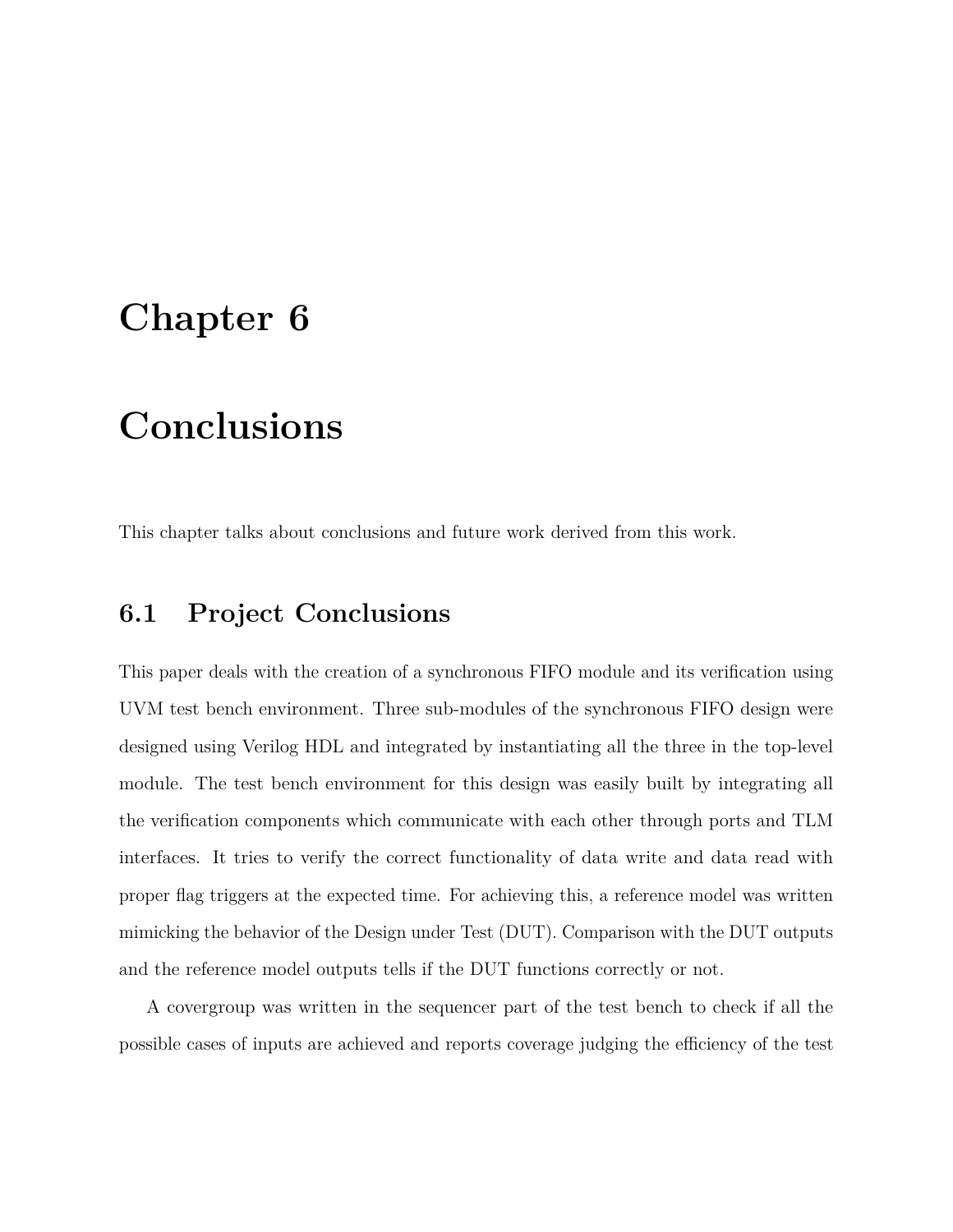bench environment.

# **6.2 Future Work**

The current Synchronous FIFO design has a memory array of fixed depth (64) and fixed data width (16 bits). Enhancements to the functionality of this design can be done by including a logic that could bring about memory array's width and depth expansion. This depth expansion can be triggered, when new data has to be written during the memory array's full status. After adding such new features, the UVM test bench can be altered to support the testing of new features as well.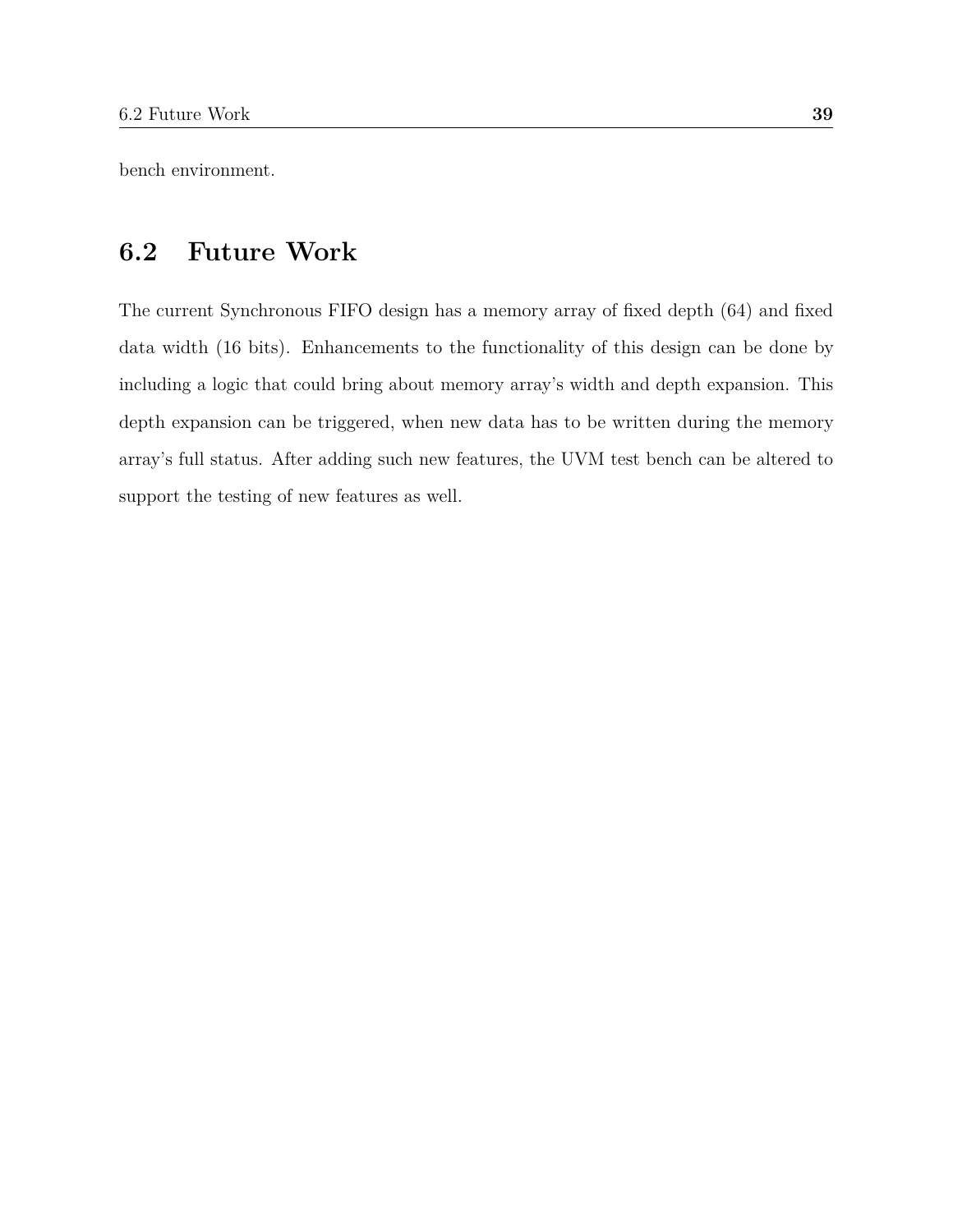# **References**

- [1] I. Miro Panades and A. Greiner. Bi-synchronous FIFO for synchronous circuit communication well suited for network-on-chip in GALS architectures. In *First International Symposium on Networks-on-Chip (NOCS'07)*, pages 83–94, May 2007. [doi:10.1109/NOCS.2007.14](http://dx.doi.org/10.1109/NOCS.2007.14).
- [2] P. Coussy, A. Baganne, and E. Martin. A design methodology for integrating IP into SOC systems. *Proceedings of the IEEE 2002 Custom Integrated Circuits Conference (Cat. No.02CH37285)*, pages 307–310, May 2002. [doi:10.1109/CICC.2002.1012825](http://dx.doi.org/10.1109/CICC.2002.1012825).
- [3] Allen E. Sjogren and Chris J. Myers. Interfacing synchronous and asynchronous modules within a high-speed pipeline. *IEEE Transactions on Very Large Scale Integration (VLSI) Systems*, 8(5):573–583, October 2000. [doi:10.1109/92.894162](http://dx.doi.org/10.1109/92.894162).
- [4] M. A. Khan and A. Q. Ansari. n-Bit multiple read and write FIFO memory model for network-on-chip. In *2011 World Congress on Information and Communication Technologies*, pages 1326–1331, December 2011. [doi:10.1109/WICT.2011.6141440](http://dx.doi.org/10.1109/WICT.2011.6141440).
- [5] M. E. S. Elrabaa. A new FIFO design enabling fully-synchronous on-chip data communication network. *2011 Saudi International Electronics, Communications and Photonics Conference (SIECPC)*, pages 1–6, April 2011. [doi:10.1109/SIECPC.2011.](http://dx.doi.org/10.1109/SIECPC.2011.5877006) [5877006](http://dx.doi.org/10.1109/SIECPC.2011.5877006).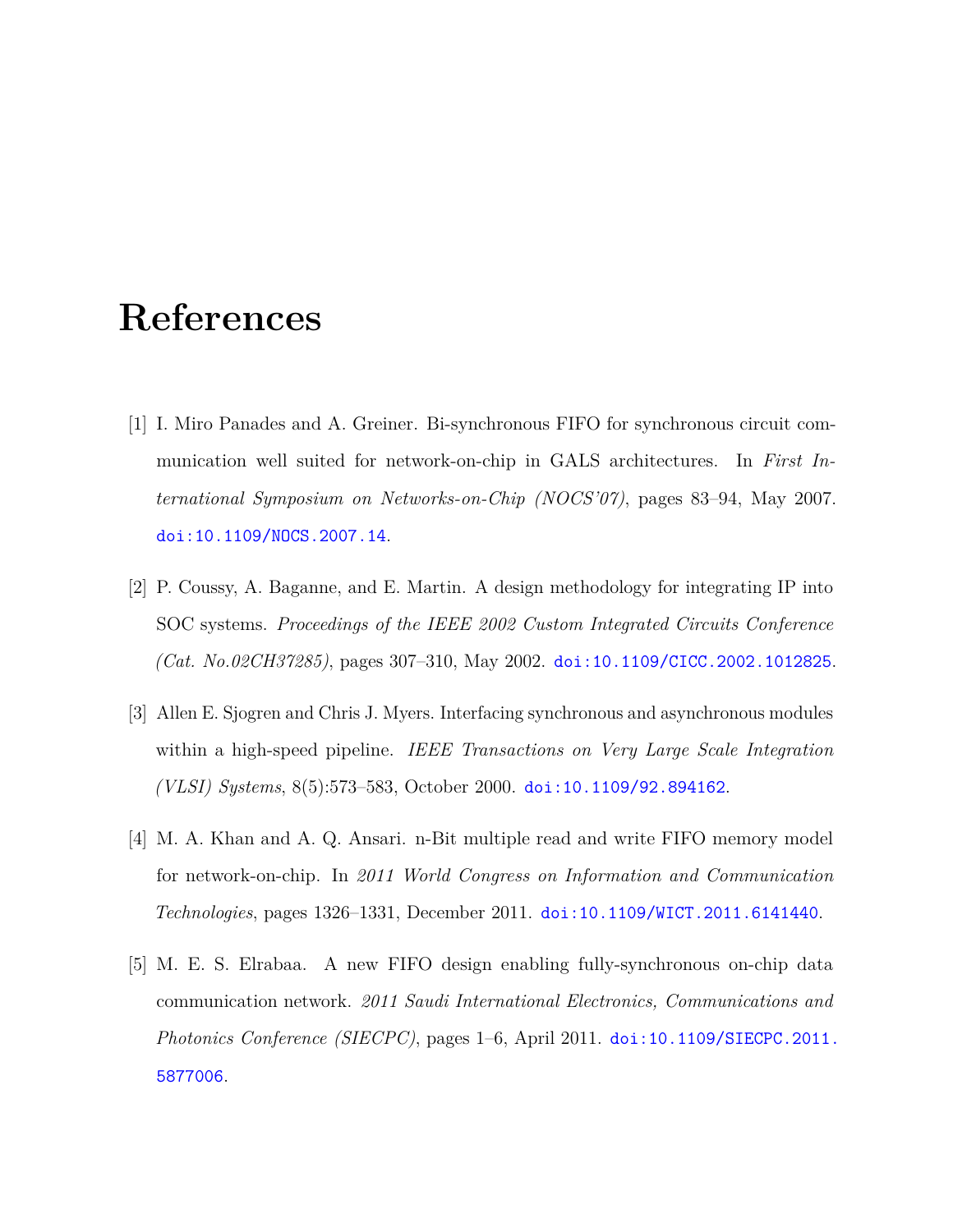- [6] D. Wyland. New features in synchronous FIFOs. In *Proceedings of WESCON '93*, pages 580–585, September 1993. [doi:10.1109/WESCON.1993.488598](http://dx.doi.org/10.1109/WESCON.1993.488598).
- [7] Geng Zhong, Jian Zhou, and Bei Xia. Parameter and UVM, making a layered testbench powerful. In *2013 IEEE 10th International Conference on ASIC*, pages 1–4, October 2013. [doi:10.1109/ASICON.2013.6811929](http://dx.doi.org/10.1109/ASICON.2013.6811929).
- [8] K. Salah. A Unified UVM Architecture for Flash-Based Memory. In *2017 18th International Workshop on Microprocessor and SOC Test and Verification (MTV)*, pages 1–4. IEEE, December 2017. [doi:10.1109/MTV.2017.10](http://dx.doi.org/10.1109/MTV.2017.10).
- [9] Jiuling Tang. Design and FPGA implementation of a Viterbi decoder: A case study using SystemVerilog and co-simulation. In *2009 IEEE International Symposium on Signal Processing and Information Technology (ISSPIT)*, pages 1–6, December 2009. [doi:10.1109/ISSPIT.2009.5407512](http://dx.doi.org/10.1109/ISSPIT.2009.5407512).
- [10] G. Visalli. UVM-based verification of ECC module for flash memories. In *2017 European Conference on Circuit Theory and Design (ECCTD)*, pages 1–4, September 2017. [doi:10.1109/ECCTD.2017.8093248](http://dx.doi.org/10.1109/ECCTD.2017.8093248).
- <span id="page-52-0"></span>[11] Accellera. Universal Verification Methodology 1.2 User's Guide. page 190, 2015. URL: <http://www.accellera.org/downloads/standards/uvm>.
- [12] R. Sethulekshmi, S. Jazir, R. A. Rahiman, R. Karthik, S. Abdulla M, and S. Sree Swathy. Verification of a RISC processor IP core using SystemVerilog. In *2016 International Conference on Wireless Communications, Signal Processing and Networking (WiSP-NET)*, pages 1490–1493, March 2016. [doi:10.1109/WiSPNET.2016.7566385](http://dx.doi.org/10.1109/WiSPNET.2016.7566385).
- [13] Barada P. Biswal, Anurag Singh, and Balwinder Singh. Cache coherency controller verification IP using SystemVerilog Assertions (SVA) and Universal Verification Methodolo-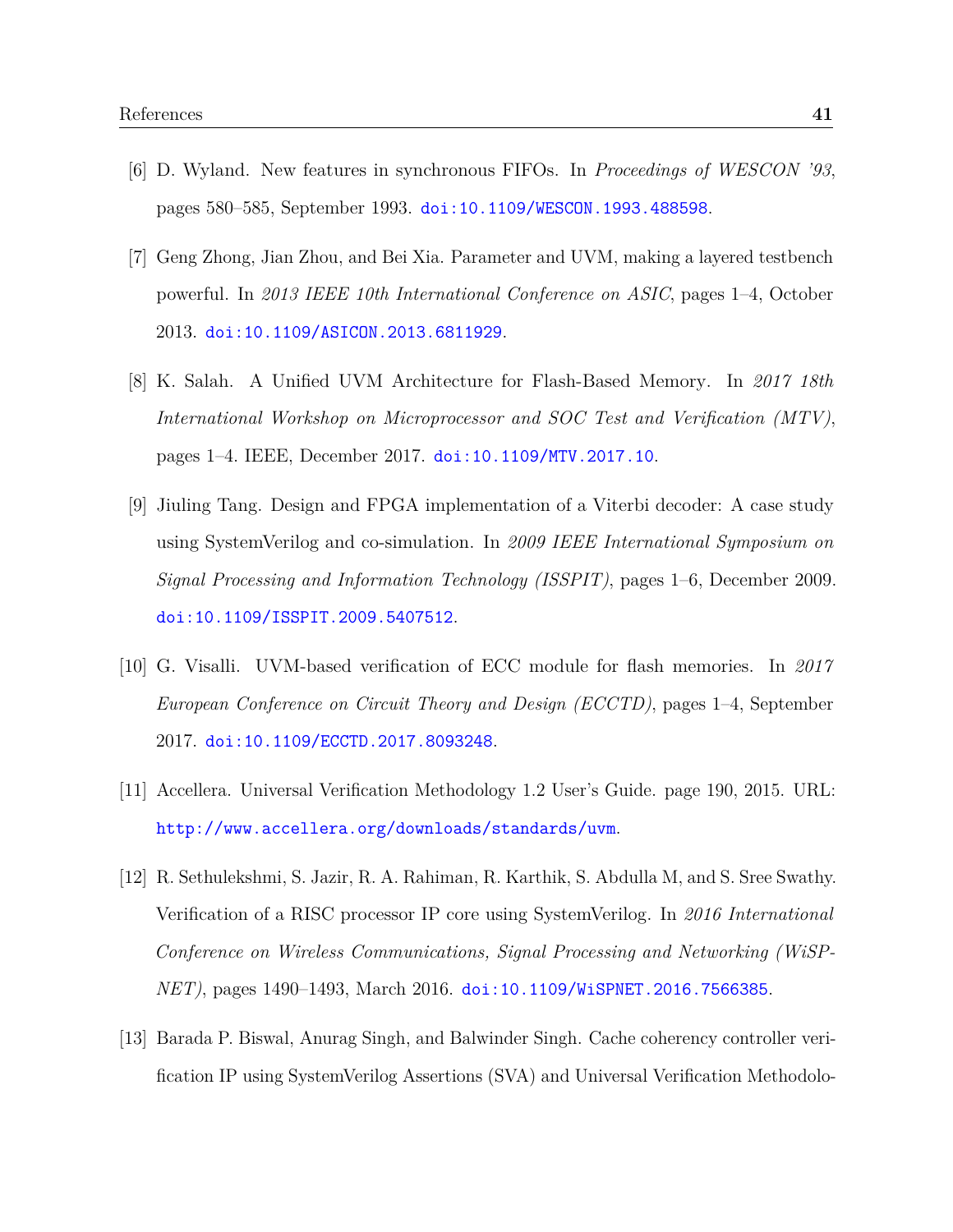gies (UVM). *Proceedings of 2017 11th International Conference on Intelligent Systems and Control, ISCO 2017*, pages 21–24, 2017. [doi:10.1109/ISCO.2017.7855984](http://dx.doi.org/10.1109/ISCO.2017.7855984).

- [14] Zhili Zhou, Zheng Xie, Xin'An Wang, and Teng Wang. Development of verification envioronment for SPI master interface using SystemVerilog. In *2012 IEEE 11th International Conference on Signal Processing*, volume 3, pages 2188–2192, October 2012. [doi:10.1109/ICoSP.2012.6492015](http://dx.doi.org/10.1109/ICoSP.2012.6492015).
- [15] H. Ke, D. Zhongliang, and S. Qiong. Verification of AMBA Bus Model Using SystemVerilog. *2007 8th International Conference on Electronic Measurement and Instruments*, 2:776–780, August 2007. [doi:10.1109/ICEMI.2007.4350567](http://dx.doi.org/10.1109/ICEMI.2007.4350567).
- [16] P. D. Mulani. SoC Level Verification Using System Verilog. In *2009 Second International Conference on Emerging Trends in Engineering Technology*, pages 378–380. IEEE, December 2009. [doi:10.1109/ICETET.2009.205](http://dx.doi.org/10.1109/ICETET.2009.205).
- [17] Prince Gurha and R. R. Khandelwal. SystemVerilog assertion based verification of AMBA-AHB. *Proceedings - 2016 International Conference on Micro-Electronics and Telecommunication Engineering, ICMETE 2016*, pages 641–645, 2017. [doi:](http://dx.doi.org/10.1109/ICMETE.2016.67) [10.1109/ICMETE.2016.67](http://dx.doi.org/10.1109/ICMETE.2016.67).
- [18] C. Liang, G. Zhong, S. Huang, and B. Xia. UVM-AMS based sub-system verification of wireless power receiver SoC. In *2014 12th IEEE International Conference on Solid-State and Integrated Circuit Technology (ICSICT)*, pages 14–16, October 2014. [doi:10.1109/ICSICT.2014.7021458](http://dx.doi.org/10.1109/ICSICT.2014.7021458).
- [19] Ivan Kastelan and Zoran Krajacevic. Synthesizable SystemVerilog assertions as a methodology for SoC verification. *ECBS-EERC 2009 - 1st Eastern European Re-*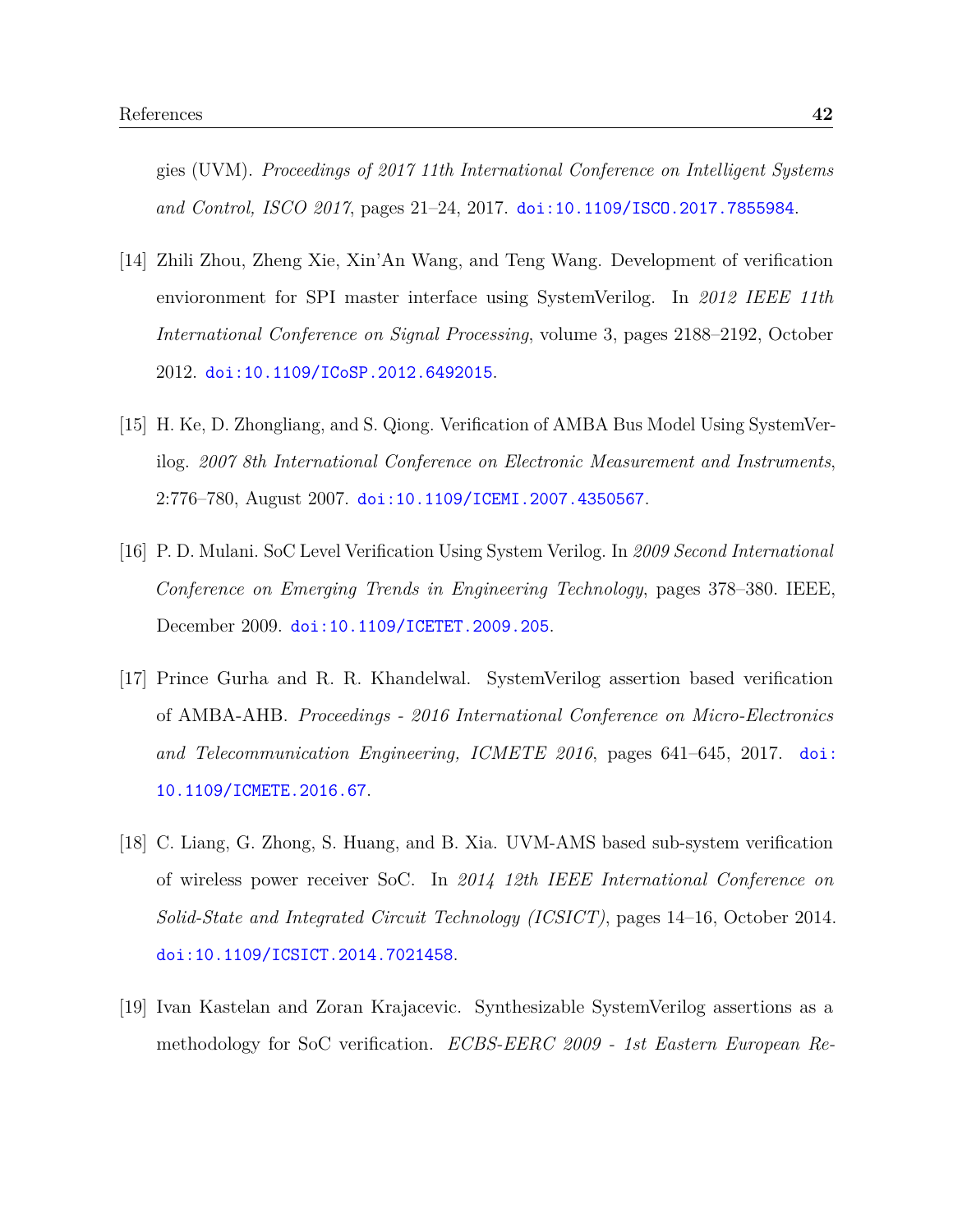*gional Conference on the Engineering of Computer-Based Systems: Setting New ECBS Frontiers.*, pages 120–127, 2009. [doi:10.1109/ECBS-EERC.2009.19](http://dx.doi.org/10.1109/ECBS-EERC.2009.19).

- [20] Hassan Sohofi and Zainalabedin Navabi. Assertion-Based Verification for System-Level Designs. In *Proceedings - International Symposium on Quality Electronic Design, ISQED*, March 2014. [doi:10.1109/ISQED.2014.6783379](http://dx.doi.org/10.1109/ISQED.2014.6783379).
- [21] Moaz Mostafa, Mona Safar, M. Watheq El-Kharashi, and Mohamed Dessouky. SystemVerilog assertion debugging: A visualization and pattern matching model. In *2015 IEEE Pacific Rim Conference on Communications, Computers and Signal Processing (PACRIM)*, volume 2015-November, pages 385–390. IEEE, August 2015. [doi:10.1109/PACRIM.2015.7334867](http://dx.doi.org/10.1109/PACRIM.2015.7334867).
- [22] Y. Tao. An introduction to assertion-based verification. In *2009 IEEE 8th International Conference on ASIC*, pages 1318–1323, October 2009. [doi:10.1109/ASICON.2009.](http://dx.doi.org/10.1109/ASICON.2009.5351246) [5351246](http://dx.doi.org/10.1109/ASICON.2009.5351246).
- [23] IEEE Standard for SystemVerilog–Unified Hardware Design, Specification, and Verification Language. *IEEE Std 1800-2017 (Revision of IEEE Std 1800-2012)*, pages 1–1315, February 2108. [doi:10.1109/IEEESTD.2018.8299595](http://dx.doi.org/10.1109/IEEESTD.2018.8299595).
- [24] F. Neumann, M. Sathyamurthy, L. Kotynia, E. Hennig, and R. Sommer. UVMbased verification of smart-sensor systems. In *2012 International Conference on Synthesis, Modeling, Analysis and Simulation Methods and Applications to Circuit Design (SMACD)*, number 2011, pages 21–24, September 2012. [doi:10.1109/SMACD.](http://dx.doi.org/10.1109/SMACD.2012.6339407) [2012.6339407](http://dx.doi.org/10.1109/SMACD.2012.6339407).
- [25] Ashok B. Mehta. *ASIC/SoC Functional Design Verification A Comprehensive*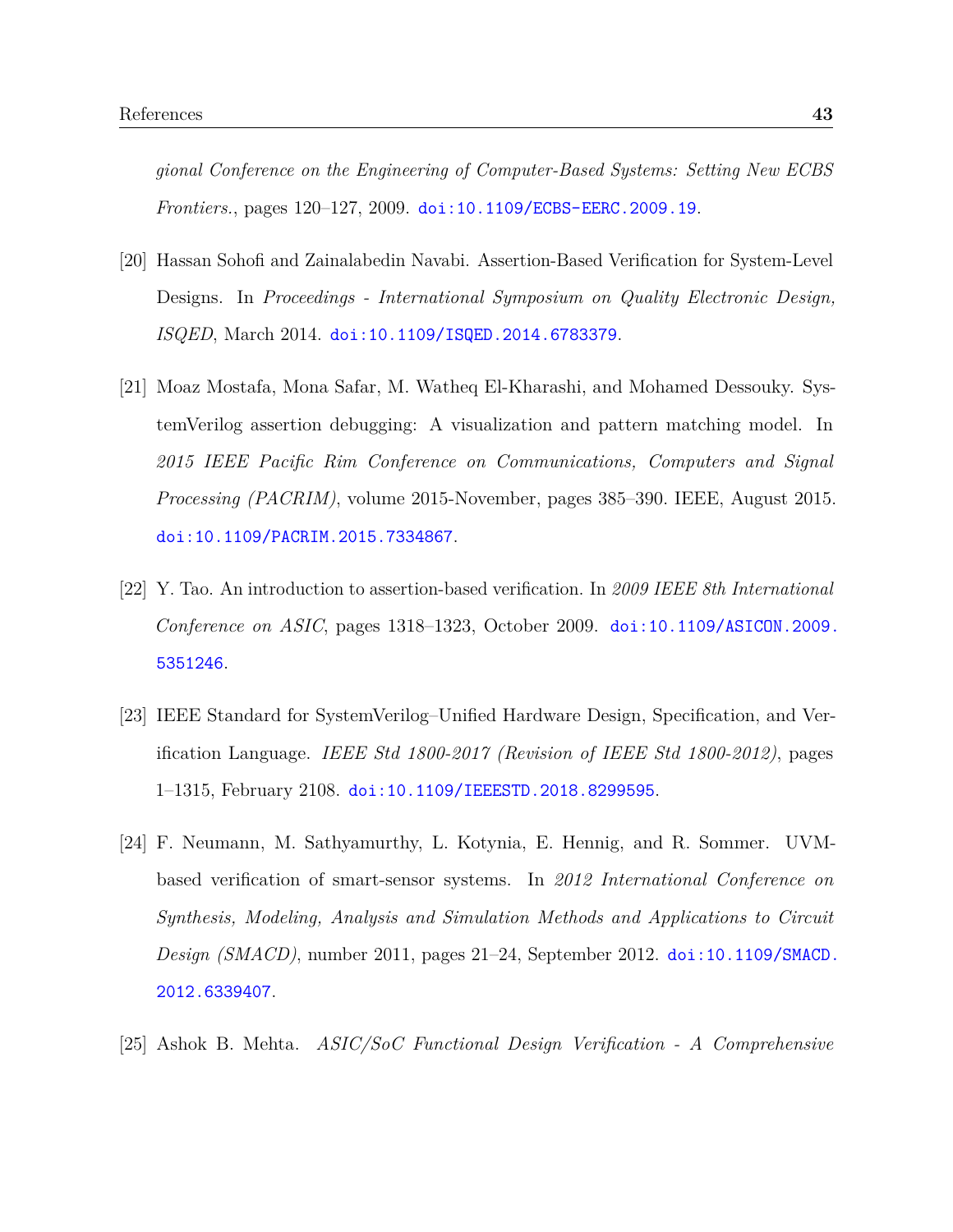*Guide to Technologies and Methodologies*. Springer International Publishing, 2018. [doi:10.1007/978-3-319-59418-7](http://dx.doi.org/10.1007/978-3-319-59418-7).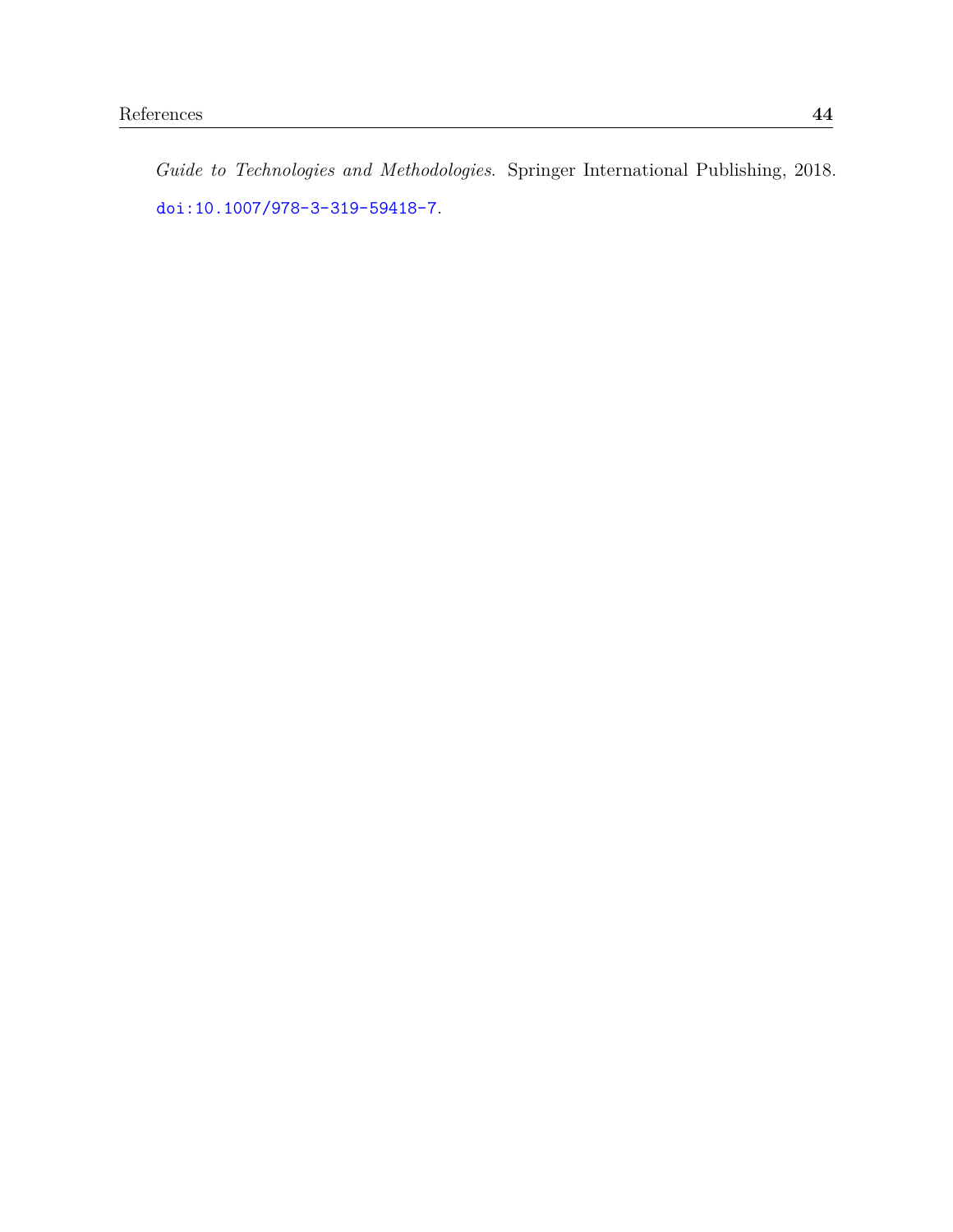# **Appendix I**

# **Source Code**

# **I.1 Synchronous FIFO RTL**

### **I.1.1 Write control logic**

```
write_control.v
1 //FIFO parameters
2 `define FIFO_DEPTH 64
3 `define FIFO_MEM_ADDR_WIDTH 6
4 `define FIFO_HALFFULL 4
5
6 module write_control (
7 reset,
8 clk_write_logic,
9 read_pointer,
10 write_request,
w_enable,
12 write_ack,
13 write_pointer,
14 full_fifo_status,
15 halffull_fifo_status,
16 wc_scan_in0,
17 wc_scan_en,
18 wc_test_mode,
19 wc_scan_out0
20 );
21
22 input reset;
```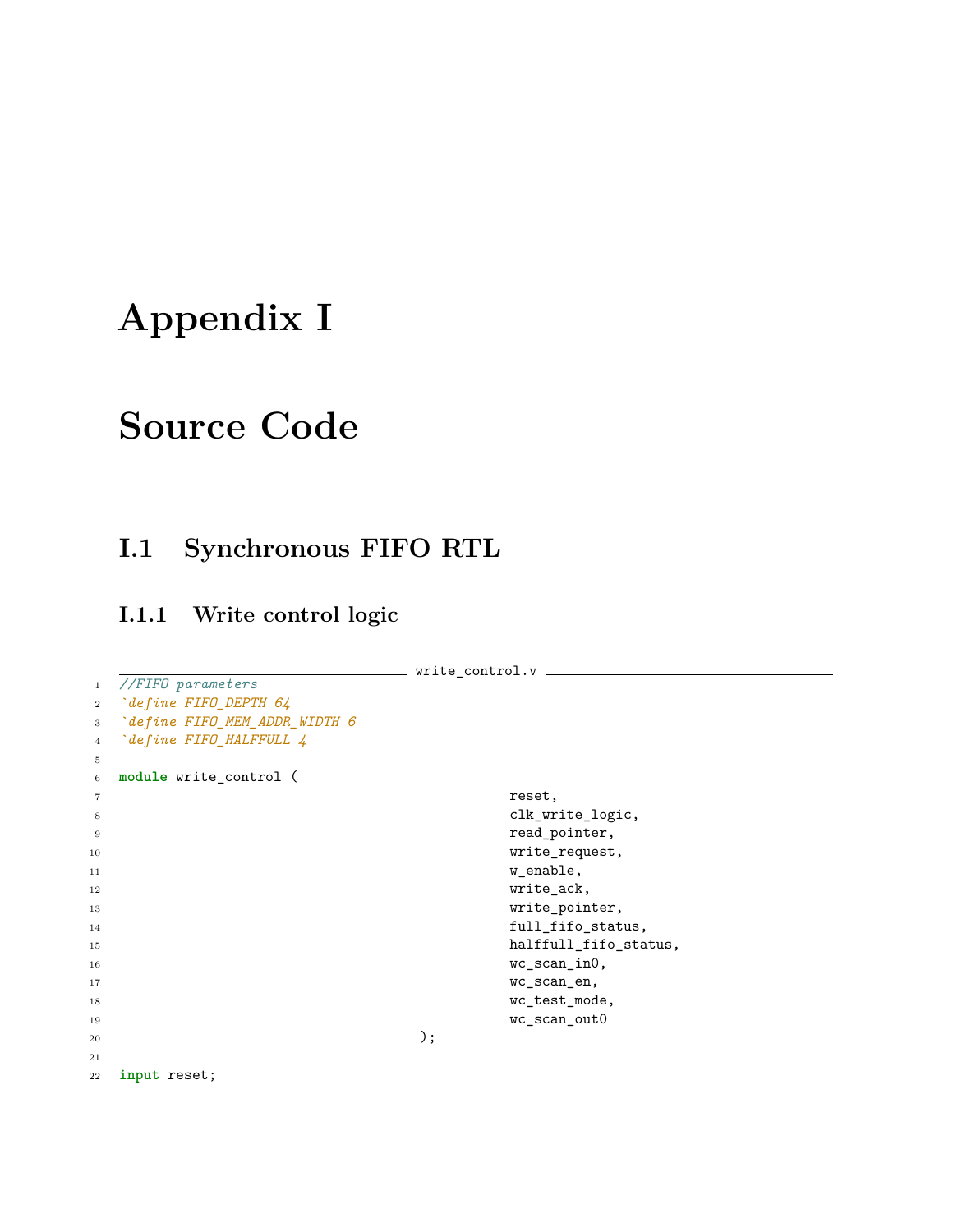```
23 input clk_write_logic;
24 input reg [`FIFO_MEM_ADDR_WIDTH:0] read_pointer;
25 input write_request;
26 input reg wc_scan_in0, // test scan mode data input
27 wc_scan_en, // test scan mode enable
28 wc_test_mode; // test mode select
29 output w_enable;
30 output reg write_ack;
31 output reg [`FIFO_MEM_ADDR_WIDTH:0] write_pointer;
32 output full_fifo_status;
33 output reg halffull_fifo_status;
34 output wc_scan_out0; // test scan mode data
35 output wire [`FIFO_MEM_ADDR_WIDTH-1:0] mem_addr_read;
36
37 wire [`FIFO_MEM_ADDR_WIDTH-1:0] mem_addr_write;
38
39 assign mem_addr_read = read_pointer [`FIFO_MEM_ADDR_WIDTH-1:0];
40 assign mem_addr_write = write_pointer [`FIFO_MEM_ADDR_WIDTH-1:0];
41 assign full_fifo_status = ((mem_addr_write == `FIFO_DEPTH - 1) &&
   ,→ (read_pointer[`FIFO_MEM_ADDR_WIDTH] ^ write_pointer[`FIFO_MEM_ADDR_WIDTH]));
42 assign w_enable = (write_request && (full_fifo_status==0))?1:0;
43
44 always@(posedge clk_write_logic or posedge reset) begin
45 if(reset) begin
46 write_pointer \leq 0;
47 write_ack \leq 0;
48 end
49 else begin
50 halffull_fifo_status = ((`FIFO_DEPTH -
                               ,→ mem_addr_write)<=(`FIFO_HALFFULL))?1:0;
51 if(w_enable) begin
52 write ack \leq 1;
53 write_pointer <= write_pointer + 1'b1;
                                      ,→
54 end
55 else
56 write ack \leq 0;
57 end
58
59 end
60
61 endmodule
```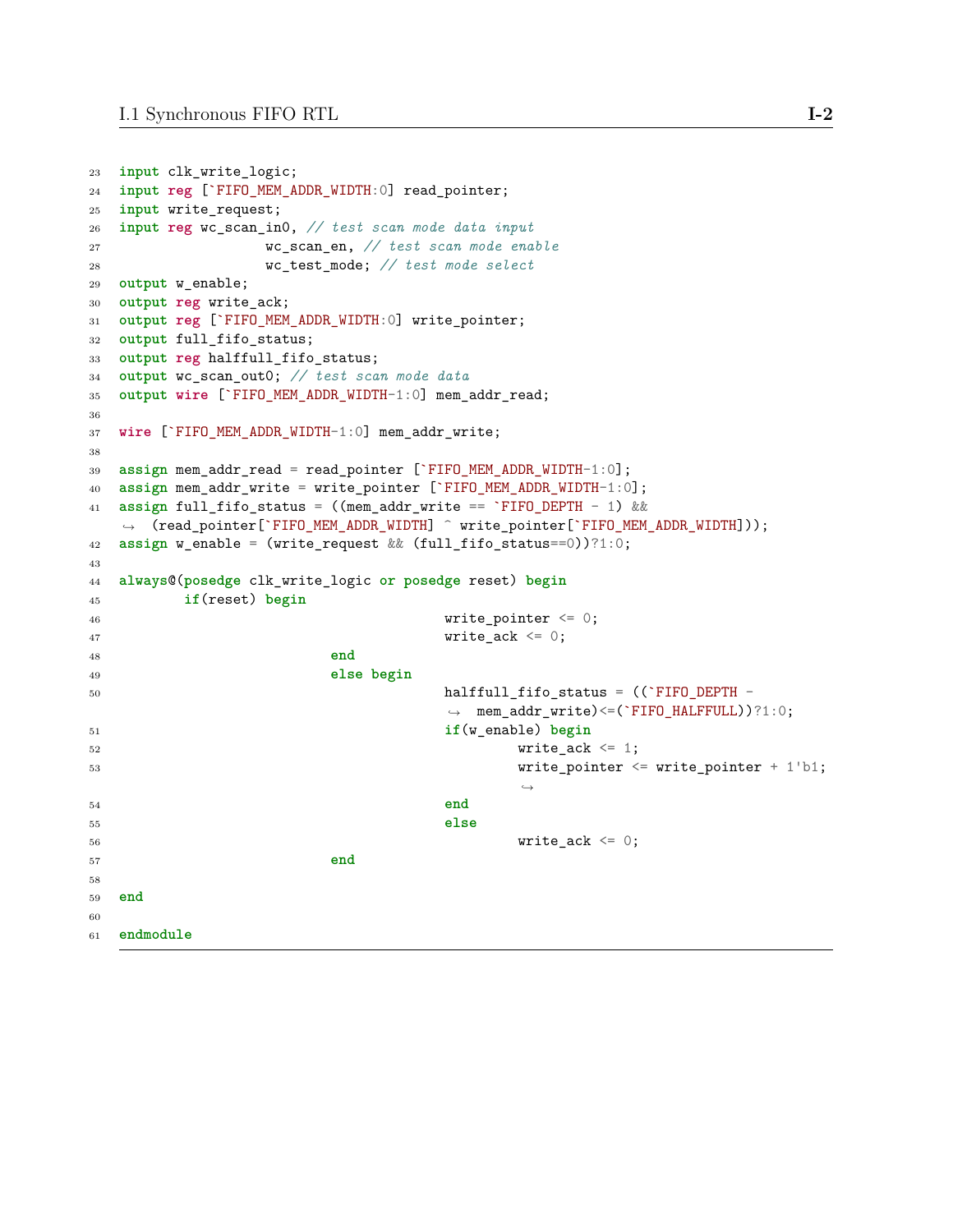### **I.1.2 Read control logic**

```
- read_control.v -1 //FIFO parameters
2 `define FIFO_DEPTH 64
3 `define FIFO_MEM_ADDR_WIDTH 6
4 `define FIFO_HALFEMPTY 4
5
6 module read_control (
7 reset,
8 clk_read_logic,
9 write_pointer,
10 read_request,
r<sub>enable</sub>,
12 read_ack,
13 read_pointer,
14 empty_fifo_status,
15 halfempty_fifo_status,
16 rc_scan_in0,
17 rc_scan_en,
18 rc_test_mode,
19 rc_scan_out0
20 );
21
22 input reset;
23 input clk_read_logic;
24 input reg [`FIFO_MEM_ADDR_WIDTH:0] write_pointer;
25 input read_request;
26 input reg rc_scan_in0, rc_scan_en, rc_test_mode;
27 output r_enable;
28 output reg read_ack;
29 output reg [`FIFO_MEM_ADDR_WIDTH:0] read_pointer;
30 output empty_fifo_status;
31 output reg halfempty_fifo_status;
32 output rc_scan_out0;
33
34 wire [`FIFO_MEM_ADDR_WIDTH-1:0] mem_addr_read;
35 wire [`FIFO_MEM_ADDR_WIDTH-1:0] mem_addr_write;
36
37 assign mem_addr_read = read_pointer [`FIFO_MEM_ADDR_WIDTH-1:0];
38 assign mem_addr_write = write_pointer [`FIFO_MEM_ADDR_WIDTH-1:0];
39 assign empty_fifo_status = ((mem_addr_read == 0) && (mem_addr_write == 0) &&
  ,→ read_pointer[`FIFO_MEM_ADDR_WIDTH] == write_pointer[`FIFO_MEM_ADDR_WIDTH])?1:0;
40 assign r_enable = (read_request && (empty_fifo_status==0))?1:0;
41
42 always@(posedge clk_read_logic or posedge reset) begin
43 if(reset) begin
44 read_pointer \leq 0;
45 read ack \leq 0;
```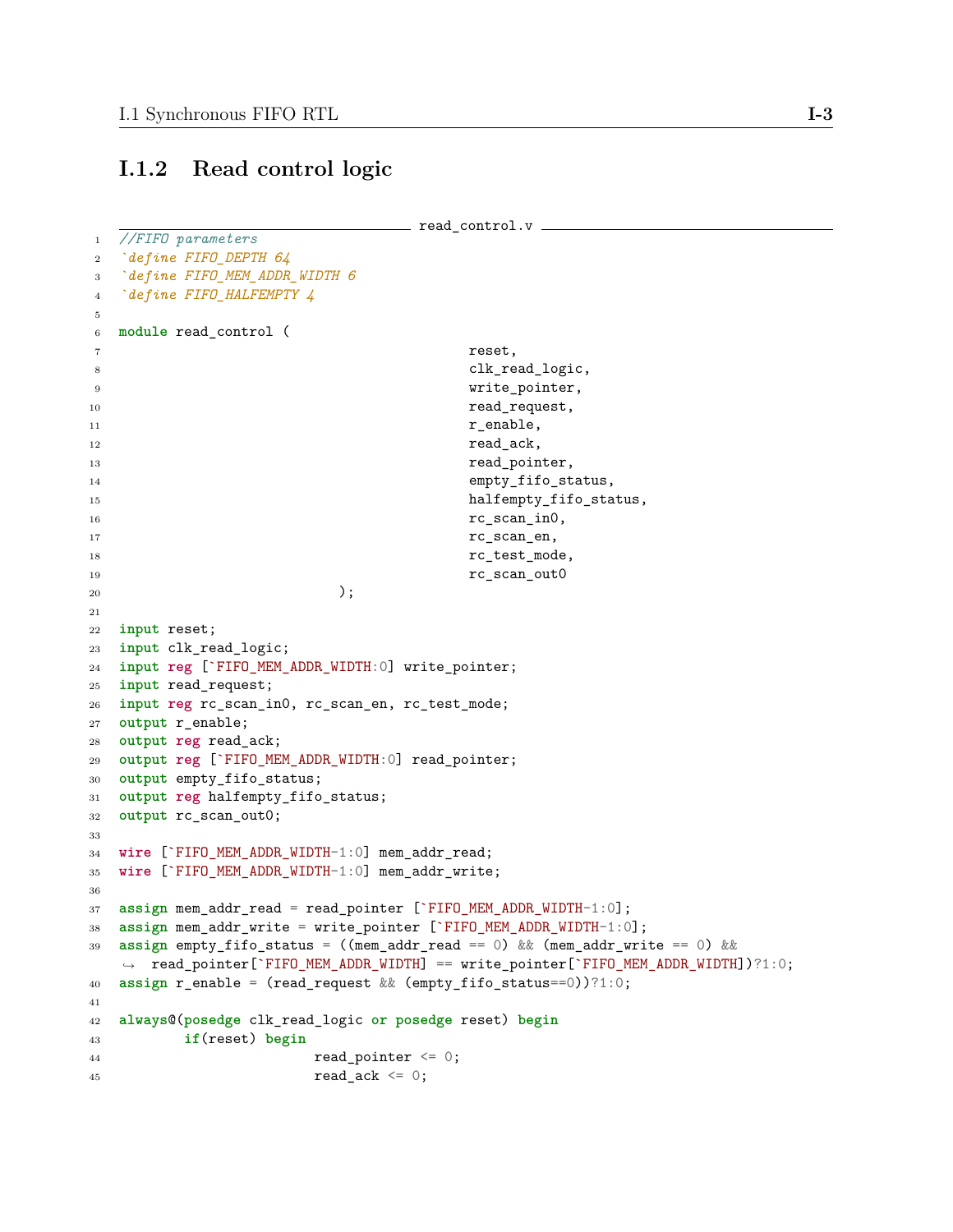| 46          | end        |                                                                                        |
|-------------|------------|----------------------------------------------------------------------------------------|
| 47          | else begin |                                                                                        |
| 48          |            | halfempty fifo status $=$<br>$\rightarrow$ ((mem_addr_read) <= (`FIFO_HALFEMPTY))?1:0; |
| 49          |            | $if(r_{endb})$ begin                                                                   |
| 50          |            | read ack $\leq 1$ ;                                                                    |
| 51          |            | read pointer $\leq$ read pointer + 1'b1;                                               |
| $^{\rm 52}$ |            | end                                                                                    |
| 53          |            | else                                                                                   |
| 54          |            | read ack $\leq 0$ ;                                                                    |
| 55          | end        |                                                                                        |
| 56          | end        |                                                                                        |
| 57          |            |                                                                                        |
| 58          | endmodule  |                                                                                        |

### **I.1.3 Memory array**

```
memory_array.v —
1 //FIFO parameters
2 `define MEM_ADDR_WIDTH 6
3 `define MEM_DEPTH 64
4 `define MEM_DATA_WIDTH 16
5
6 module memory_array (
7 input clk_write_logic,
8 input clk_read_logic,
9 input [`MEM_ADDR_WIDTH-1:0] w_addr,
10 input [`MEM_ADDR_WIDTH-1:0] \mathbf{r}\_\text{addr},
11 input w_enable,
12 input r_enable,
13 input reg [`MEM_DATA_WIDTH-1:0] w_data,
14 input reg mem_scan_in0,
15 input reg mem_scan_en,
16 input reg mem_test_mode,
17 output reg [ MEM_DATA_WIDTH-1:0] \mathbf{r}_\text{data},
18 output mem_scan_out0
\hspace{1.5cm} );
20
21 reg [`MEM_DATA_WIDTH-1:0] memory [0:`MEM_DEPTH-1];
22
23 always @(posedge clk_write_logic) begin
24 if(w_enable)
25 memory[w\_addr] \leq w\_data;
26 end
27
28 always @(posedge clk_read_logic) begin
```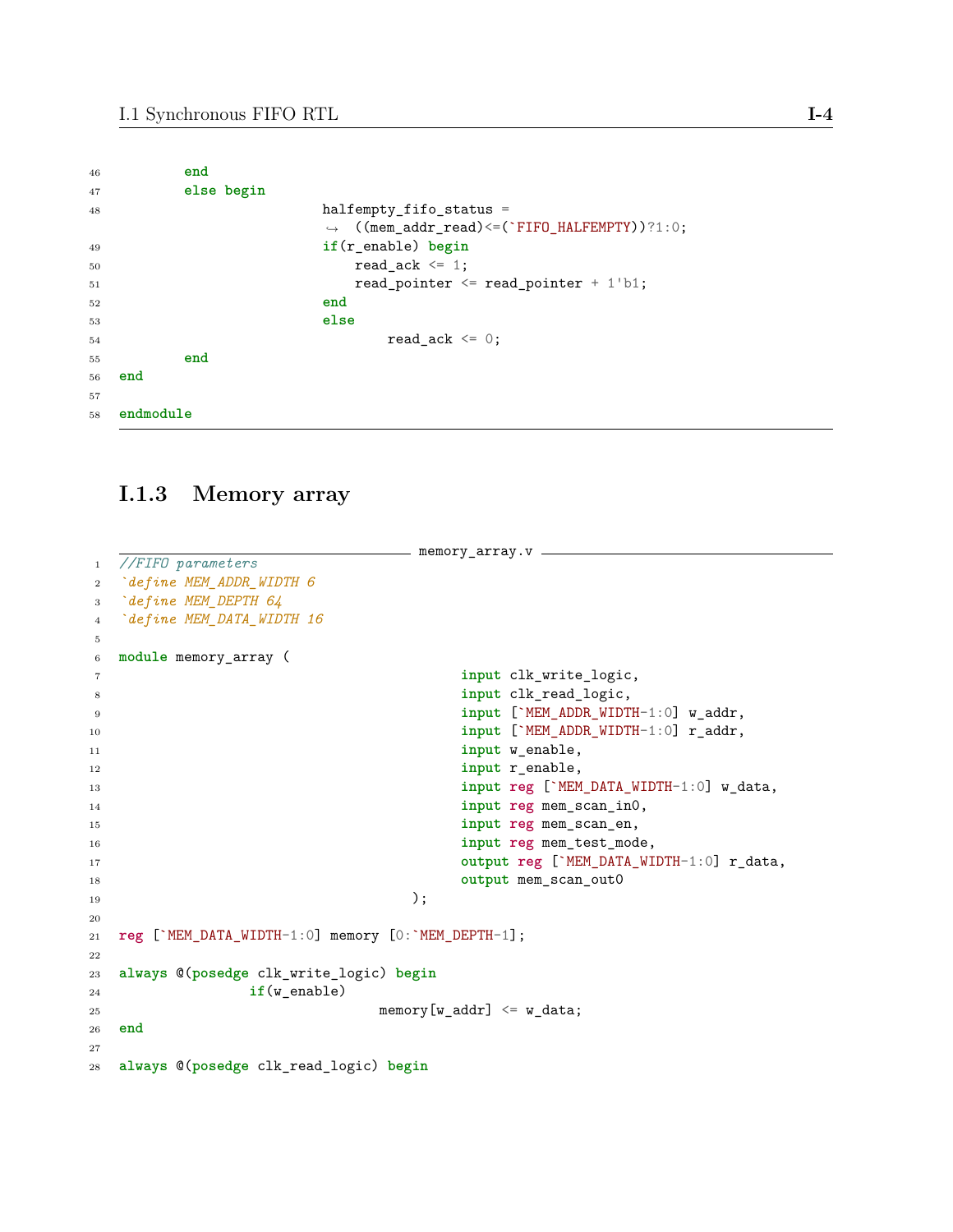| 29 |           | $if(r_{endb})$ |                                                         |
|----|-----------|----------------|---------------------------------------------------------|
| 30 |           |                | $r_{\text{data}} \leq \text{memory}[r_{\text{addr}}]$ ; |
| 31 | end       |                |                                                         |
| 32 |           |                |                                                         |
| 33 | endmodule |                |                                                         |

### **I.1.4 SFIFO**

 $-$  SFIFO.v  $-$  *`define FIFO\_DEPTH 64 `define FIFO\_MEM\_ADDR\_WIDTH 6 `define FIFO\_MEM\_DATA\_WIDTH 16 `define FIFO\_HALFEMPTY 4 `define FIFO\_HALFFULL 4* **module** SFIFO ( 8 reset, 9 clk\_write\_logic, 10 clk\_read\_logic, 11 read\_request, w\_data, 13 write\_request,  $r_{\text{data}}$ , 15 read\_ack, w\_enable,  $$\tt w\_enable$  , r\_enable, 18 empty\_fifo\_status, 19 halfempty\_fifo\_status, 20 full\_fifo\_status, 21 halffull\_fifo\_status, write\_ack, scan\_in0, scan\_en, 25 test\_mode, scan\_out0 ); **input** reset, *// system reset* clk\_read\_logic, clk\_write\_logic, read\_request, write\_request; **input reg** [`FIFO\_MEM\_DATA\_WIDTH-1:0] w\_data; **input reg** scan\_in0, *// test scan mode data input* scan\_en, *// test scan mode enable* test\_mode; *// test mode select*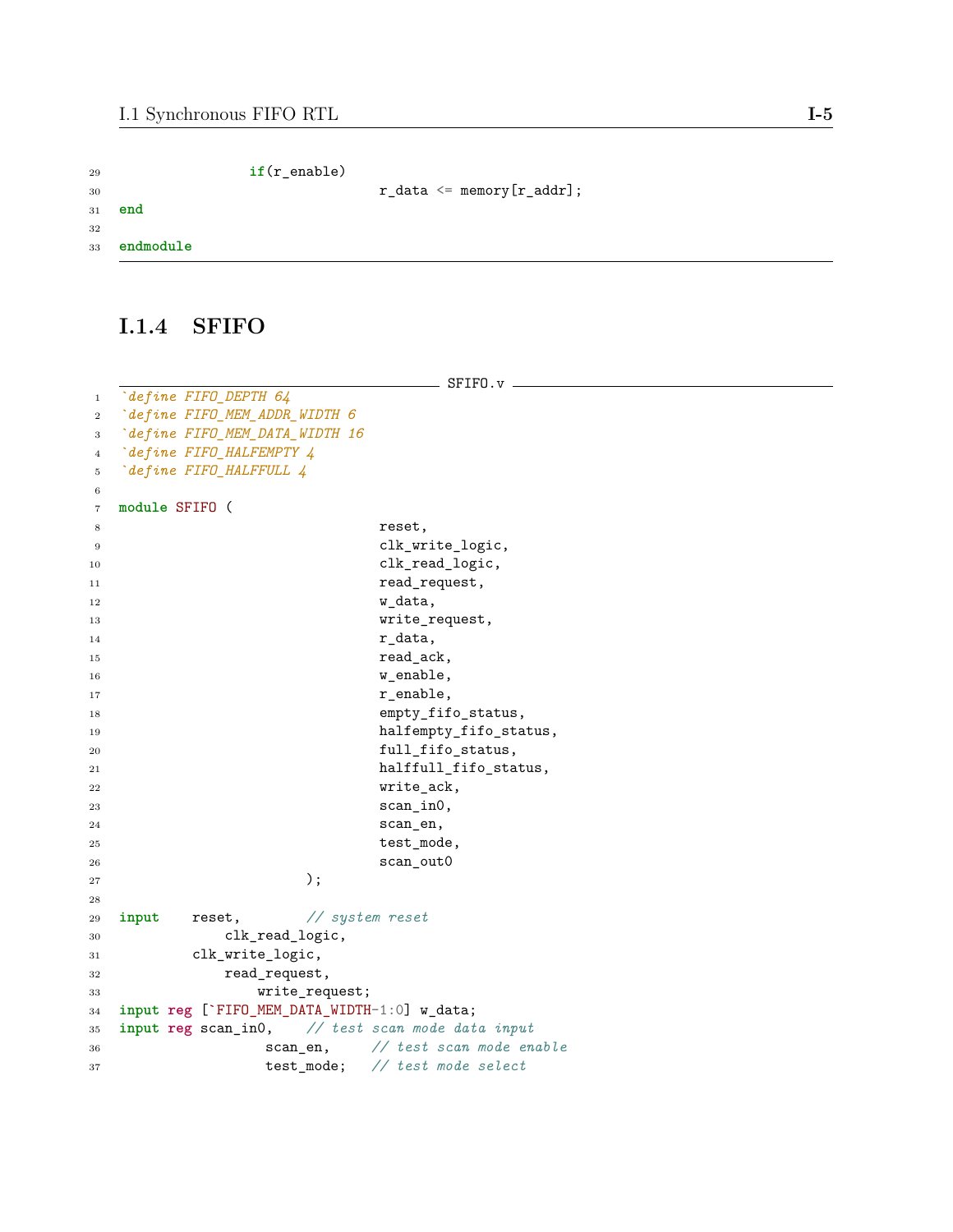```
38
39 output reg [`FIFO_MEM_DATA_WIDTH-1:0] r_data;
40 output w_enable, r_enable;
41 output reg read_ack;
42 output empty_fifo_status, full_fifo_status;
43 output reg halfempty_fifo_status,
44 halffull_fifo_status,
45 write ack;
46 output scan_out0; // test scan mode data output
47
48 reg [`FIFO_MEM_ADDR_WIDTH:0] read_pointer;
49 reg [`FIFO_MEM_ADDR_WIDTH:0] write_pointer;
50
51 wire [`FIFO_MEM_ADDR_WIDTH-1:0] w_addr;
52 wire [`FIFO_MEM_ADDR_WIDTH-1:0] r_addr;
53
54 assign w_addr = write_pointer [`FIFO_MEM_ADDR_WIDTH-1:0];
55 assign r_addr = read_pointer [`FIFO_MEM_ADDR_WIDTH-1:0];
56
57 read control READ CONTROL MOD (
58
59 .reset(reset),
60 .clk_read_logic(clk_read_logic),
61 .write_pointer(write_pointer),
62 .read_request(read_request),
63 \ldots r_{\text{enable}}(r_{\text{enable}}),64 .read_ack(read_ack),
65 .read_pointer(read_pointer),
66 .empty_fifo_status(empty_fifo_status),
67 .halfempty_fifo_status(halfempty_fifo_status),
68 .rc_scan_in0(scan_in0),
69 .rc_scan_en(scan_en),
70 .rc_test_mode(test_mode),
71 .rc_scan_out0(scan_out0)
72
73 );
74
75 write_control WRITE_CONTROL_MOD (
76
77 .reset(reset),
78 .clk_write_logic(clk_write_logic),
79 .read_pointer(read_pointer),
80 .write_request(write_request),
81 .w_enable(w_enable),
82 .write_ack(write_ack),
83 .write_pointer(write_pointer),
84 .full_fifo_status(full_fifo_status),
85 .halffull_fifo_status(halffull_fifo_status),
86 .wc_scan_in0(scan_in0),
```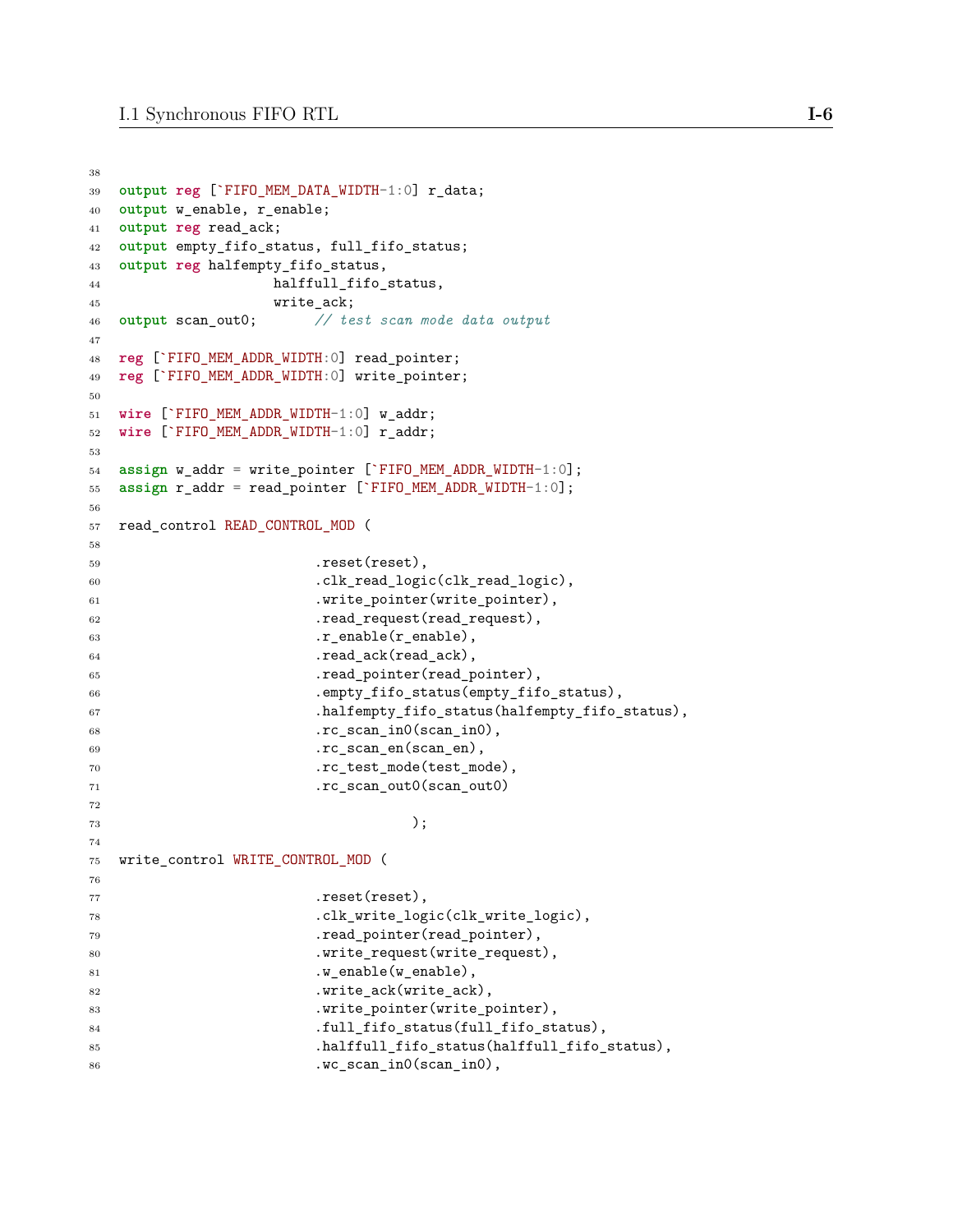| 87  | .wc_scan_en(scan_en),                           |
|-----|-------------------------------------------------|
| 88  | .wc_test_mode(test_mode),                       |
| 89  | .wc_scan_out0(scan_out0)                        |
| 90  |                                                 |
| 91  | $)$ ;                                           |
| 92  |                                                 |
| 93  |                                                 |
| 94  | memory_array MEM_ARRAY_MOD (                    |
| 95  |                                                 |
| 96  | .clk_write_logic(clk_write_logic),              |
| 97  | .clk_read_logic(clk_read_logic),                |
| 98  | $.w\_addr(w\_addr)$ ,                           |
| 99  | $.r\_addr(r\_addr),$                            |
| 100 | $.w_{\text{.}}$ enable $(w_{\text{.}}$ enable), |
| 101 | $.r$ _enable( $r$ _enable),                     |
| 102 | .w_data(w_data),                                |
| 103 | $.r_{data(r_{data})$ ,                          |
| 104 | .mem_scan_in0(scan_in0),                        |
| 105 | .mem_scan_en(scan_en),                          |
| 106 | .mem_test_mode(test_mode),                      |
| 107 | .mem_scan_out0(scan_out0)                       |
| 108 |                                                 |
| 109 |                                                 |
| 110 | );                                              |
| 111 |                                                 |
| 112 | endmodule                                       |

# **I.2 UVM Testbench**

## **I.2.1 Interface**

```
111-1200 interface.sv <u>1000 minutes</u>
1 `define ADDR_WIDTH 6
2 `define DATA_WIDTH 16
3
4 //-----------------------------Write control interface---------------------------------
5 interface write_control_intf(input logic clk_write_logic, input logic reset);
6 bit [`ADDR_WIDTH:0] read_pointer;
7 logic write_request;
8 logic w_enable;
9 logic write_ack;
10 bit [`ADDR_WIDTH:0] write_pointer;
11 logic full_fifo_status;
12 logic halffull_fifo_status;
```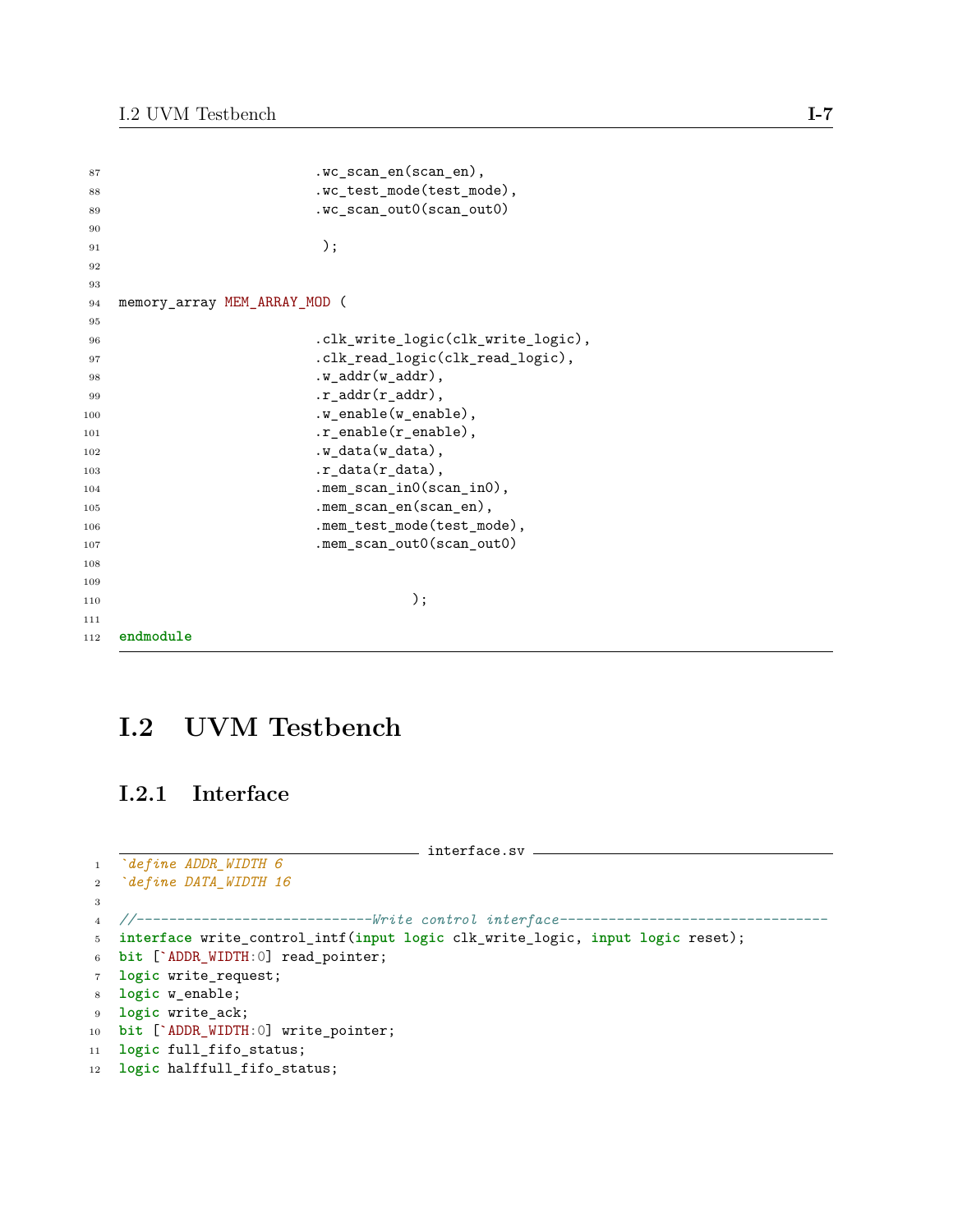```
13 logic scan_in0, scan_en, test_mode, scan_out0;
14
15 clocking cb@(posedge clk_write_logic);
16 output reset;
17 output read_pointer;
18 output write_request;
19 output scan_in0, scan_en, test_mode;
20 input w_enable;
21 input write_ack;
22 input write_pointer;
23 input full_fifo_status;
24 input halffull_fifo_status;
25 input scan_out0;
26 endclocking:cb
27
28 modport WC(clocking cb, input clk_write_logic);
29
30 endinterface:write_control_intf
31 //-------------------------------------------------------------------------------------
32
33 //----------------------------Read control interface-----------------------------------
34 interface read_control_intf(input logic clk_read_logic, input logic reset);
35 logic reset;
36 bit [`ADDR_WIDTH:0] write_pointer;
37 logic read_request;
38 logic r_enable;
39 logic read_ack;
40 bit [`ADDR_WIDTH:0] read_pointer;
41 logic empty_fifo_status;
42 logic halfempty_fifo_status;
43 logic scan_in0, scan_en, test_mode, scan_out0;
44
45 clocking cb@(posedge clk_read_logic);
46 output reset;
47 output write_pointer;
48 output read_request;
49 output scan_in0, scan_en, test_mode;
50 input r_enable;
51 input read_ack;
52 input read_pointer;
53 input empty_fifo_status;
54 input halfempty_fifo_status;
55 input scan_out0;
56 endclocking:cb
57
58 modport RC(clocking cb, input clk_read_logic);
59
60 endinterface:read_control_intf
61 //-----------------------------------------------------------------------------------
```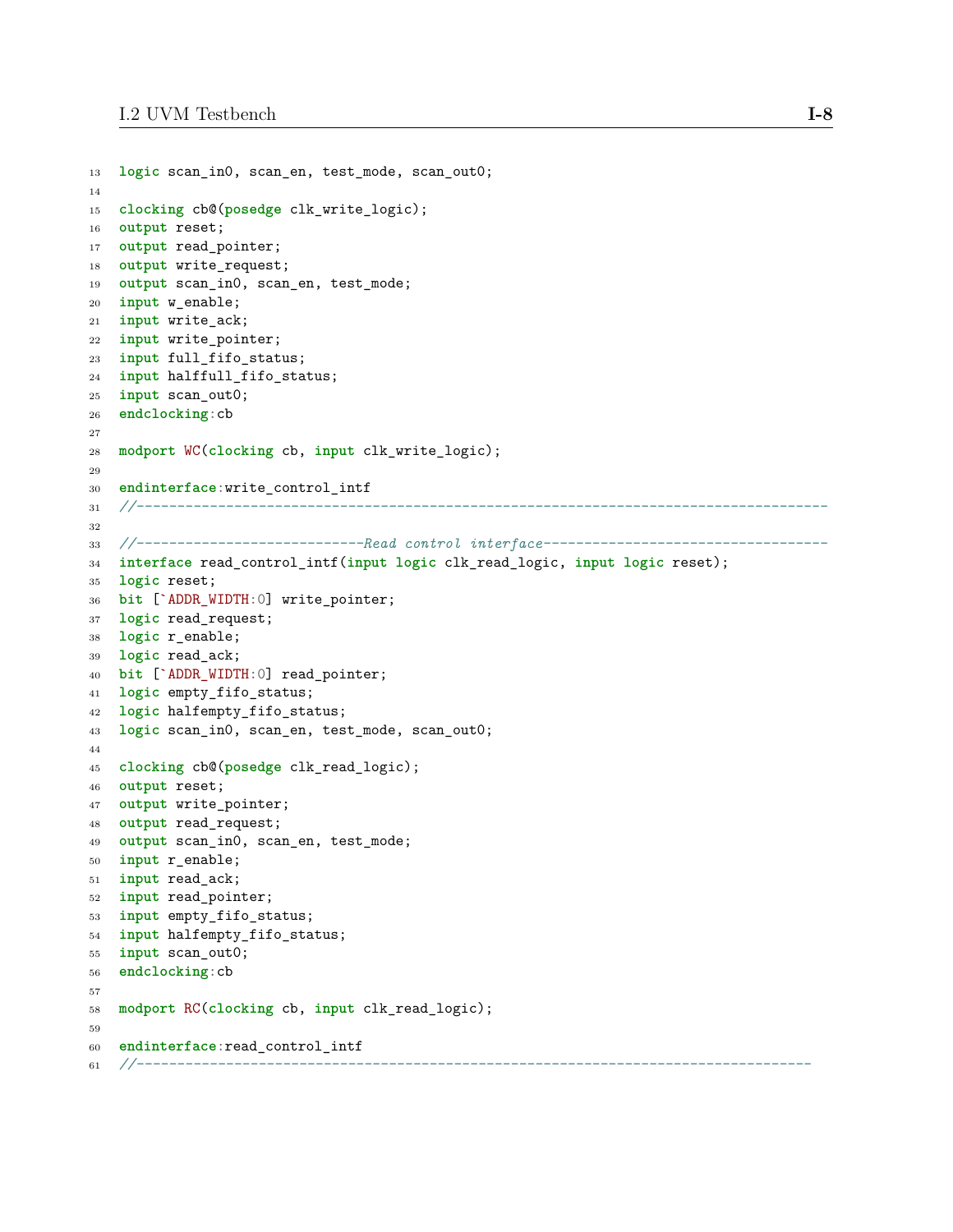```
62
63 //---------------------------Memory array interface----------------------------------
64 interface mem_array_intf(input logic clk_write_logic);
65 logic clk_read_logic;
66 bit [`ADDR_WIDTH-1:0] w_addr;
67 bit [`ADDR_WIDTH-1:0] r_addr;
68 logic w_enable;
69 logic r_enable;
70 bit [`DATA_WIDTH-1:0] w_data;
71 bit [`DATA_WIDTH-1:0] r_data;
72
73 clocking cb@(posedge clk_write_logic);
74 output clk_read_logic;
75 output w_addr;
76 output r_addr;
77 output w_enable;
78 output r_enable;
79 output w_data;
80 input r_data;
81 endclocking:cb
82
83 modport MEM(clocking cb, input clk_write_logic);
84
85 endinterface:mem_array_intf
86
87 //----------------------------------------------------------------------------------
```
### **I.2.2 SFIFO\_top\_tb**

```
SFIFO_top_tb.sv
1 /* * Author: Vinoth Nagarajan
2 * RIT, NY, USA
3 * Module: SFIFO_top_tb */
4
5 `include "interface.sv"
6 `include "SFIFO_package.sv"
7 `define write_logic_half_clock_period 100
8 `define read_logic_half_clock_period 1000
9 //------------------------------------------------------------------------------------------
10
11 module test;
12
13 //------------------------------------------------------------------------------------------
   ,→
14 import uvm_pkg::*;
15 import SFIFO_package::*;
```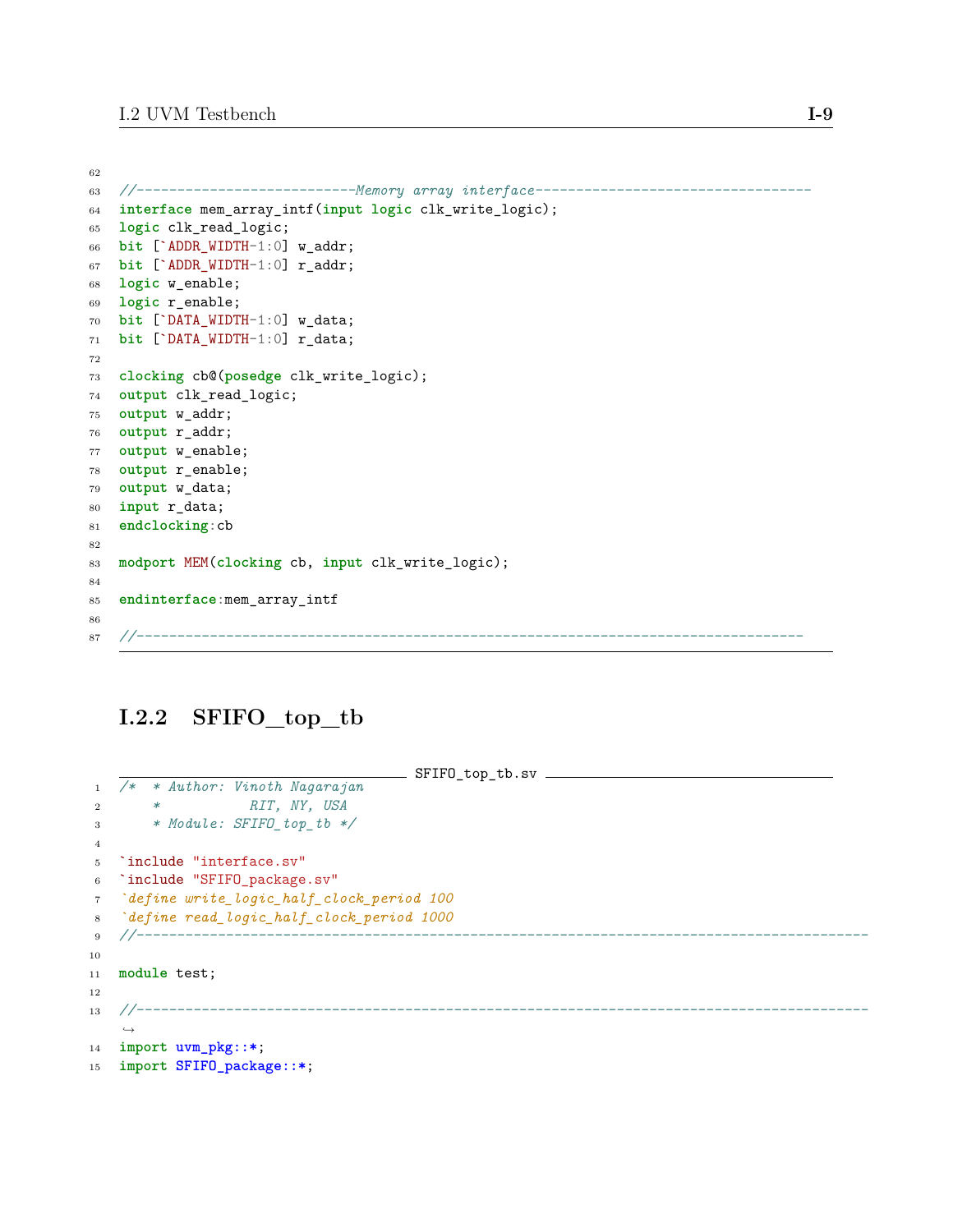```
16 //------------------------------------------------------------------------------------------
17 bit clk_write_logic;
18 bit clk read logic;
19 bit reset;
20 bit scan_en, scan_in0, test_mode;
21 wire scan_out0;
22 assign scan_out0 = 1'b0;
23
24 initial begin
25 scan\_en = 1'b0;26 scan_in0 = 1'b0;27 test_mode = 1'b0;
28 clk_write_logic = 1'b0;
29 clk\_read\_logic = 1'b0;30 reset = 0;
31 #25 reset = 1;
32 #25 reset = 0;
33 end
34
35 always begin #'write logic half clock period clk write logic <= ~ clk write logic;
36 #`read_logic_half_clock_period clk_read_logic <= ~ clk_read_logic;
37 end
38 //------------------------------------------------------------------------------------------
39 //Interface instantiation
40 write_control_intf w_ctrl(clk_write_logic, reset);
41 read_control_intf r_ctrl(clk_read_logic, reset);
42 mem_array_intf memory_intf(clk_write_logic);
43 //------------------------------------------------------------------------------------------
44 SFIFO top (
45 .reset(w_ctrl.reset),
46 .clk_write_logic(w_ctrl.clk_write_logic),
47 .clk read_logic(r_ctrl.clk_read_logic),
48 .read_request(r_ctrl.read_request),
49 .w_data(memory_intf.w_data),
50 .write_request(w_ctrl.write_request),
51 .r_data(memory_intf.r_data),
52 . read ack(r ctrl.read ack),
53 . w_enable(w_ctrl.w_enable),
54 .r_enable(r_ctrl.r_enable),
55 .empty_fifo_status(r_ctrl.empty_fifo_status),
56 .halfempty_fifo_status(r_ctrl.halfempty_fifo_status),
57 .full_fifo_status(w_ctrl.full_fifo_status),
58 .halffull_fifo_status(w_ctrl.halffull_fifo_status),
59 .write_ack(w_ctrl.write_ack),
60 . scan_in0(scan_in0),
\begin{array}{c} 61 \end{array} . scan_en(scan_en),
62 .test_mode(test_mode),
63 . Scan_out0(scan_out0) . Scan_out0(scan_out0) . Scan_out0) . Scan_out0(scan_out0) . Scan_out0) . Scan_out0
64 );
```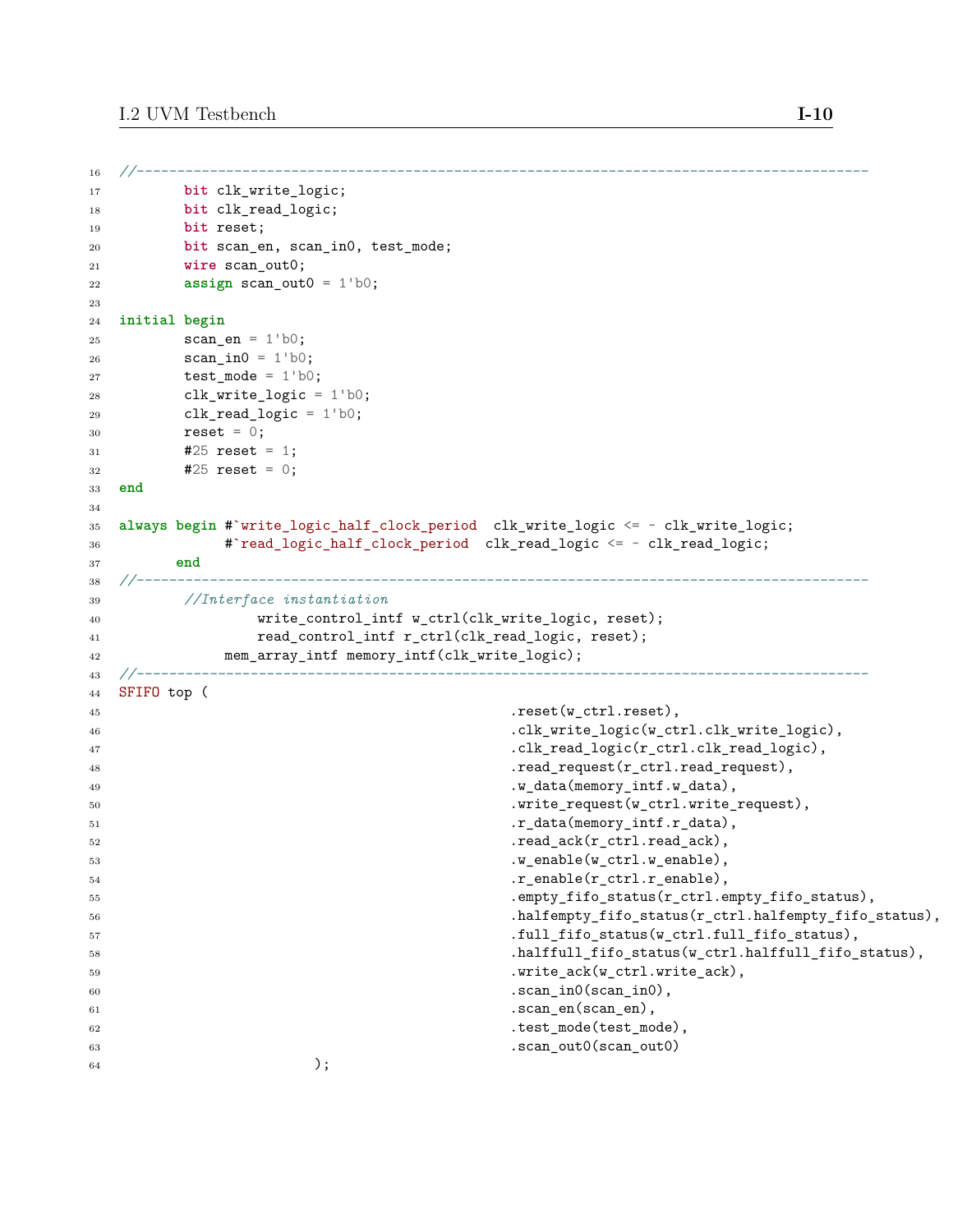```
65 //------------------------------------------------------------------------------------------
66
67 initial begin
68 $set_coverage_db_name("SFIFO");
69 $timeformat(-9,2,"ns", 16);
70 `ifdef SDFSCAN
71 $sdf_annotate("sdf/SFIFO_tsmc18_scan.sdf", test.top);
72 `endif
73 uvm_config_db#(virtual write_control_intf)::set(uvm_root::get(), "*",
                ,→ "w_ctrl", w_ctrl);
74 uvm_config_db#(virtual read_control_intf)::set(uvm_root::get(), "*", "r_ctrl",
          \rightarrow r_ctrl);
75 uvm_config_db#(virtual mem_array_intf)::set(uvm_root::get(),
                ,→ "*", "memory_intf", memory_intf);
76 run test("test");
77 end
78
79 //------------------------------------------------------------------------------------------
80 endmodule:test
```
## **I.2.3 SFIFO\_test**

```
\rule{1em}{0.15mm} SFIFO_test.sv \rule{1em}{0.15mm}1 /* * Author: Vinoth Nagarajan
2 * RIT, NY, USA
3 * Module: test */
4
5 class test extends uvm_test;
6 //------------------------------------------------------------------------------------------
7 `uvm_component_utils (test)
8 //------------------------------------------------------------------------------------------
9 function new (string name="test", uvm_component parent=null);
10 super.new (name, parent);
11 endfunction : new
12 //------------------------------------------------------------------------------------------
13 Environment t_env;
14 SFIFO_sequence seq;
15 SFIFO_sequence_items seq_items;
16 //-----------------------------------------------------------------------------------------
17 virtual function void build_phase(uvm_phase phase);
18 super.build_phase(phase);
19 `uvm_info(get_full_name(), "Build phase called in test", UVM_LOW)
                 ,→
20 t_env = Environment::type_id::create(.name("t_env"),
                 ,→ .parent(this));
```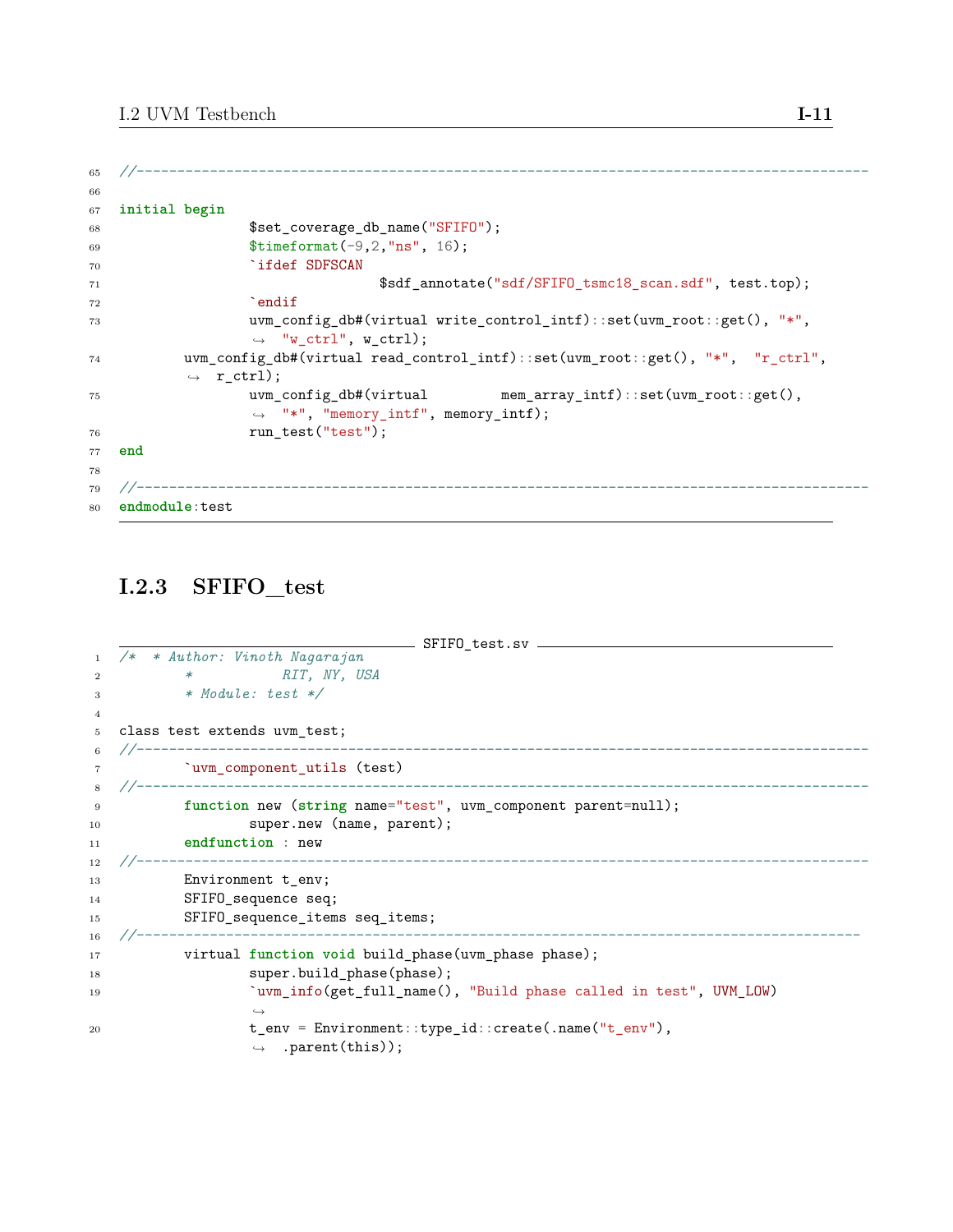```
21 seq = SFIFO_sequence::type_id::create(.name("seq"), .parent(this));
                                    uvm_config_db#(uvm_object_wrapper)::set(this,"*",
                     "default_sequence", SFIFO_sequence::type_id::get());
                     endfunction: build_phase
                  ,→
                  ,→
                  ,→
22 //-----------------------------------------------------------------------------------------
23 virtual function void connect_phase(uvm_phase phase);
24 super.connect_phase(phase);
25 `uvm_info(get_full_name(), "Connect phase called in test", UVM_LOW)
                  ,→
26 endfunction: connect_phase
27 //----------------------------------------------------------------------------------------
28 virtual function void end_of_elaboration_phase(uvm_phase phase);
           ,→
29 uvm_top.print_topology();
30 endfunction: end_of_elaboration_phase
           ,→ //-----------------------------------------------------------------------------------------
31 function void start_of_simulation_phase(uvm_phase phase);
32 super.start_of_simulation_phase (phase);
33 endfunction: start_of_simulation_phase
34 //----------------------------------------------------------------------------------------
35 virtual task run_phase(uvm_phase phase);
36 `uvm_info(get_full_name(), "in main phase", UVM_LOW)
37 phase.raise_objection(.obj(this));
38 seq.start(t_env.agent.sequencer);
39 phase.drop_objection(.obj(this));
40 endtask: run_phase
41
42 //---------------------------------------------------------------------------------------
43 endclass: test
```
### **I.2.4 SFIFO\_env**

```
____ SFIF0_env.sv ___________
1 /* * Author: Vinoth Nagarajan
2 * RIT, NY, USA
3 * Module: Environment */
4
5 class Environment extends uvm_env;
6 //--------------------------------------------------------------------------------------------
   ,→ `uvm_component_utils(Environment)
7 uvm_tlm_analysis_fifo #(SFIFO_sequence_items) to_refmod;
8 //--------------------------------------------------------------------------------------------
9 function new(string name="Environment", uvm_component parent=null);
          ,→
10 super.new(name,parent);
11 to_refmod = new("to_refmod", this);
```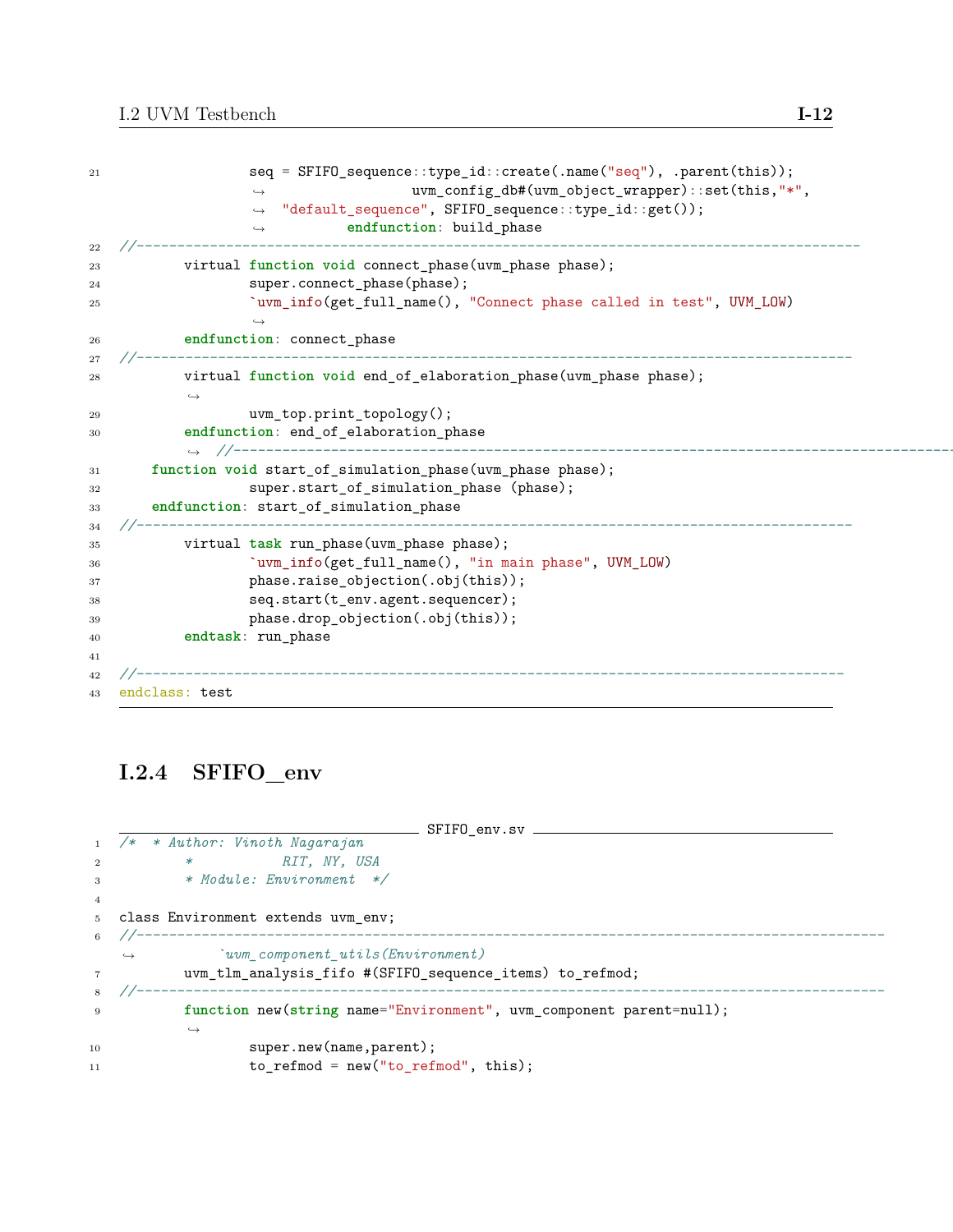```
12 endfunction: new
13 //-------------------------------------------------------------------------------------------
14 SFIFO agent agent;
15 refmod_exec reference_mod;
16 SFIFO_agent_out agent_out;
17 SFIFO_scoreboard #(SFIFO_sequence_items_out) scoreboard;
18 //-------------------------------------------------------------------------------------------
19 virtual function void build_phase(uvm_phase phase);
20 super.build_phase(phase);
21 uvm_report_info(get_full_name(),"Build phase called in Environment",
                 \rightarrow UVM_LOW);
22 agent = SFIFO_agent::type_id::create(.name("agent"), .parent(this));
              ,→
23 agent_out = SFIFO_agent_out::type_id::create(.name("agent_out"),
                 ,→ .parent(this));
24 reference_mod = refmod_exec::type_id::create(.name("reference_mod"),
                 ,→ .parent(this));
25 scoreboard = SFIFO_scoreboard
                  #(SFIFO_sequence_items_out)::type_id::create(.name("scoreboard"),
,→
                    .parent(this));
                                   uvm_report_info(get_full_name(),"Build phase in
                  Environment ends", UVM_LOW);
,→
                 ,→
                 ,→
26 endfunction: build_phase
27 //-------------------------------------------------------------------------------------------
28 virtual function void connect_phase(uvm_phase phase);
29 super.connect_phase(phase);
30 uvm_report_info(get_full_name(),"START of connect phase in
                 ,→ Environment",UVM_LOW);
31 //Connect agent to FIFO
32 agent.item_collected_port.connect(to_refmod.analysis_export);
                 ,→
33 //Connect FIFO to REFMOD
34 reference_mod.in.connect(to_refmod.get_export);
35 //Connect scoreboard
36 reference_mod.out.connect(scoreboard.from_refmod);
37 agent_out.item_collected_port.connect(scoreboard.from_dut);
38 uvm report info(get full name(), "END of connect phase in
                 ,→ Environment",UVM_LOW);
39 endfunction: connect_phase
40 //--------------------------------------------------------------------------------------------
41 virtual function void end_of_elaboration_phase(uvm_phase phase);
42 super.end of elaboration phase(phase);
43 endfunction: end_of_elaboration_phase
44 //--------------------------------------------------------------------------------------------
   ,→
45 virtual function void report_phase(uvm_phase phase);
46 super.report_phase(phase);
47 b vm_info(get_type_name(),
48 $sformatf("Reporting matched %0d",
```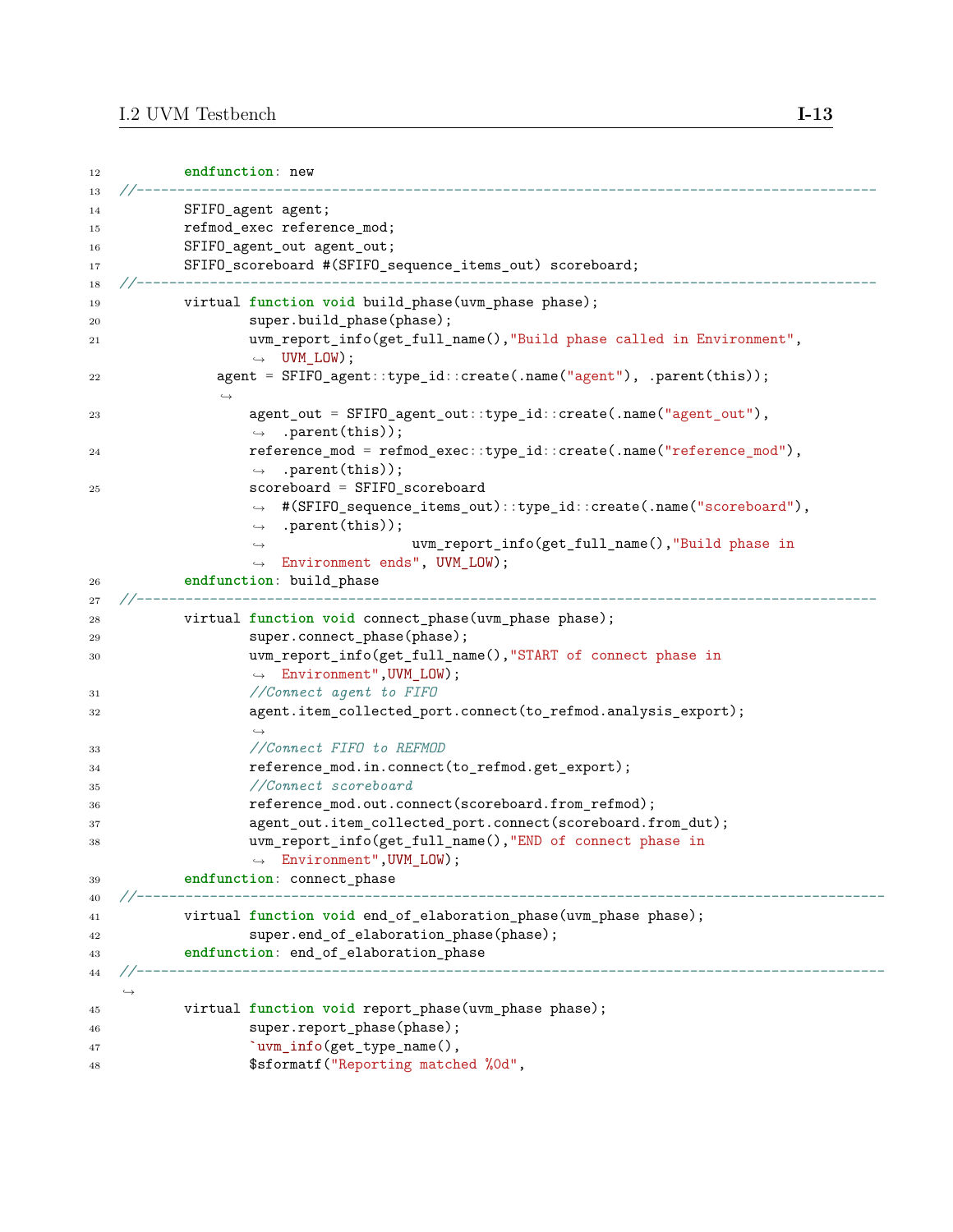| 49 | scoreboard.m_matches), UVM_NONE)                  |
|----|---------------------------------------------------|
| 50 | if (scoreboard.m_mismatches) begin                |
| 51 | 'uvm_error(get_type_name(),                       |
| 52 | \$sformatf("Saw %0d mismatched                    |
|    | $\rightarrow$ samples", scoreboard.m_mismatches)) |
| 53 | end                                               |
| 54 | endfunction: report_phase                         |
| 55 |                                                   |
|    | 56 endclass: Environment                          |

## **I.2.5 SFIFO\_agent**

```
\equiv SFIFO_agent.sv \equiv1 /* * Author: Vinoth Nagarajan
2 * RIT, NY, USA
3 * Module: SFIFO_agent
4 */
5
6 class SFIFO_agent extends uvm_agent;
7 //---------------------------------------------------------------------------------------------
   ,→ `uvm_component_utils(SFIFO_agent)
8 SFIFO sequencer sequencer;
9 SFIFO_driver driver;
10 SFIFO monitor monitor;
11 uvm_analysis_port#(SFIFO_sequence_items) item_collected_port;
           ,→ //--------------------------------------------------------------------------------------------
12 function new(string name = "SFIFO_agent", uvm_component parent);
           ,→
13 super.new(name, parent);
14 item_collected_port = new("item_collected_port", this);
15 endfunction: new
16 //-------------------------------------------------------------------------------------------
17 virtual function void build_phase(uvm_phase phase);
18 super.build_phase(phase);
19 `uvm_info(get_full_name(),"Build phase called in agent", UVM_LOW)
                  ,→
20 monitor = SFIFO_monitor::type_id::create("monitor", this);
                  ,→
21 sequencer = SFIFO_sequencer::type_id::create(.name("sequencer"),
                  ,→ .parent(this));
22 driver = SFIFO_driver::type_id::create(.name("driver"), .parent(this));
                  ,→
23 `uvm_info(get_full_name(),"Build phase ends in agent", UVM_LOW)
                  \hookrightarrow24 endfunction: build_phase
25 //------------------------------------------------------------------------------------------
```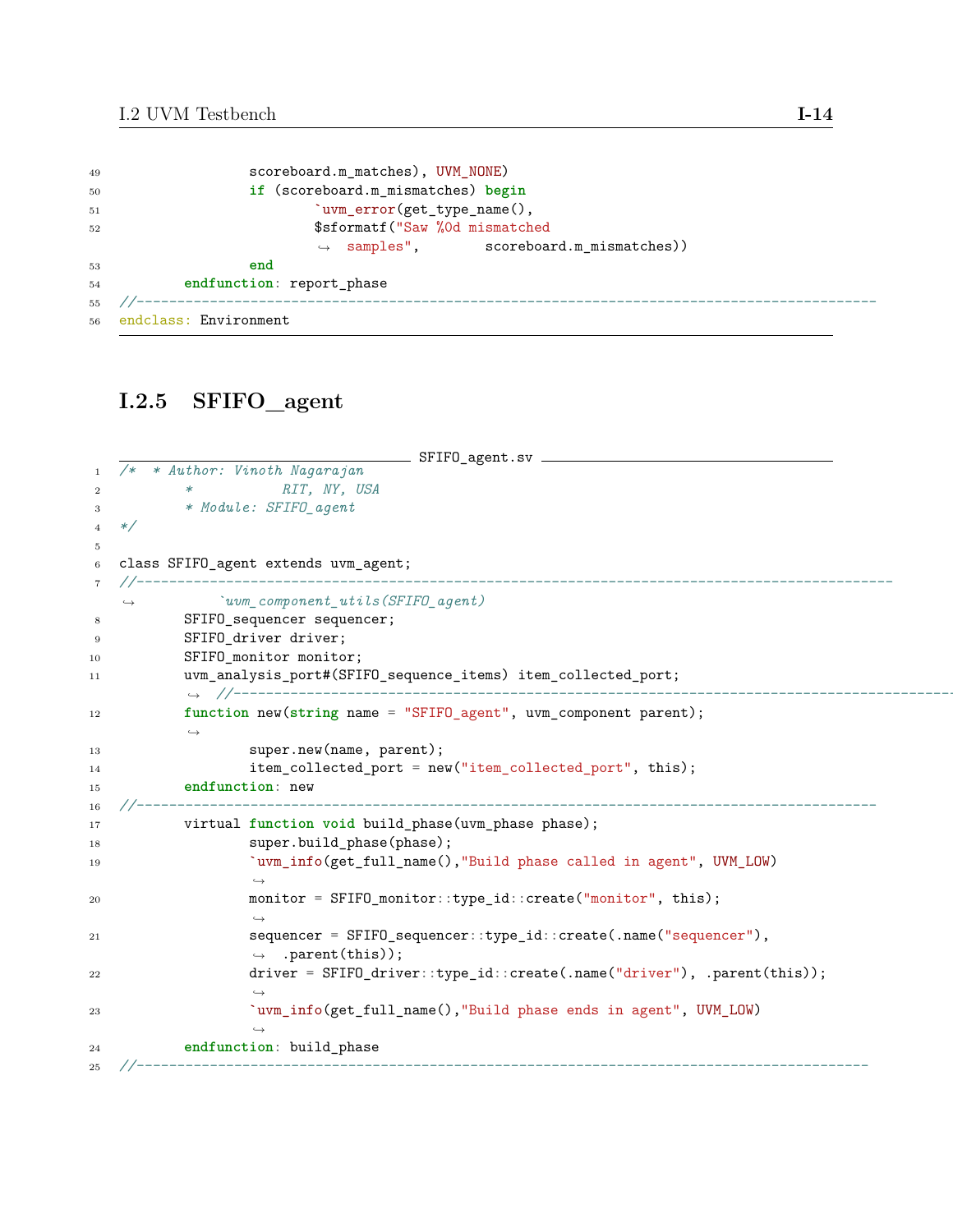```
26 virtual function void connect_phase(uvm_phase phase);
27 super.connect_phase(phase);
28 `uvm_info(get_full_name(),"Connect_phase called in agent",
                  UVM_LOW)
,→
                                   monitor.item_collected_port.connect(item_collected_port);
                                   driver.seq_item_port.connect(sequencer.seq_item_export);
                  ,→
                  ,→
                  ,→
29 `uvm_info(get_full_name(),"Connect phase ends in agent", UVM_LOW)
                  ,→
30 endfunction: connect_phase
31 //------------------------------------------------------------------------------------------
32 endclass: SFIFO_agent
```
### **I.2.6 SFIFO\_agent\_out**

```
SFIFO_agent_out.sv
1 /* * Author: Vinoth Nagarajan
2 * RIT, NY, USA
3 * Module: SFIFO_agent_out */
4
5 class SFIFO_agent_out extends uvm_agent;
   ,→ //----------------------------------------------------------------------------------------
6 `uvm_component_utils(SFIFO_agent_out)
7 SFIFO_monitor_out mon_out;
8 uvm_analysis_port #(SFIFO_sequence_items_out) item_collected_port;
9 //----------------------------------------------------------------------------------------
10 function new(string name = "SFIFO_agent_out", uvm_component parent = null);
11 super.new(name, parent);
12 item_collected_port = new("item_collected_port", this);
13 endfunction
14 //----------------------------------------------------------------------------------------
15 virtual function void build_phase(uvm_phase phase);
16 super.build_phase(phase);
17 mon_out = SFIFO_monitor_out::type_id::create("mon_out", this);
18 endfunction
19 //----------------------------------------------------------------------------------------
20 virtual function void connect_phase(uvm_phase phase);
21 super.connect_phase(phase);
22 mon out.item_collected_port.connect(item_collected_port);
23 endfunction
24 //----------------------------------------------------------------------------------------
25 endclass: SFIFO_agent_out
```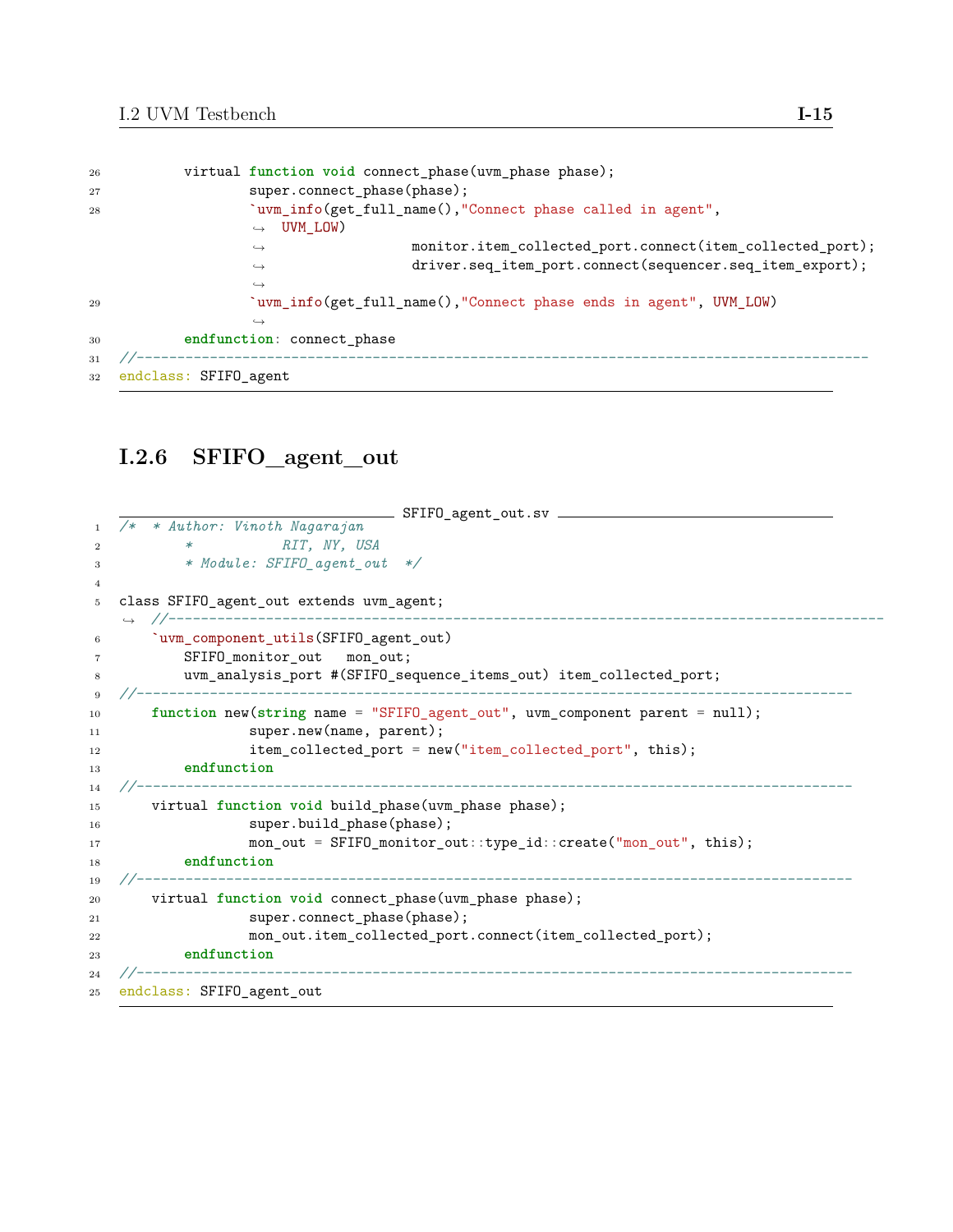### **I.2.7 SFIFO\_scoreboard**

```
- SFIFO_scoreboard.sv -1 /* * Author: Vinoth Nagarajan
2 * RIT, NY, USA
3 * Module: SFIFO_scoreboard */
4
5 class SFIFO_scoreboard #(type T = SFIFO_sequence_items_out) extends uvm_scoreboard;
6 //----------------------------------------------------------------------------------------
7 typedef SFIFO_scoreboard #(T) this_type;
8 `uvm_component_param_utils(this_type)
9 const static string type_name = "SFIFO_scoreboard #(T)";
10 vvm_put_imp #(T, this_type) from_refmod;
11 uvm_analysis_imp #(T, this_type) from_dut;
12 typedef uvm_built_in_converter #( T ) convert;
13
14 int m_matches, m_mismatches;
15 T exp;
16 bit free;
17 event compared, end_of_simulation;
18 integer count;
19 //-----------------------------------------------------------------------------------------
20 function new(string name="SFIFO_scoreboard", uvm_component
              ,→ parent=null);
21 super.new(name, parent);
22 from refmod = new("from refmod", this);
23 from_dut = new("from_dut", this);
24 m_matches = 0;
25 count = 0;
26 m mismatches = 0;
27 exp = new("exp");
28 free = 0;
29 endfunction
30 //---------------------------------------------------------------------------------------
31 virtual function string get_type_name();
32 return type_name;
33 endfunction
34 //---------------------------------------------------------------------------------------
35 task run_phase(uvm_phase phase);
36 phase.raise_objection(this);
37 \mathcal{O}(\text{end_of\_simulation});38 $finish;
39 phase.drop_objection(this);
40 endtask
41 //---------------------------------------------------------------------------------------
42 virtual task put(T t);
43 if(!free) @compared;
44 exp.copy(t);
45 free = 0;
```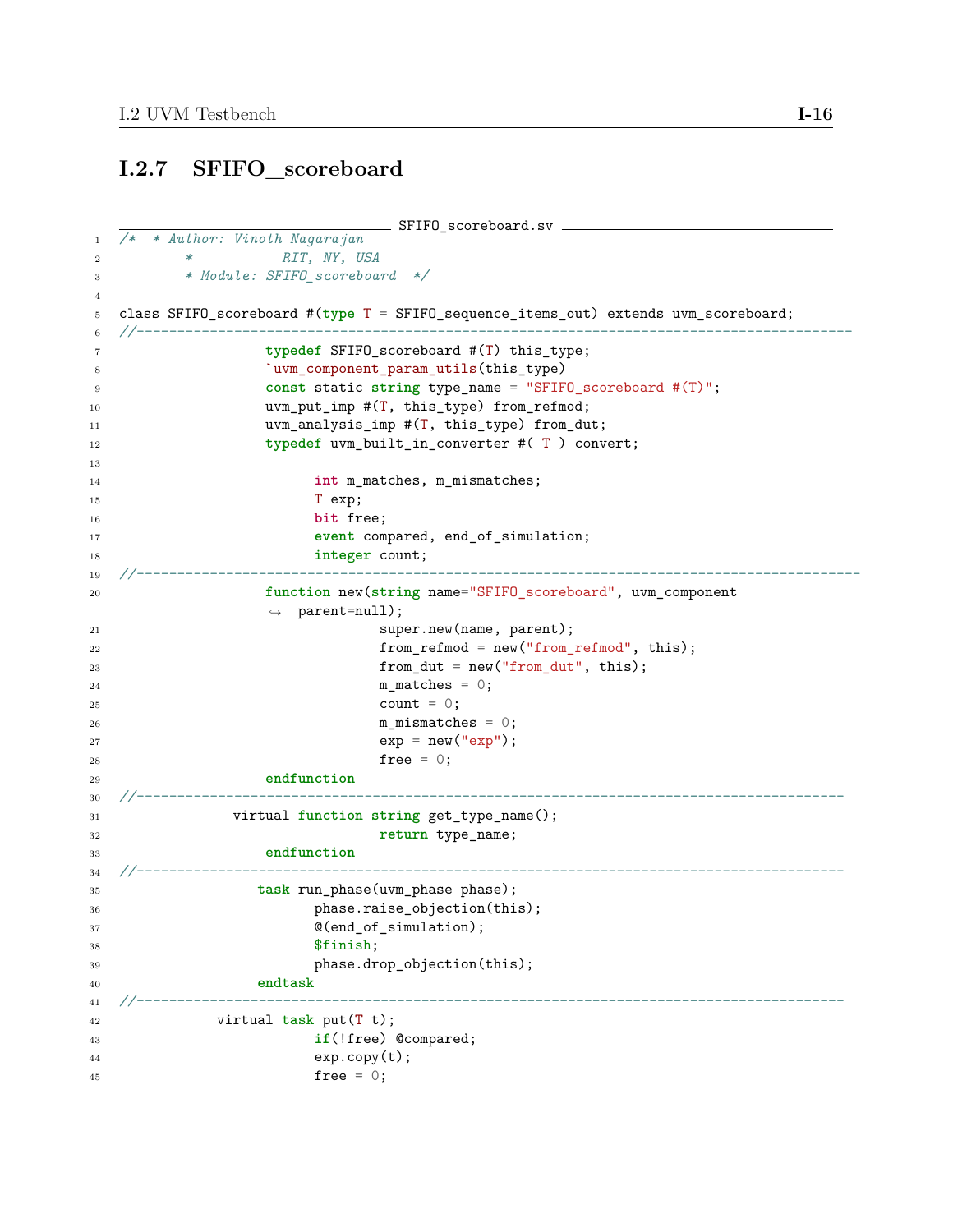| 46     | @compared;                                            |
|--------|-------------------------------------------------------|
| 47     | free = $1$ ;                                          |
| 48     | endtask                                               |
| 49     |                                                       |
| 50     | virtual function bit try_put(T t);                    |
| 51     | if(free) begin                                        |
| 52     | exp.copy(t);                                          |
| 53     | free = $0$ ;                                          |
| 54     | return $1$ ;                                          |
| 55     | end                                                   |
| 56     | else                                                  |
| 57     | return $0$ ;                                          |
| 58     | endfunction                                           |
| 59     |                                                       |
| 60     | virtual function bit can_put();                       |
| 61     | return free;                                          |
| 62     | endfunction                                           |
| 63     |                                                       |
| 64     | virtual function void write(T rec);                   |
| 65     | if (free)                                             |
| 66     | uvm_report_fatal("No expect transaction to compare    |
|        | $\rightarrow$ with", "");                             |
| 67     | if (exp.compare(rec)) begin                           |
| 68     | uvm_report_info("Comparator match", "");              |
| 69     | $m\_matches++;$                                       |
| 70     | end                                                   |
| 71     | else begin                                            |
| $72\,$ | uvm_report_warning("Comparator Mismatch", "");        |
| 73     | $m_m$ ismatches $++$ ;                                |
| 74     | end                                                   |
| 75     |                                                       |
| 76     | $if(m_matrix+m_matrix) = 1000)$ begin                 |
| 77     |                                                       |
|        | $\rightarrow$ end_of_simulation;<br>$\hookrightarrow$ |
| 78     | end                                                   |
| 79     | $\rightarrow$ compared;                               |
| 80     | endfunction                                           |
| 81     |                                                       |
| 82     | endclass                                              |

## **I.2.8 SFIFO\_refmod**

SFIFO\_refmod.sv

```
1 /* * Author: Vinoth Nagarajan
2 * RIT, NY, USA
3 * Module: SFIFO_refmod */
```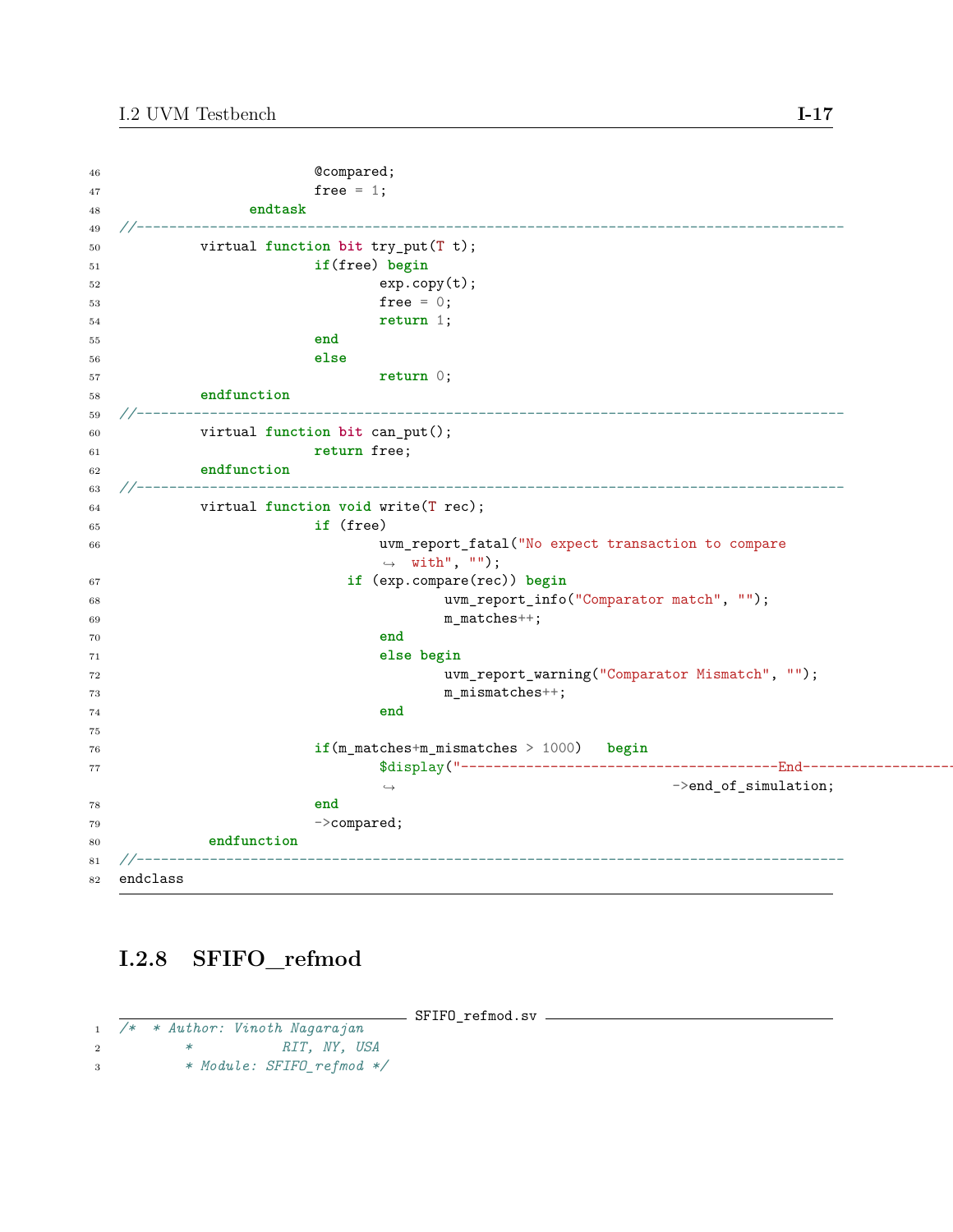```
4
5 `define FIFO_DEPTH 64
6 `define FIFO_MEM_ADDR_WIDTH 6
7 `define FIFO_HALFFULL 4
8 `define FIFO_HALFEMPTY 4
9 //------------------------------------------------------------------------------------------
10 class SFIFO_refmod extends uvm_object;
11 //------------------------------------------------------------------------------------------
   ,→
12 SFIFO_sequence_items seq_in;
13 COMPLATE: Nuvm_object_utils(SFIFO_refmod)
14 bit [15:0] write_read_q[$];
15 bit full,empty,almost_full,almost_empty;
16 integer read_counter, write_counter;
17 bit [15:0] rd;
18 typedef bit [15:0] queue_of_int[$];
19 virtual write_control_intf w_ctrl;
20 virtual read_control_intf r_ctrl;
21 virtual mem_array_intf memory_intf;
22 //---------------------------------------------------------------------------------------
23 function new (string name = "SFIFO_refmod");
24 super.new(name);
25 assert(uvm_config_db#(virtual write_control_intf)::get(uvm_root::get(),
                 → "*", "w_ctrl", w_ctrl));
                                 assert(uvm_config_db#(virtual
                 → read_control_intf)::get(uvm_root::get(), "*", "r_ctrl", r_ctrl));
                                 assert(uvm_config_db#(virtual
                 mem_array_intf)::get(uvm_root::get(), "*", "memory_intf",
,→
                 \rightarrow memory_intf)); seq_in =
                 SFIFO_sequence_items::type_id::create("seq_in");
,→
                 ,→
                 ,→
26 endfunction: new
27 //-----------------------------------------------------------------------------------------
   ,→
28 task refmod_reset;
29 full = 0;
30 empty = 0;
31 almost_full = 0;
32 almost_empty = 0;
33 read_counter = 0;
34 write_counter = 0;
35 endtask: refmod_reset
36 //----------------------------------------------------------------------------------------
37 function int full_almostfull_status_check();
38 if(write_counter == `FIFO_DEPTH - 1)
39 return 1;
40 else if((`FIFO_DEPTH - write_counter) <= `FIFO_HALFFULL)
                 \hookrightarrow41 return 2;
42 else
```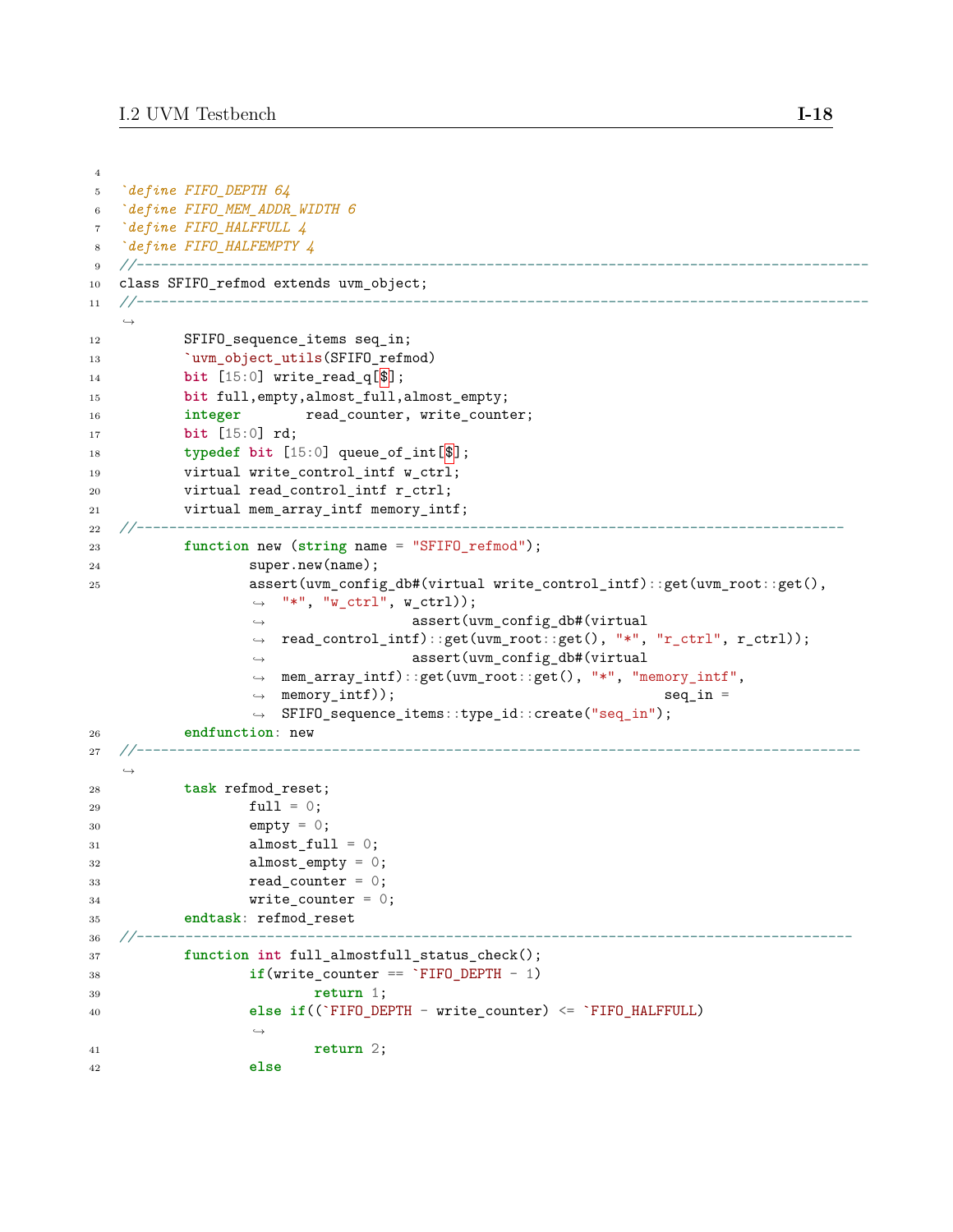```
43 return 0;
44 endfunction: full_almostfull_status_check
45 //---------------------------------------------------------------------------------------
46 function int empty_almostempty_status_check();
47 if(write_counter == 0)
48 return 1;
49 else if(read_counter <= `FIFO_HALFEMPTY)
50 return 2;
51 else
52 return 0;
53 endfunction: empty_almostempty_status_check
54 //-------------------------------------------------------------------------------------
  ,→
55 task flag_update;
56 if(full_almostfull_status_check()==1)
57 begin
58 full = 1;
59 almost_full = 1;
60 end
61 else if(full_almostfull_status_check()==2)
62 begin
63 full = 0;64 almost_full = 1;
65 end
66 else
67 begin
68 full = 0;69 \text{almost} \text{full} = 0;
70 end
71
72 if(empty_almostempty_status_check()==1)
73 begin
74 empty = 1;
75 almost_empty = 0;
76 end
77 else if(empty_almostempty_status_check()==2)
78 begin
79 empty=0;
80 almost_empty = 1;
81 end
82 else begin
83 empty=0;
84 almost_empty = 0;
85 end
86 endtask
87 //-------------------------------------------------------------------------------------
88 function void push(bit wr, bit [15:0] wd);
89 if(full==0) begin
90 if(wr) begin
```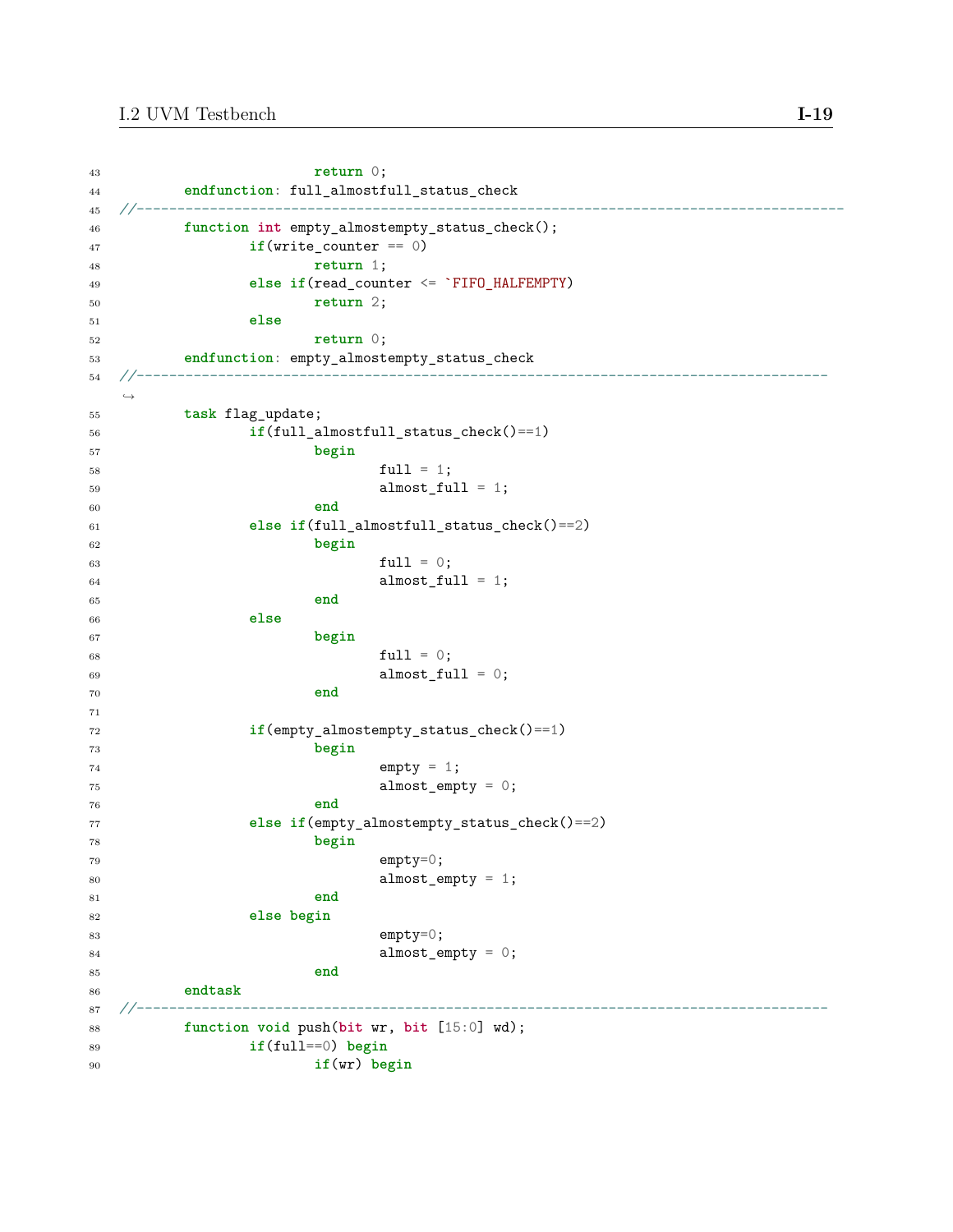```
91 write_read_q.push_front(wd);
                                    ,→
92 write counter + = 1;
                                    ,→
93 end
94 end
95 endfunction
96 //------------------------------------------------------------------------------------
97 function bit [15:0] pop(bit rr);
98 if(empty==0) begin
99 if(rr) begin
100 rd = write_read_q.pop_back();
                                          ,→
101 read_counter + = 1;
                                          ,→
102 end
103 return rd;
104 end
105 endfunction<br>106 //-------------------
106 //-------------------------------------------------------------------------------------
107 endclass: SFIFO_refmod
108 //-------------------------------------------------------------------------------------
109
110 //-------------------------------------------------------------------------------------------------
111 class refmod_exec extends uvm_component;
112 //-------------------------------------------------------------------------------------
113 COMPONET LANSAGE VERGINIS (refmod_exec)
114 SFIFO_sequence_items seq_in;
115 SFIFO_sequence_items_out seq_out;
116 virtual write_control_intf w_ctrl;
117 virtual read_control_intf r_ctrl;
118 virtual mem_array_intf memory_intf;
119 SFIFO_refmod mod_ref;
120 //------------------------------------------------------------------------------------
121 uvm_get_port #(SFIFO_sequence_items) in;
122 uvm_put_port #(SFIFO_sequence_items_out) out;
123 //------------------------------------------------------------------------------------
124 function new(string name = "refmod_exec", uvm_component parent);
          ,→
125 super.new(name, parent);
126 mod_ref = new();
127 in = new("in", this);
128 out = new("out", this);129 endfunction
130 //------------------------------------------------------------------------------------
131 virtual function void build_phase(uvm_phase phase);
132 super.build_phase(phase);
133 uvm_report_info(get_full_name(),"Build phase called in Reference model",
                ,→ UVM_LOW);
```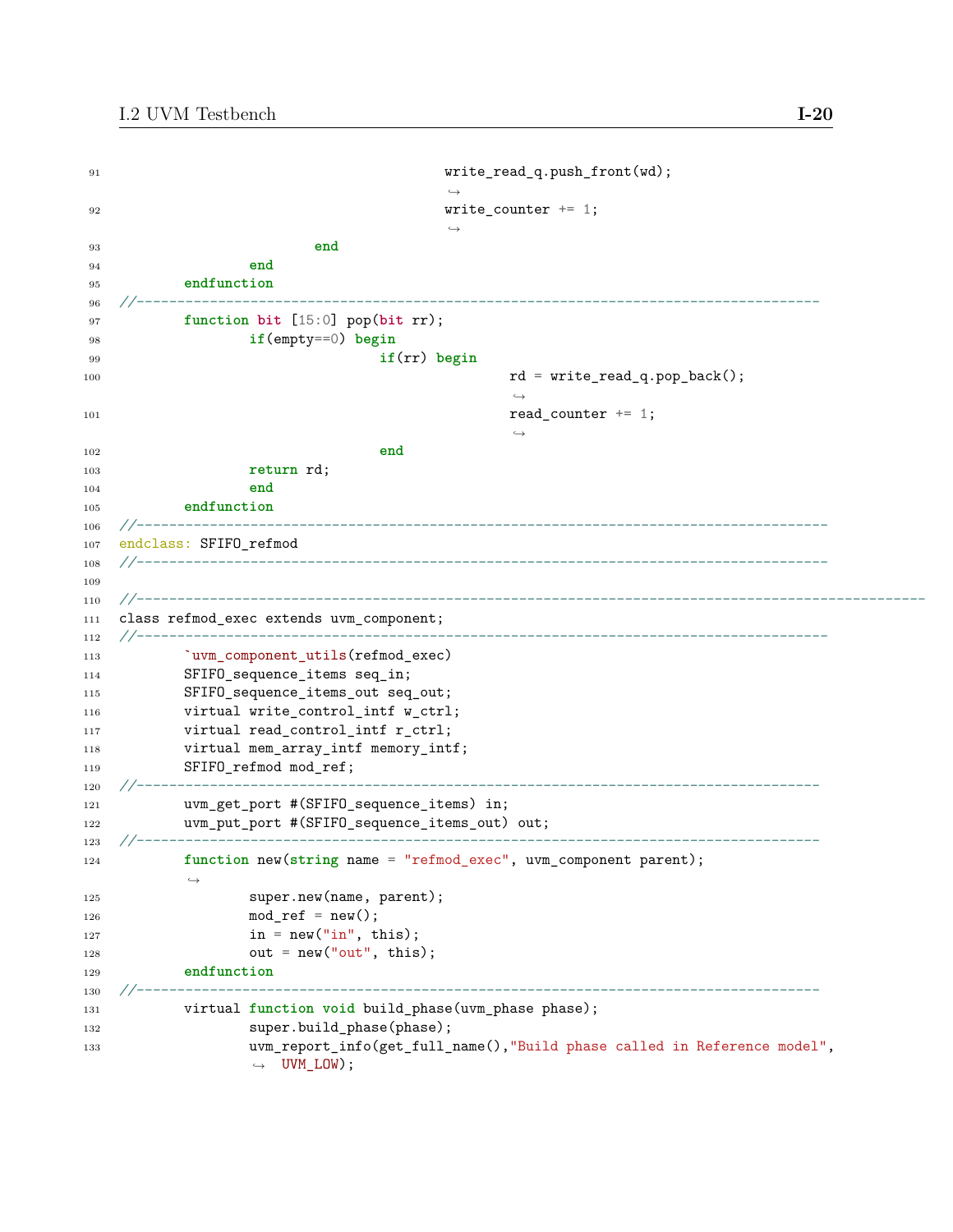| 134 | seq_out = SFIFO_sequence_items_out::type_id::create("seq_out", this);                                                   |
|-----|-------------------------------------------------------------------------------------------------------------------------|
|     | $\hookrightarrow$                                                                                                       |
| 135 | seq_in = SFIFO_sequence_items::type_id::create("seq_in", this);                                                         |
|     | $\hookrightarrow$                                                                                                       |
| 136 | assert(uvm_config_db#(virtual write_control_intf)::get(uvm_root::get(),<br>"*", " $w_c$ ctrl", $w_c$ ctrl));            |
|     | $\hookrightarrow$                                                                                                       |
|     | assert(uvm_config_db#(virtual<br>$\longrightarrow$<br>read_control_intf)::get(uvm_root::get(), "*", "r_ctrl", r_ctrl)); |
|     | $\hookrightarrow$<br>assert(uvm_config_db#(virtual                                                                      |
|     | $\longrightarrow$<br>mem_array_intf)::get(uvm_root::get(), "*", "memory_intf",<br>$\hookrightarrow$                     |
|     | $memory\_intf$ );<br>$\longrightarrow$                                                                                  |
|     | uvm_report_info(get_full_name(),"Build phase ends<br>$\hookrightarrow$                                                  |
|     | in Reference model", UVM_LOW);<br>$\hookrightarrow$                                                                     |
| 137 | endfunction: build_phase                                                                                                |
| 138 |                                                                                                                         |
| 139 | virtual task run_phase(uvm_phase phase);                                                                                |
| 140 | super.run_phase(phase);                                                                                                 |
| 141 | uvm_report_info(get_full_name(),"Run phase called in Reference model",                                                  |
|     | $\rightarrow$ UVM_LOW);                                                                                                 |
| 142 | mod_ref.refmod_reset;                                                                                                   |
| 143 | forever begin                                                                                                           |
| 144 | $in.get(seq_in);$                                                                                                       |
| 145 | mod_ref.push(seq_in.write_request, seq_in.w_data);                                                                      |
| 146 | $seq\_out.r\_data = mod\_ref.pop(seq\_in.read\_request);$                                                               |
| 147 | out.put(seq_out);                                                                                                       |
| 148 | mod_ref.flag_update;                                                                                                    |
| 149 | seq_out.fifo_full_status = mod_ref.full;                                                                                |
| 150 | seq_out.halffull_fifo_status = mod_ref.almost_full;                                                                     |
| 151 | seq_out.fifo_empty_status = mod_ref.empty;                                                                              |
| 152 | seq_out.halfempty_fifo_status = mod_ref.almost_empty;                                                                   |
| 153 | end                                                                                                                     |
| 154 | uvm_report_info(get_full_name(),"Run phase ends in Reference model",<br>$\leftrightarrow$ UVM_LOW);                     |
| 155 | endtask: run_phase                                                                                                      |
| 156 | ---------------------------                                                                                             |
| 157 | endclass: refmod_exec                                                                                                   |
| 158 |                                                                                                                         |

# **I.2.9 SFIFO\_monitor**

SFIFO\_monitor.sv

```
1 /* * Author: Vinoth Nagarajan
2 * RIT, NY, USA
3 * Module: SFIFO_monitor */
4
5 class SFIFO_monitor extends uvm_monitor;
```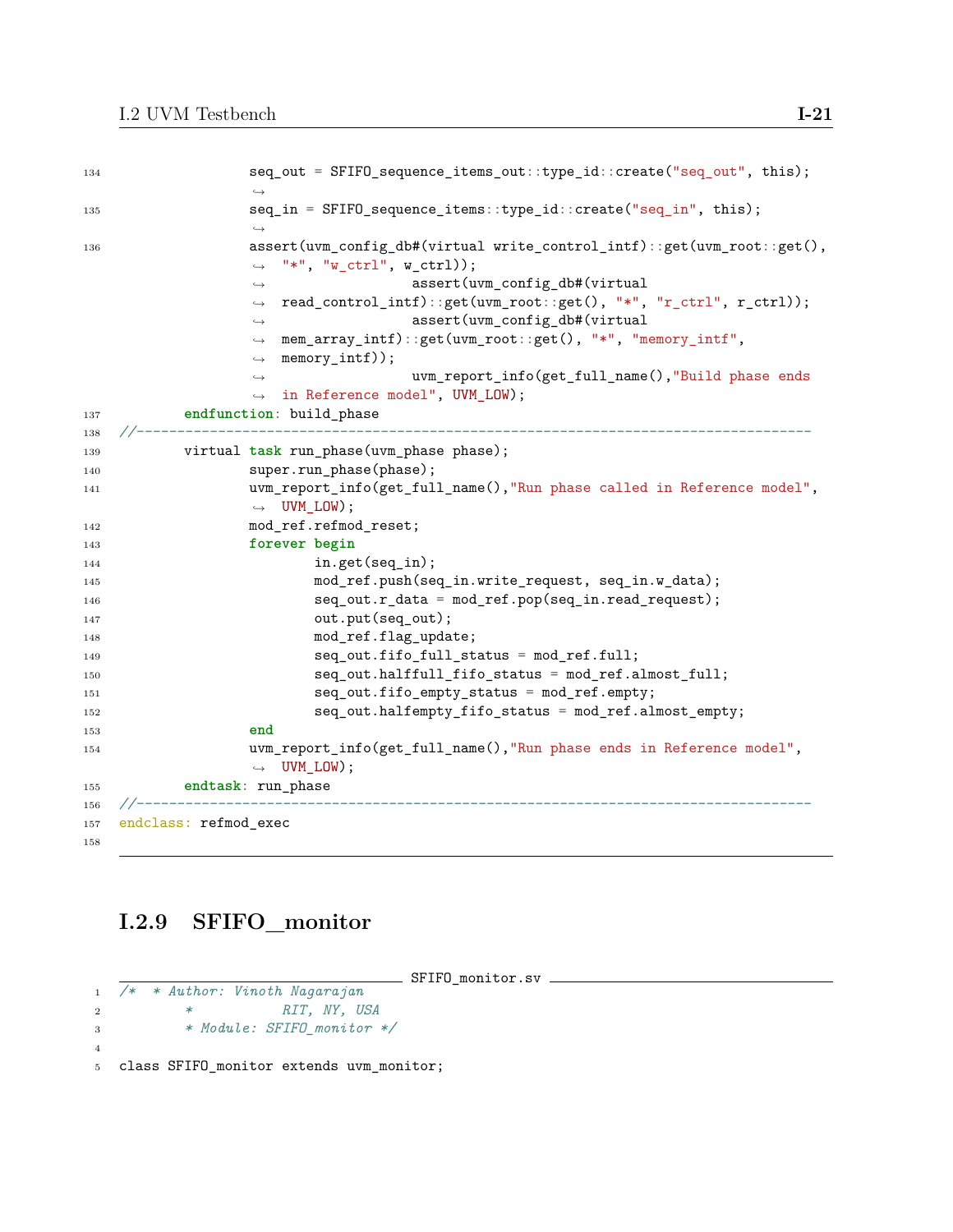```
6 //--------------------------------------------------------------------------------------------
              ,→ `uvm_component_utils(SFIFO_monitor)
7 SFIFO sequence items seq item;
8 uvm_analysis_port #(SFIFO_sequence_items) item_collected_port;
9 //--------------------------------------------------------------------------------------------
10 function new(string name="SFIFO_monitor", uvm_component parent=null);
       ,→
11 super.new(name, parent);
12 item_collected_port = new ("item_collected_port", this);
13 endfunction: new
14 //------------------------------------------------------------------------------------------
15 virtual write_control_intf w_ctrl;
16 virtual read_control_intf r_ctrl;
17 virtual mem_array_intf memory_intf;
18 event begin_record, end_record;
19 //-------------------------------------------------------------------------------------------
20 virtual function void build_phase(uvm_phase phase);
21 super.build_phase(phase);
22 uvm_report_info(get_full_name(),"Build phase starts in monitor",
                  \rightarrow UVM LOW);
23 assert(uvm_config_db#(virtual write_control_intf)::get(this, "",
                                                   assert(uvm_config_db#(virtual
                  → read_control_intf)::get(this, "", "r_ctrl", r_ctrl));
                                   assert(uvm_config_db#(virtual
                  mem_array_intf)::get(this, "", "memory_intf", memory_intf));
,→
                  → "w_ctrl", w_ctrl));
                  ,→
                  ,→
24 seq_item = SFIFO_sequence_items::type_id::create("seq_item", this);
                  ,→
25 uvm_report_info(get_full_name(),"Build phase ends in monitor", UVM_LOW);
                  ,→
26 endfunction: build_phase
27 //------------------------------------------------------------------------------------------
28 virtual task run_phase(uvm_phase phase);
29 super.run_phase(phase);
30 uvm_report_info(get_full_name(),"Run phase starts in monitor", UVM_LOW);
                  ,→
31 collect transactions(phase);
32 uvm_report_info(get_full_name(),"Run phase ends in monitor", UVM_LOW);
                  ,→
33 endtask: run_phase
34 //------------------------------------------------------------------------------------------
35 task collect_transactions(uvm_phase phase);
36 wait(w_ctrl.reset === 1);
37 @(negedge w_ctrl.reset);
38 forever begin
39 -> begin_record;
40 @(posedge w_ctrl.clk_write_logic) begin
```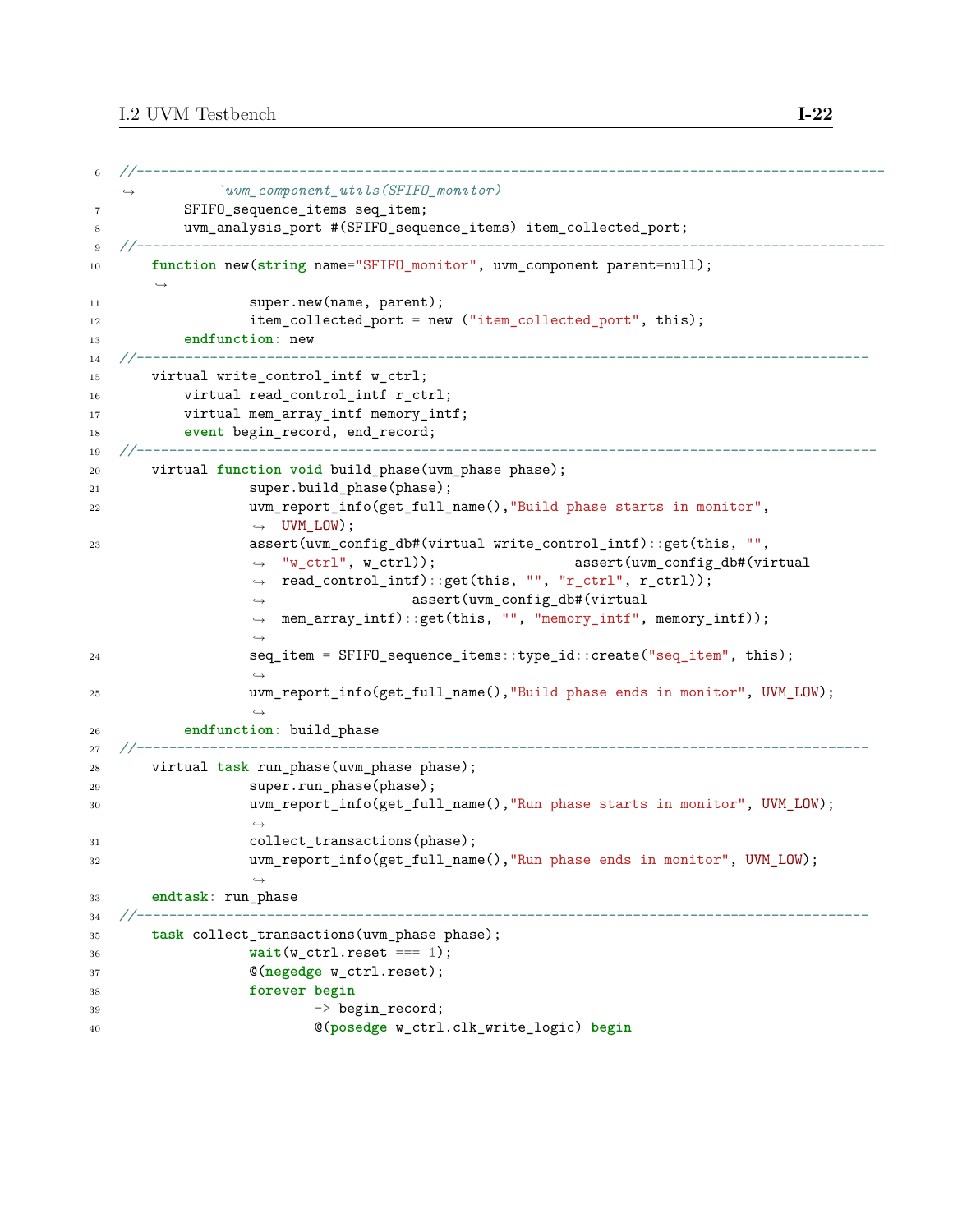```
41 seq_item.write_request =
                              ,→ w_ctrl.write_request;
                              ,→
42 seq_item.w_data = memory_intf.w_data;
                                 ,→
43 end
44 @(posedge r_ctrl.clk_read_logic)
                  ,→
45 seq_item.read_request =
                                 ,→ r_ctrl.read_request;
46 item_collected_port.write(seq_item);
47 -> end_record;
48 end
49 endtask: collect_transactions
50 //----------------------------------------------------------------------------------------
  ,→
51 task record_tr;
52 forever begin
53 @(begin_record);
54 begin_tr(seq_item, "SFIFO_monitor");
55 @(end_record);
56 end_tr(seq_item);
57 end
58 endtask: record_tr
59 //---------------------------------------------------------------------------------------
60 endclass: SFIFO_monitor
```
### **I.2.10 SFIFO\_monitor\_out**

```
SFIFO_monitor_out.sv
1 /* * Author: Vinoth Nagarajan
2 * RIT, NY, USA
3 * Module: SFIFO_monitor_out */
4
5 class SFIFO_monitor_out extends uvm_monitor;
6 //-------------------------------------------------------------------------------------------
   ,→ `uvm_component_utils(SFIFO_monitor_out)
7 uvm_analysis_port #(SFIFO_sequence_items_out) item_collected_port;
8 SFIFO sequence items out seq item;
9 //-------------------------------------------------------------------------------------------
10 function new(string name="SFIFO_monitor_out", uvm_component parent=null);
11 super.new(name, parent);
12 item_collected_port = new ("item_collected_port", this);
13 endfunction
14 //------------------------------------------------------------------------------------------
15 virtual write_control_intf w_ctrl;
```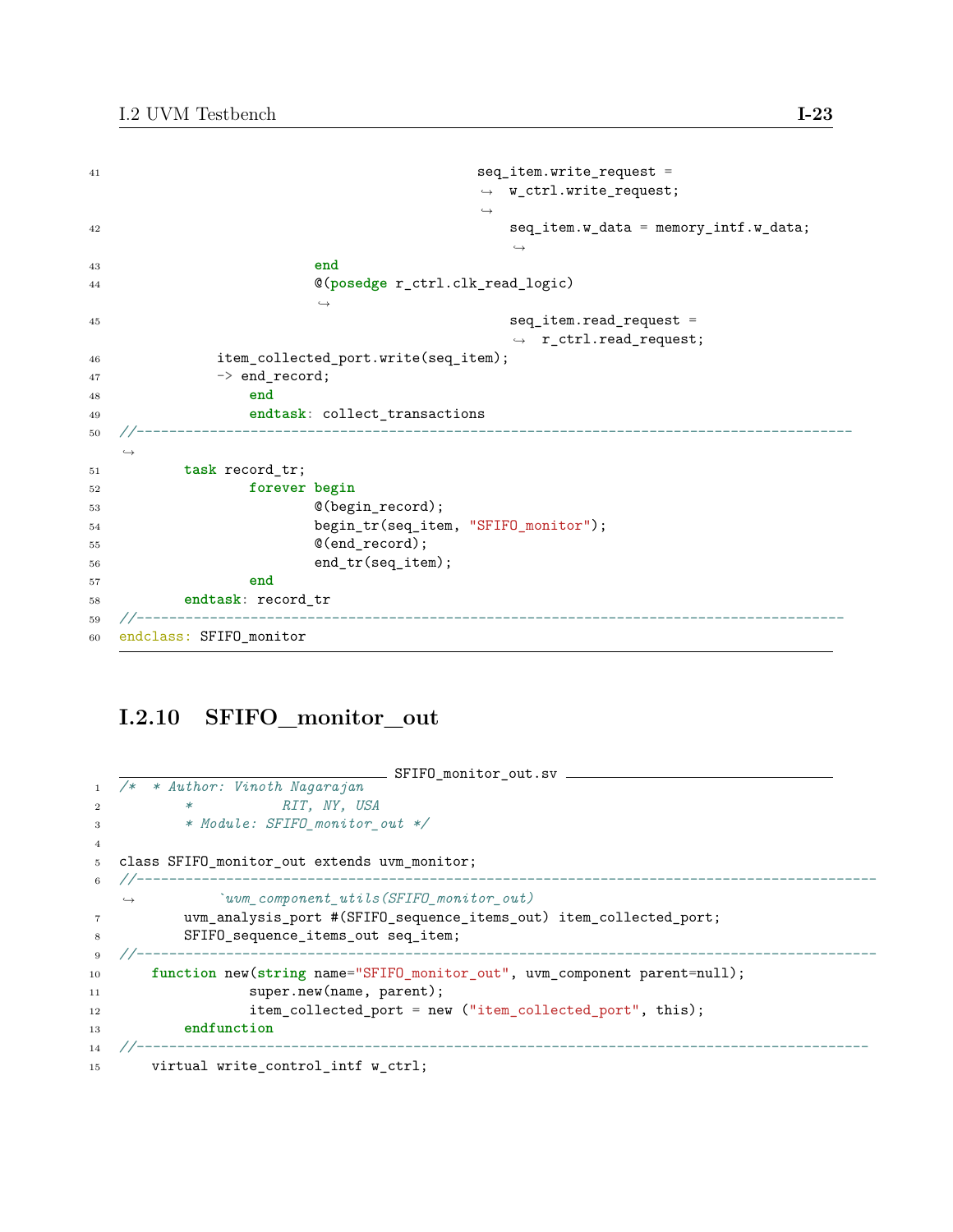```
16 virtual read_control_intf r_ctrl;
17 virtual mem_array_intf memory_intf;
18 event begin record, end record;
19 //------------------------------------------------------------------------------------------
20 virtual function void build_phase(uvm_phase phase);
21 super.build_phase(phase);
22 uvm_report_info(get_full_name(),"Build phase starts in monitor_out",
                \rightarrow UVM LOW);
23 assert(uvm_config_db#(virtual write_control_intf)::get(this, "",
                ,→ "w_ctrl", w_ctrl));
24 assert(uvm_config_db#(virtual read_control_intf)::get(this, "",
                ,→ "r_ctrl", r_ctrl));
25 assert(uvm_config_db#(virtual mem_array_intf)::get(this, "",
                ,→ "memory_intf", memory_intf));
26 seq_item = SFIFO_sequence_items_out::type_id::create("seq_item", this);
                ,→
27 uvm_report_info(get_full_name(),"Build phase ends in monitor_out",
                \rightarrow UVM LOW);
28 endfunction: build_phase
29 //------------------------------------------------------------------------------------------
30 virtual task run_phase(uvm_phase phase);
31 super.run_phase(phase);
32 uvm_report_info(get_full_name(),"Run phase starts in monitor_out",
               ,→ UVM_LOW);
33 collect transactions(phase);
34 uvm_report_info(get_full_name(),"Run phase ends in monitor_out",
                \rightarrow UVM_LOW);
35 endtask: run_phase
36 //-----------------------------------------------------------------------------------------
37 task collect_transactions(uvm_phase phase);
38 wait(w_ctrl.reset === 1);
39 @(negedge w_ctrl.reset);
40 forever begin
41 -> begin_record;
42 @(posedge w_ctrl.clk_write_logic) begin
                      ,→
43 seq item.fifo full status = w ctrl.full fifo status;
                            ,→
44 seq item.halffull fifo status =
                            ,→ w_ctrl.halffull_fifo_status;
45 end
46 @(posedge r_ctrl.clk_read_logic) begin
                      ,→
47 seq_item.halfempty_fifo_status =
                            ,→ r_ctrl.halfempty_fifo_status;
                             ,→
48 seq_item.fifo_empty_status = r_ctrl.empty_fifo_status;
                             ,→
```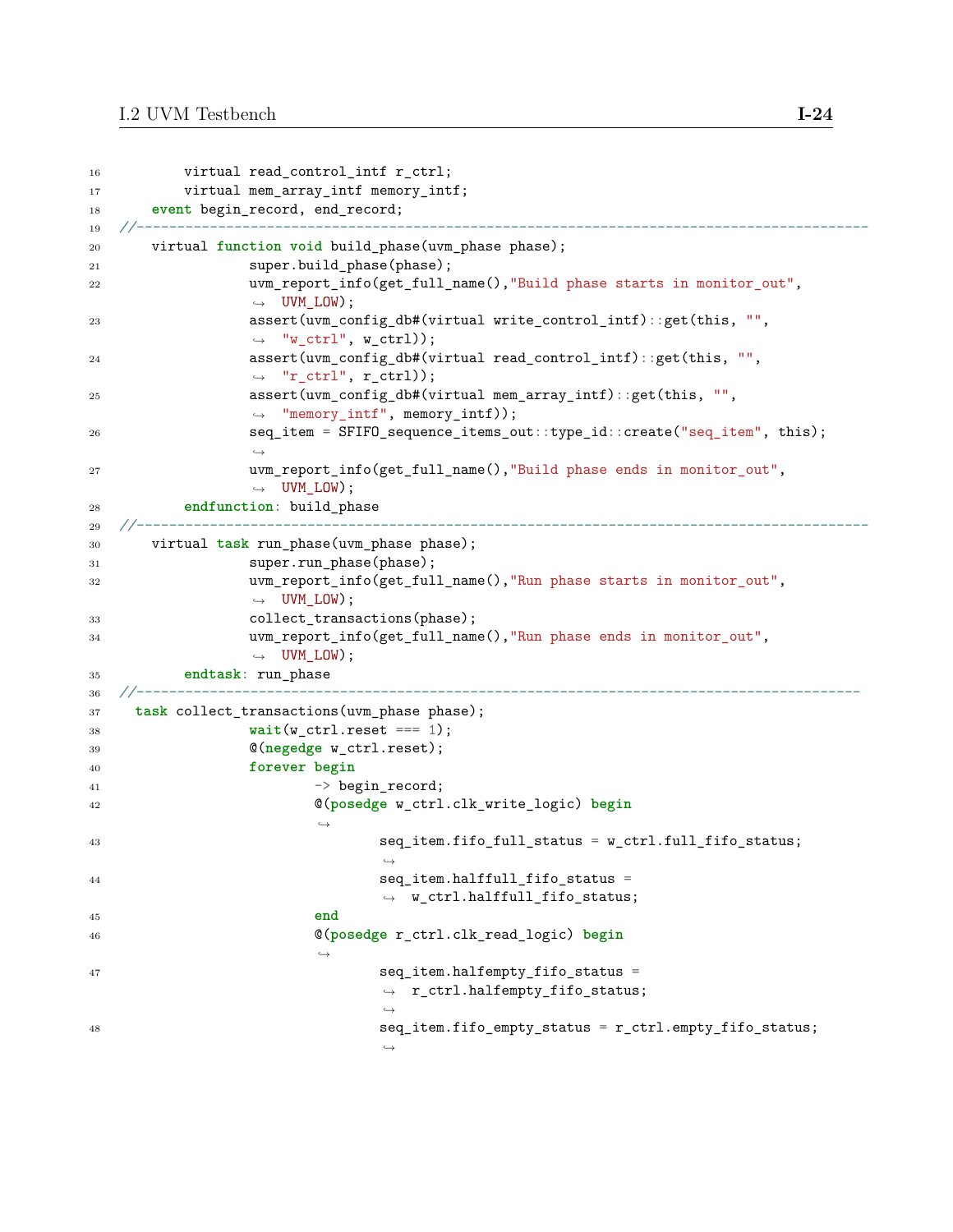| 49     | if (r_ctrl.read_request)                 |
|--------|------------------------------------------|
|        | $\hookrightarrow$                        |
| 50     | $seq$ _item.r_data = memory_intf.r_data; |
|        | $\hookrightarrow$                        |
| 51     | end                                      |
| 52     | item_collected_port.write(seq_item);     |
| 53     | $\rightarrow$ end_record;                |
| 54     | end                                      |
| 55     | endtask: collect_transactions            |
| 56     |                                          |
| $57\,$ | task record tr;                          |
| 58     | forever begin                            |
| 59     | $@(begin\_record);$                      |
| 60     | begin_tr(seq_item, "SFIFO_monitor_out"); |
| 61     | $@(end_record);$                         |
| 62     | end_tr(seq_item);                        |
| 63     | end                                      |
| 64     | endtask: record_tr                       |
| 65     | --------------                           |
|        | 66 endclass: SFIFO_monitor_out           |

### **I.2.11 SFIFO\_driver**

```
SFIFO_driver.sv
1 /* * Author: Vinoth Nagarajan
2 * RIT, NY, USA
3 * Module: SFIFO_driver */
4
5 class SFIFO_driver extends uvm_driver #(SFIFO_sequence_items);
6 //-------------------------------------------------------------------------------------------
7 `uvm_component_utils(SFIFO_driver)
8 //------------------------------------------------------------------------------------------
9 //Constructor
10 function new (string name = "SFIFO_driver", uvm_component parent=null);
          ,→
11 super.new(name, parent);
12 endfunction: new
13 //------------------------------------------------------------------------------------------
14 //Virtual interfaces declaration
15 virtual write_control_intf w_ctrl;
16 virtual read_control_intf r_ctrl;
17 virtual mem_array_intf memory_intf;
18 //------------------------------------------------------------------------------------------
19 virtual function void build_phase(uvm_phase phase);
20 `uvm_info(get_full_name(), "Build phase called in driver",
                        ,→ UVM_LOW)
```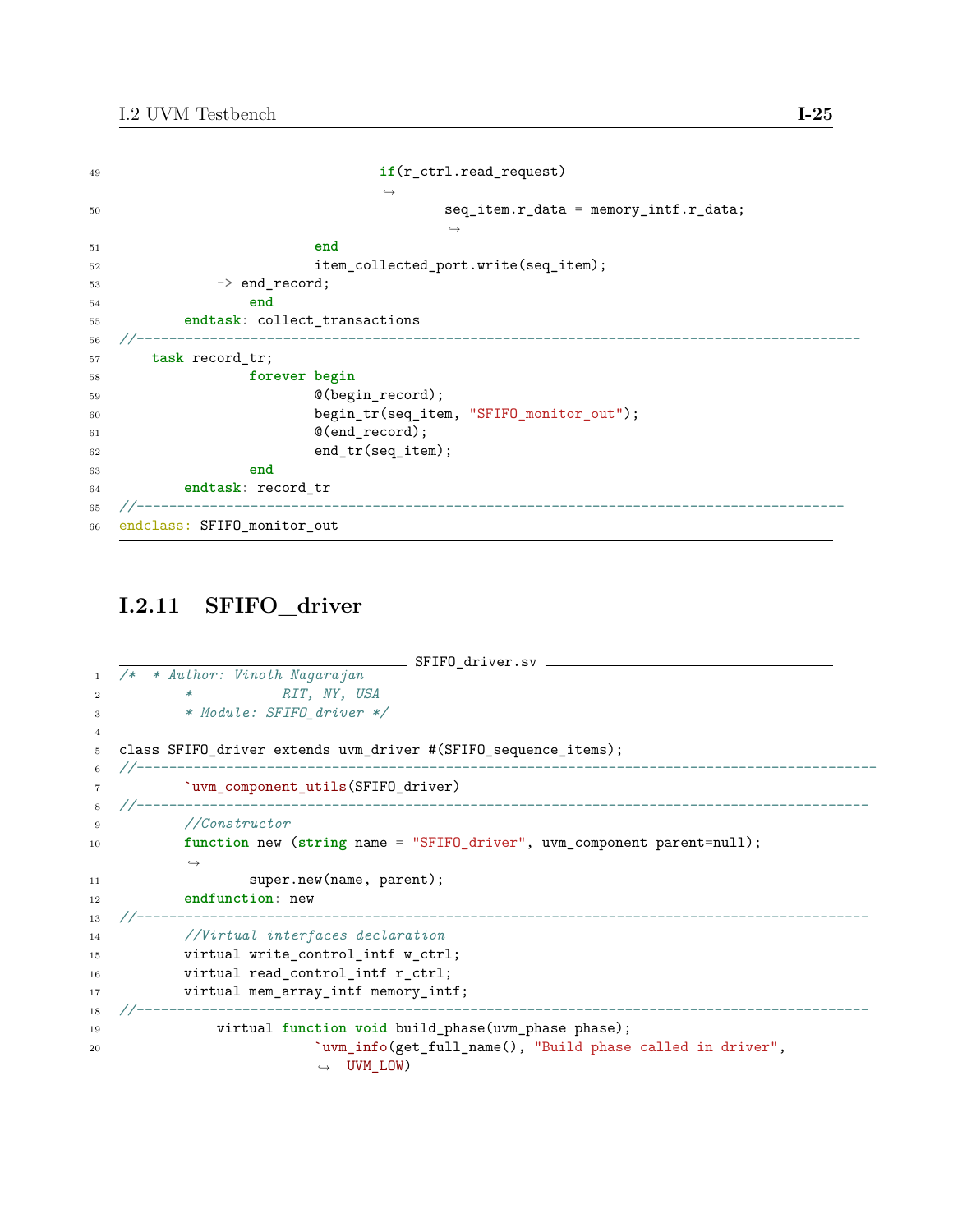```
21 super.build_phase(phase);
22 assert(uvm_config_db#(virtual write_control_intf)::get(this, "",
                        → "w_ctrl", w_ctrl));
                                              assert(uvm_config_db#(virtual
                          read_control_intf)::get(this, "", "r_ctrl", r_ctrl));
                                              assert(uvm_config_db#(virtual
                        mem_array_intf)::get(this, "", "memory_intf", memory_intf));
,→
                                               `uvm_info(get_full_name(), "Build
                        → phase ends in driver", UVM_LOW)
                       ,→
                       ,→
                       ,→
                        ,→
23 endfunction: build_phase
24 //------------------------------------------------------------------------------------------
25 //runs the necessary methods of the driver
26 virtual task run_phase(uvm_phase phase);
27 super.run_phase(phase);
28 `uvm_info(get_full_name(), "Run phase called in driver",
                       ,→ UVM_LOW)
29 fork
30 reset_dut;
31 drive(phase);
32 join
33 `uvm_info(get_full_name(), "Run phase called in driver",
                       ,→ UVM_LOW)
34 endtask: run_phase
35 //-----------------------------------------------------------------------------------------
36 //Resets the DUT
37 virtual protected task reset_dut;
38 uvm_report_info(get_full_name(),"Start of reset_dut() method in driver",
                 ,→ UVM_LOW);
39 wait(w_ctrl.reset==1);
40 forever begin
41 w ctrl.write ack \leftarrow '0;
42 w_ctrl.write_pointer <= '0;
43 w_cctrl.full_fifo_status \leq '0;
44 w_ctrl.halffull_fifo_status <= '0;
45 w_ctrl.write_request <= '0;
46 memory_intf.r_data \leq 'x;
47 memory intf.w data \leq 'x;
48 r_{\text{ctrl} \cdot \text{read\_ack}} \leftarrow '0;49 r ctrl.read request \langle = | 0; \rangle50 r_{ctrl}, r_{ctrl}, r_{ctrl}, r_{ctrl}, r_{ctrl}, r_{ctrl}, r_{ctrl}, r_{ctrl}, r_{ctrl}, r_{ctrl}, r_{ctrl}, r_{ctrl}, r_{ctrl}, r_{ctrl}, r_{ctrl}, r_{ctrl}, r_{ctrl}, r_{ctrl}, r_{ctrl}, r_{ctrl}, r_{ctrl}, r_{ctrl}, r_{ctrl}, r_{ctrl}, r_{ctrl}, r_{ctrl}, r_{ctrl}, r_{51 r_c trl. empty_fifo_status \leq 0;
52 r ctrl.read pointer \leq '0;
53 @(posedge w_ctrl.reset);
54 end
55 uvm_report_info(get_full_name(),"End of reset_dut() method in driver
                ,→ ",UVM_LOW);
56 endtask : reset_dut
57 //-------------------------------------------------------------------------------------------
```
<sup>58</sup> *//Drives the stimulus to the DUT*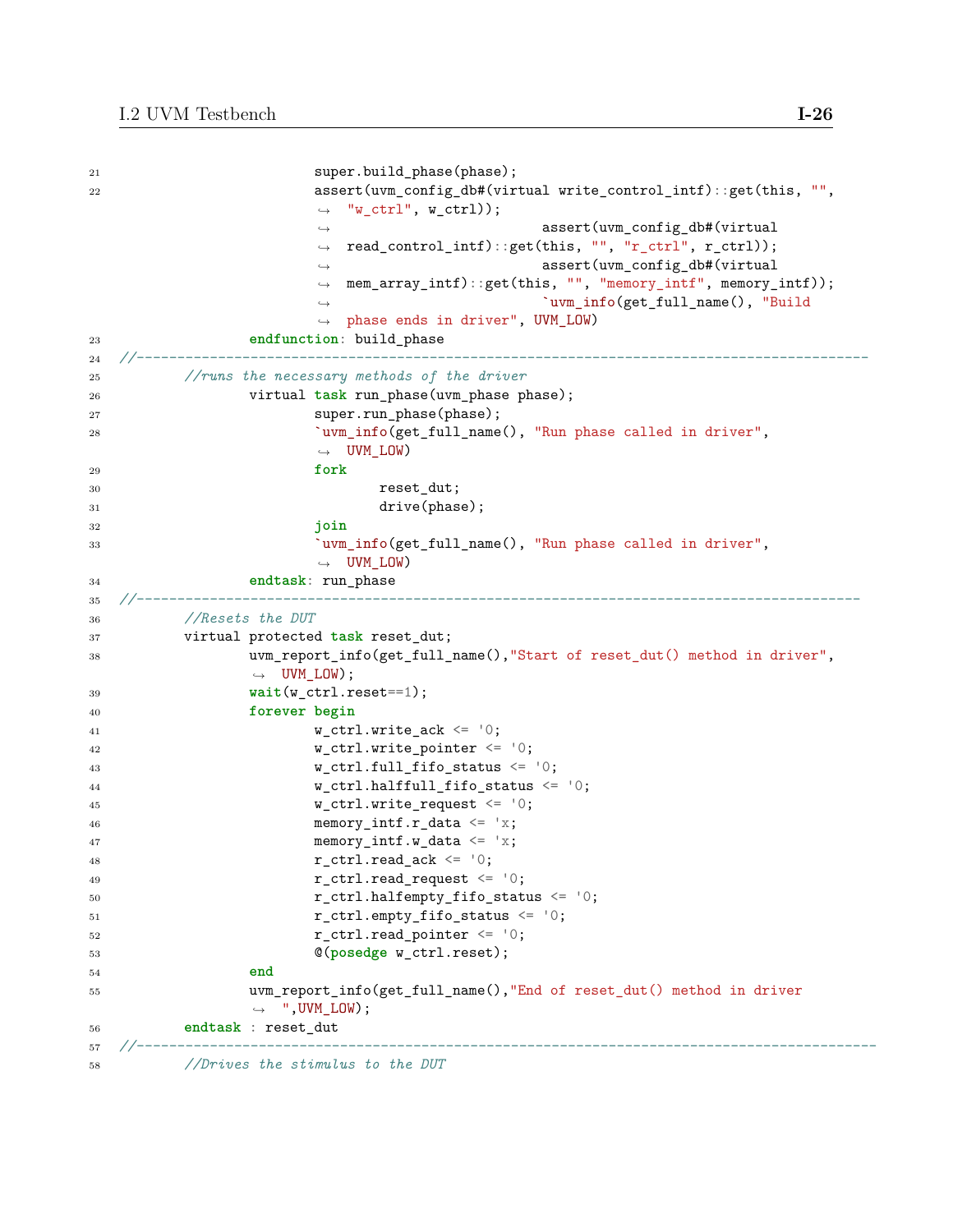```
59 virtual protected task drive(uvm_phase phase);
60 SFIFO_sequence_items stim;
wait(w_c, ctrl.reset == 1);62 @(negedge w_ctrl.reset);
63 @(posedge w_ctrl.clk_write_logic);
64 forever begin
65 seq_item_port.get_next_item(stim);
66 uvm_report_info(get_full_name(),"Driving packet ...",UVM_LOW);
67 @(posedge w_ctrl.clk_write_logic) begin
                       ,→
68 memory_intf.w_data = stim.w_data;
                              ,→
69 w_ctrl.write_request = stim.write_request;
                              ,→
70 end
71 @(posedge r_ctrl.clk_read_logic)
                       ,→
The state of the contraction of the contraction of the contraction of the contraction of the contraction of the contraction of the contraction of the contraction of the contraction of the contraction of the contraction of 
                                     ,→
73 @(posedge w_ctrl.clk_write_logic);
74 seq_item_port.item_done();
75 end
76 endtask: drive
77 //------------------------------------------------------------------------------------------
78 endclass: SFIFO_driver
79 //-----------------------------------------------------------------------------------------
```
### **I.2.12 SFIFO\_sequencer**

```
\_ SFIFO_sequencer.sv \_1 /* * Author: Vinoth Nagarajan
2 * RIT, NY, USA
3 * Module: SFIFO_sequencer */
4
5 `define FIFO_MEM_DATA_WIDTH 16
6 //---------------------------------------------------------------------------------------
7 class SFIFO_sequence_items extends uvm_sequence_item;
8 rand bit read_request;
9 rand bit write request;
10 rand bit [`FIFO_MEM_DATA_WIDTH-1:0] w_data;
11 `uvm_object_utils_begin(SFIFO_sequence_items)
12 `uvm_field_int(read_request, UVM_ALL_ON|UVM_DEFAULT)
13 `uvm_field_int(write_request, UVM_ALL_ON|UVM_DEFAULT)
14 `uvm_field_int(w_data, UVM_ALL_ON|UVM_DEFAULT)
15 `uvm_object_utils_end
16
```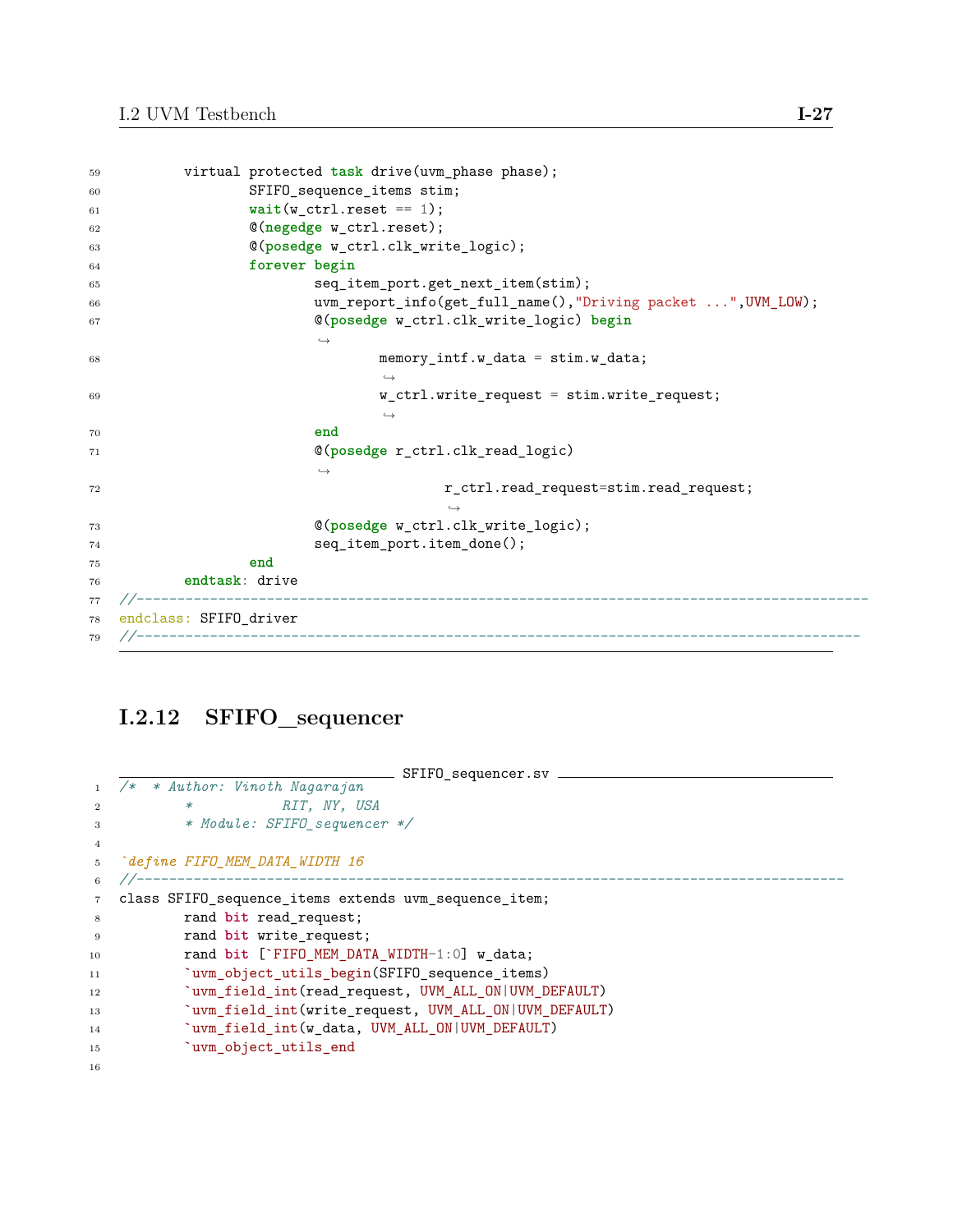```
17 function new (string name = "SFIFO_sequence_items");
18 super.new(name);
19 endfunction
20
21 endclass: SFIFO_sequence_items<br>22 //--------------------------------
22 //--------------------------------------------------------------------------------------
23 class SFIFO_sequence_items_out extends uvm_sequence_item;
24 bit [`FIFO_MEM_DATA_WIDTH-1:0] r_data;
25 bit fifo_full_status;
26 bit halffull_fifo_status;
27 bit fifo_empty_status;
28 bit halfempty_fifo_status;
29 bit [15:0] write_read_q[$];
30 `uvm_object_utils_begin(SFIFO_sequence_items_out)
31 `uvm_field_int(fifo_full_status, UVM_ALL_ON|UVM_DEFAULT)
32 `uvm_field_int(fifo_empty_status, UVM_ALL_ON|UVM_DEFAULT)
33 `uvm_field_int(halffull_fifo_status, UVM_ALL_ON|UVM_DEFAULT)
34 `uvm_field_int(halfempty_fifo_status, UVM_ALL_ON|UVM_DEFAULT)
35 `uvm_field_int(r_data, UVM_ALL_ON|UVM_DEFAULT)
36 `uvm_field_queue_int(write_read_q, UVM_ALL_ON|UVM_DEFAULT)
37 `uvm_object_utils_end
38
39 function new (string name = "SFIFO_sequence_items_out");
40 super.new(name);
41 endfunction
42
43 endclass: SFIFO_sequence_items_out<br>44 //--------------------------------
44 //--------------------------------------------------------------------------------------
45 class coverage;
46 SFIFO_sequence_items seq;
47 covergroup switch_coverage;
48 read_request: coverpoint seq.read_request;
49 write_request: coverpoint seq.write_request;
50 w_data: coverpoint seq.w_data { bins range[] = \{[0:\$]\}; }
                  ,→
51 endgroup
52
53 function new();
54 switch_coverage = new();
55 endfunction: new
56
57 task sample(SFIFO_sequence_items seq);
58 switch_coverage.sample();
59 endtask: sample
60 endclass: coverage
61 //-------------------------------------------------------------------------------------
62 class SFIFO_sequencer extends uvm_sequencer #(SFIFO_sequence_items);
63 `uvm_object_utils(SFIFO_sequencer)
64
```